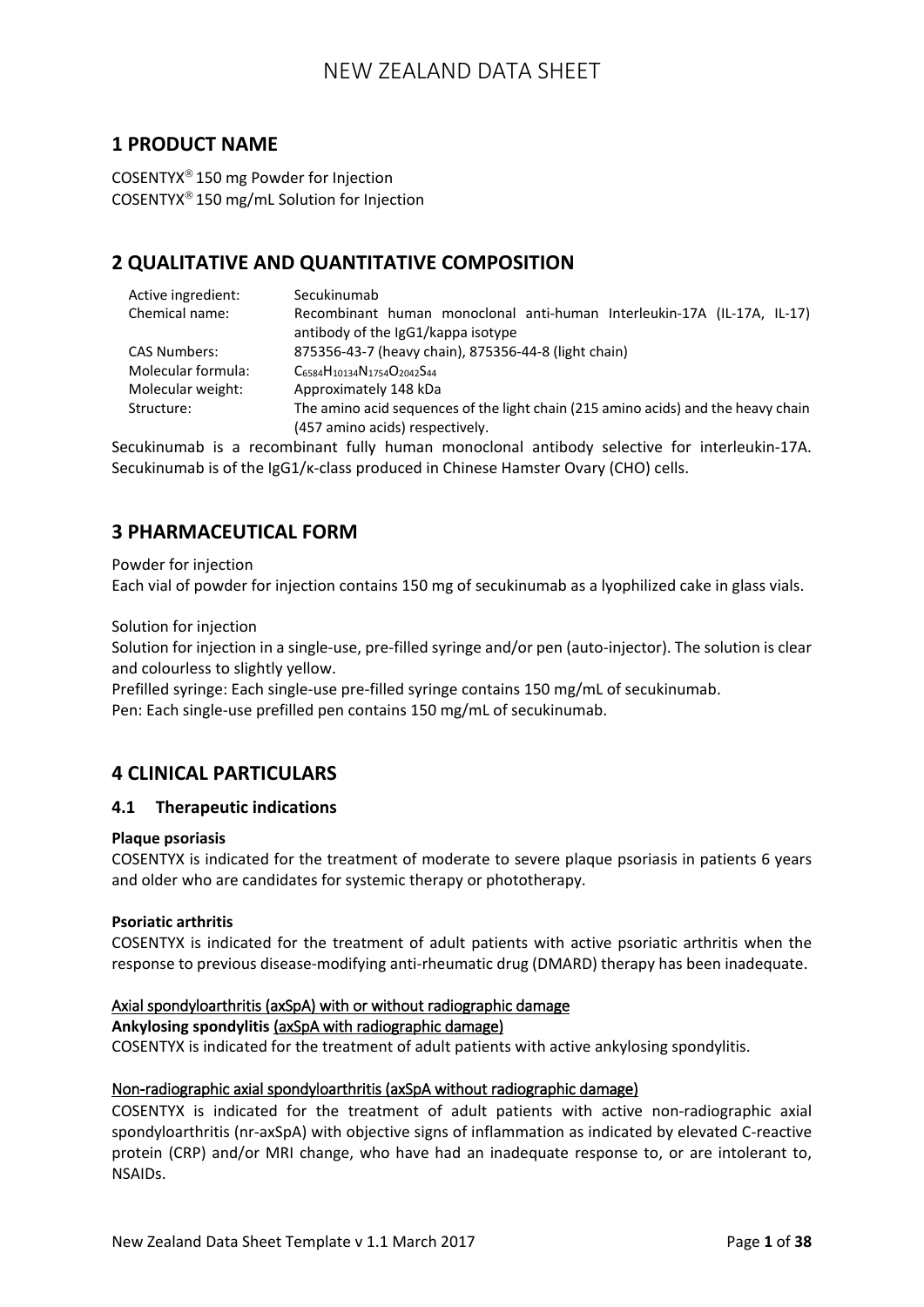## **4.2 Dose and method of administration**

### **Dosage**

## *Plaque psoriasis*

## *Adult patients*

The recommended dose is 300 mg by subcutaneous injection with initial dosing at weeks 0, 1, 2, 3, and 4 followed by the same dose every month.

Each 300 mg dose is given as two subcutaneous injections of 150 mg. When administering two 150 mg doses (i.e., 300 mg dose), two injection sites should be used. New injection sites should be used for each set of injections.

### *Paediatric patients*

The recommended dose is based on body weight (Table 1) and administered by subcutaneous injection with initial dosing at Weeks 0, 1, 2, 3, and 4 followed by the same dose every month. Each 75 mg dose is given as one subcutaneous injection of 75 mg. Each 150 mg dose is given as one subcutaneous injection of 150 mg. Each 300 mg dose is given as two subcutaneous injections of 150 mg.

### **Table 1 Recommended dose of Cosentyx for paediatric plaque psoriasis**

| Body weight at time of dosing | <b>Recommended Dose</b>              |
|-------------------------------|--------------------------------------|
| $<$ 25 kg                     | 75 mg                                |
| 25 to <50 kg                  | 75 mg (*may be increased to 150 mg)  |
| $\geq$ 50 kg                  | 150 mg (*may be increased to 300 mg) |

*\*Some patients may derive additional benefit from the higher dose.*

### *Psoriatic arthritis*

The recommended dose is 150 mg by subcutaneous injection with initial dosing at Weeks 0, 1, 2, 3, and 4 followed by the same dose every month. Based on clinical response, the dose can be increased to 300 mg.

For patients who are anti-TNF-alpha inadequate responders (IR) or patients with concomitant moderate to severe plaque psoriasis, the recommended dose is 300 mg by subcutaneous injection with initial dosing at Weeks 0, 1, 2, 3, and 4 followed by the same dose every month. Each 300 mg dose is given as two subcutaneous injections of 150 mg.

COSENTYX may be administered with or without methotrexate.

### *Axial spondyloarthritis*

### *Ankylosing spondylitis*

The recommended dose is 150 mg by subcutaneous injection with initial dosing at Weeks 0, 1, 2, 3, and 4 followed by the same dose every month. Based on clinical response, the dose can be increased to 300 mg. Each 300 mg dose is given as two subcutaneous injections of 150 mg.

#### *Non-radiographic axial spondyloarthritis*

With a loading dose: The recommended dose is 150 mg by subcutaneous injection with initial dosing at Weeks 0, 1, 2, 3, and 4 followed by the same dose every month.

Without a loading dose: The recommended dose is 150 mg by subcutaneous injection every month.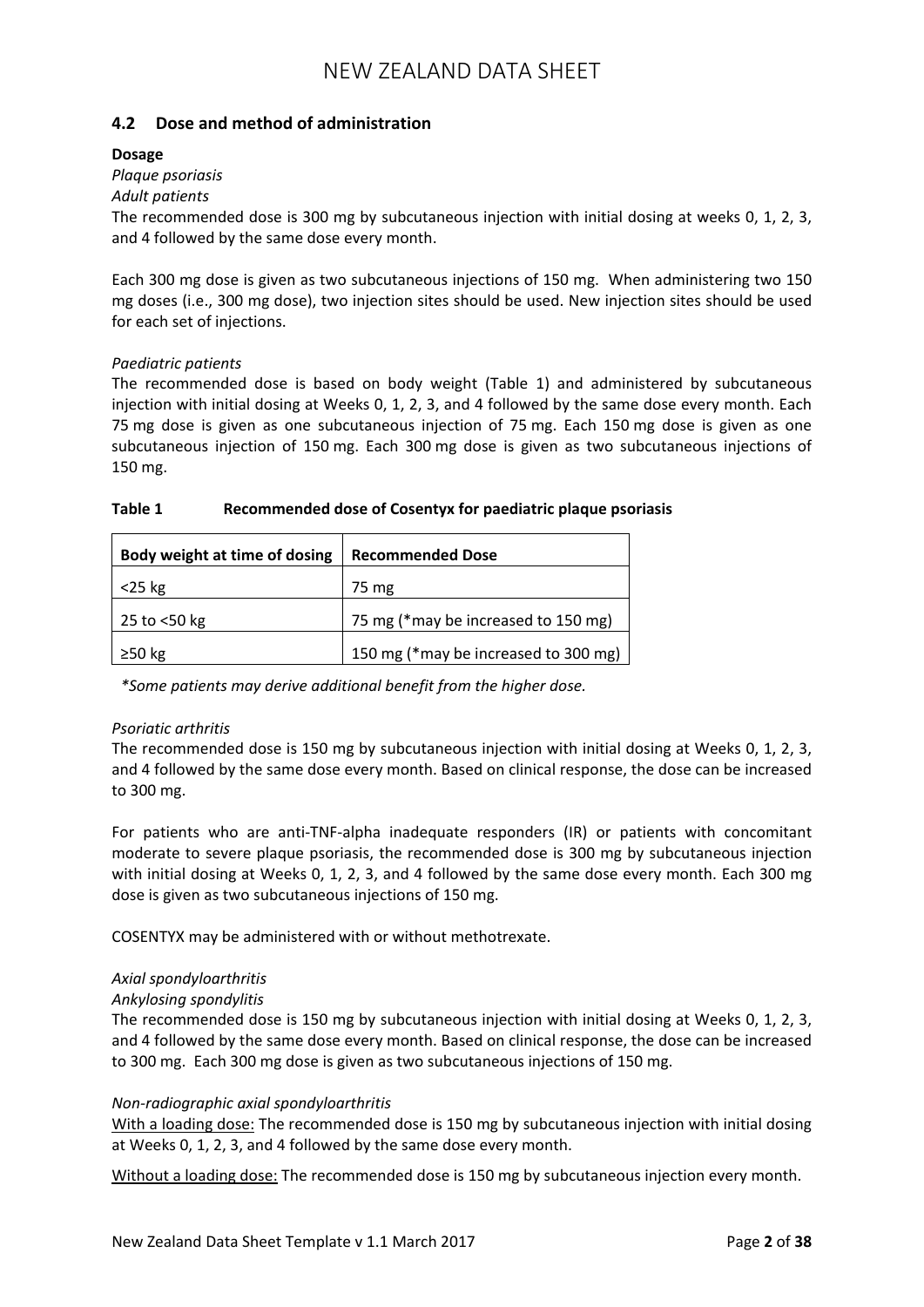#### **Assessment Prior to Initiation of COSENTYX**

Evaluate patients for tuberculosis (TB) infection prior to initiating treatment with COSENTYX (see section 4.4)

#### **Special populations**

*Patients with renal or hepatic impairment* COSENTYX has not been specifically studied in these patient populations. No dose recommendations can be made.

#### *Paediatric and adolescent patients*

Safety and effectiveness in paediatric patients with plaque psoriasis below the age of 6 years have not yet been established.

Safety and effectiveness in paediatric patients below the age of 18 years in other indications have not yet been established.

*Elderly patients (≥ 65 years of age)* No dose adjustment is needed for elderly patients.

#### **Administration**

The product is for single use in one patient only. Discard any residue.

#### *Powder for injection*

COSENTYX is administered by subcutaneous injection. Each vial of COSENTYX must be reconstituted with 1 mL of sterile water for injections to obtain a 150 mg/mL solution. The powder for injection should be administered by healthcare professionals only.

### *Prefilled syringe and pre-filled pen*

COSENTYX is administered by subcutaneous injection. If possible, areas of the skin that show psoriasis should be avoided as injection sites.

Before injection, secukinumab may be allowed to reach room temperature (20 minutes) without removing the needle cap during this time.

Prior to administration, the liquid must be checked whether it is clear and colourless. The solution should not be used if discoloured, or cloudy, or if foreign particles are present.

After proper training in subcutaneous injection technique, patients ≥12 years old may self-inject COSENTYX or, for all patients ≥6 years old, the injection may be given by a caregiver if a physician determines that it is appropriate. However, the physician should ensure appropriate follow-up of patients. Patients and/or caregivers should be instructed to inject the full amount of COSENTYX according to the instructions provided in the package leaflet. Comprehensive instructions for administration are given in the package leaflet.

### **4.3 Contraindications**

Severe hypersensitivity reactions to the active substance or to any of the excipients (see sections 2, 4.4, and 6.1).

Clinically important, active infections (see section 4.4).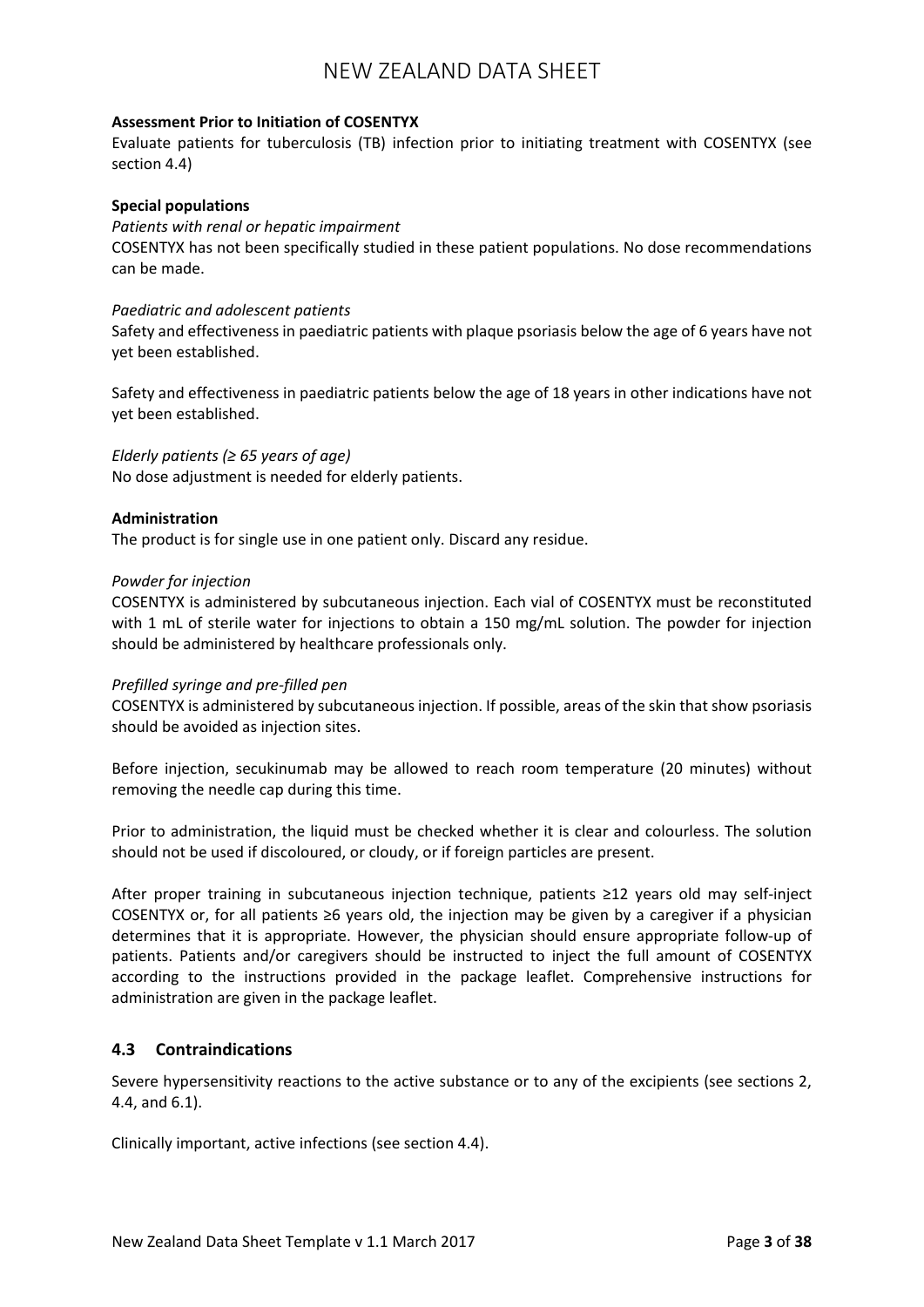### **4.4 Special warnings and precautions for use**

### **Infections**

COSENTYX has the potential to increase the risk of infections. In clinical studies, infections have been observed in patients receiving COSENTYX (see section 4.8). Most of these were mild or moderate.

Related to the mechanism of action of COSENTYX, non-serious mucocutaneous candida infections were more frequently reported for secukinumab than placebo in the psoriasis clinical studies (3.55 per 100 patient years for secukinumab 300 mg versus 1.00 per 100 patient years for placebo) (see section 4.8). A similar increase in risk of infection was seen in placebo-controlled trials in patients with psoriatic arthritis and axial spondyloarthritis. The incidence of some types of infections appeared to be dose-dependent in clinical studies (see section 4.8).

Caution should be exercised when considering the use of COSENTYX in patients with a chronic infection or a history of recurrent infection.

Patients should be instructed to seek medical advice if signs or symptoms suggestive of an infection occur. If a patient develops a serious infection, the patient should be closely monitored and COSENTYX should not be administered until the infection resolves.

No increased susceptibility to tuberculosis was reported from clinical studies. However, COSENTYX should not be given to patients with active tuberculosis. Anti-tuberculosis therapy should be considered prior to initiation of COSENTYX in patients with latent tuberculosis.

#### **Crohn's disease**

Caution should be exercised, when prescribing COSENTYX to patients with inflammatory bowel disease. Exacerbations, in some cases serious, occurred in both COSENTYX and placebo groups during clinical trials in plaque psoriasis, psoriatic arthritis, and ankylosing spondylitis. In addition, new onset inflammatory bowel disease cases have been reported with post-marketing use.

Patients who are treated with COSENTYX should be monitored for signs and symptoms of inflammatory bowel disease.

#### **Hypersensitivity reactions**

In clinical studies, rare cases of anaphylactic reactions have been observed in patients receiving COSENTYX. If an anaphylactic or other serious allergic reaction occurs, administration of COSENTYX should be discontinued immediately and appropriate therapy initiated.

### **Latex-sensitive individuals – prefilled-syringe/pen only**

The removable cap of the COSENTYX pre-filled syringe/pen contains a derivative of natural rubber latex. Although no natural rubber latex is detected in the cap, the safe use of COSENTYX pre-filled syringe/pen in latex-sensitive individuals has not been studied.

#### **Vaccinations**

Live vaccines should not be given concurrently with COSENTYX (see section 4.5).

Patients treated with COSENTYX may receive vaccinations, except for live vaccines. In a study, after *meningococcal* and inactivated *influenza* vaccinations, a similar proportion of COSENTYX-treated and placebo-treated patients were able to mount an adequate immune response of at least a 4-fold increase in antibody titres to *meningococcal* or *influenza vaccines*. The data suggest that COSENTYX does not suppress the humoral immune response to the meningococcal and influenza vaccines.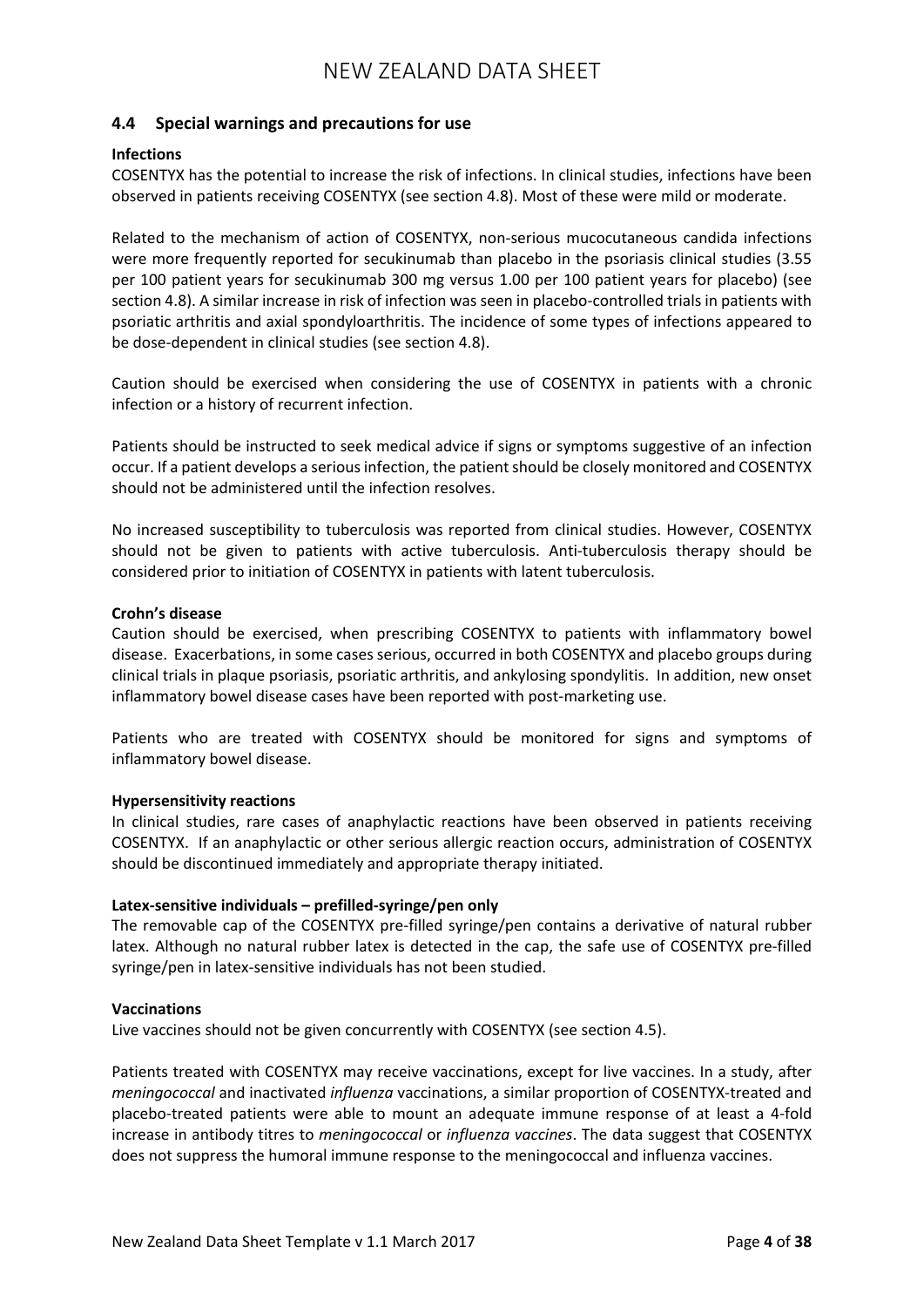Patients receiving COSENTYX may receive concurrent inactivated or non-live vaccinations.

Prior to initiating therapy with Cosentyx, it is recommended that paediatric patients receive all ageappropriate immunisations as per current immunisation guidelines.

#### **Use in Patients with Hepatic or Renal Impairment**

No data are available in patients with hepatic or renal impairment.

#### **Paediatric Use**

Safety and effectiveness in paediatric patients with plaque psoriasis below the age of 6 years have not yet been established.

Safety and effectiveness in paediatric patients below the age of 18 years in other indications have not yet been established.

#### **Use in the Elderly**

Based on population PK analysis, clearance in patients aged 65 and older (n=230) and patients less than 65 years of age was similar.

#### **Carcinogenicity**

Secukinumab has not been evaluated for carcinogenic potential.

#### **Genotoxicity**

COSENTYX has not been evaluated for genotoxic potential.

#### **Effect on laboratory tests**

There is no known interference between COSENTYX and routine laboratory tests.

### **4.5 Interaction with other medicines and other forms of interaction**

Live vaccines should not be given concurrently with COSENTYX (see also section 4.4).

In a study in adult subjects with plaque psoriasis, no clinically relevant pharmacokinetic interaction was observed between secukinumab and midazolam (CYP 3A4 substrate). Following initiation or discontinuation and during ongoing use of secukinumab in patients being treated with CYP450 substrates, particularly those with a narrow therapeutic index, consider monitoring for therapeutic effect or drug concentration and consider dosage adjustment as needed.

No interaction was seen when COSENTYX was administered concomitantly with methotrexate (MTX) and/or corticosteroids in arthritis studies (including in patients with psoriatic arthritis and axial spondyloarthritis).

### **4.6 Fertility, pregnancy and lactation**

#### **Fertility**

There are no special recommendations for females of reproductive potential

The effect of COSENTYX on human fertility has not been evaluated.

Fertility was unaffected in mice treated with an anti-murine IL17-A antibody.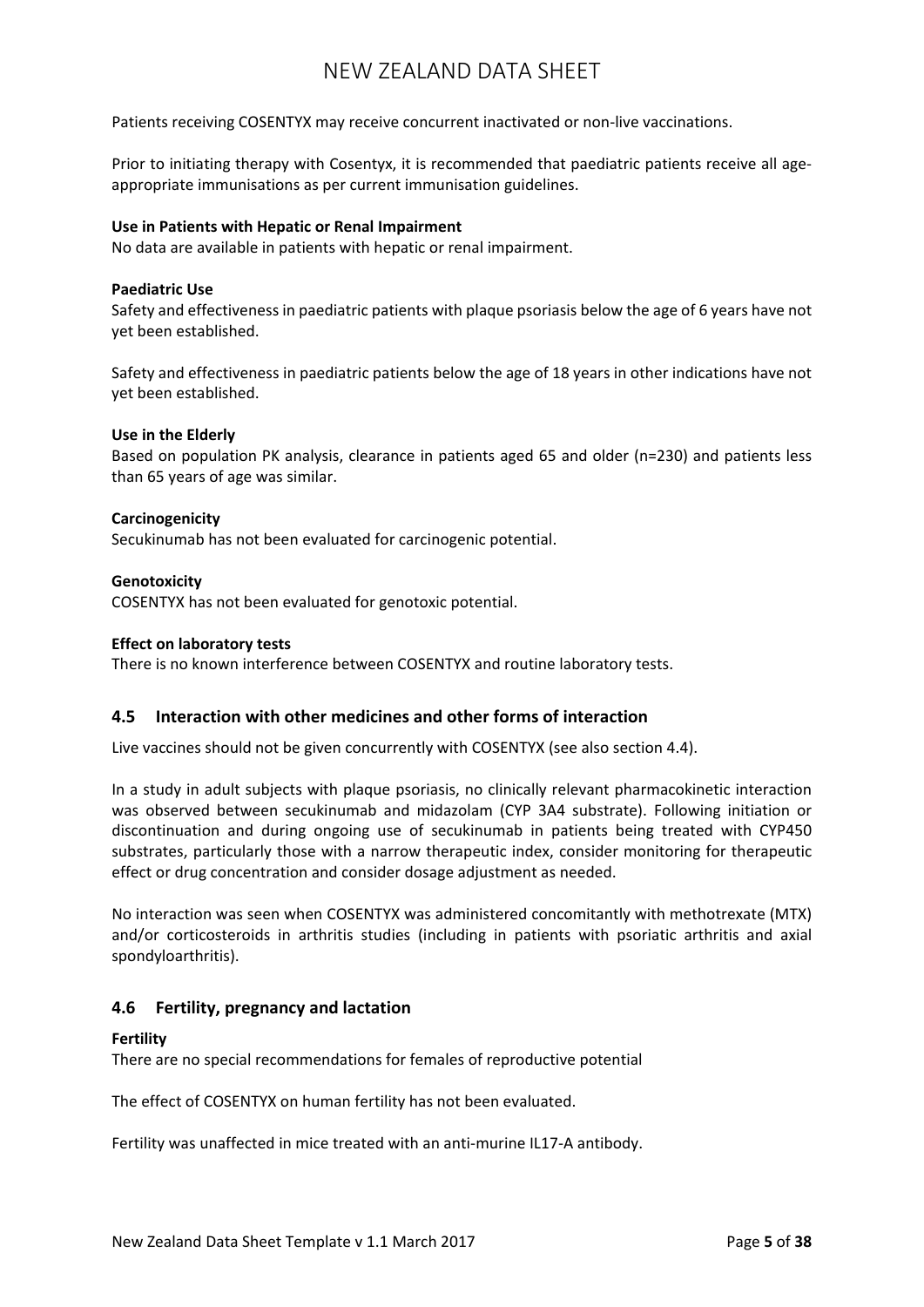### **Use in Pregnancy (Category C)**

There are no adequate data from the use of COSENTYX in pregnant women. Secukinumab was shown to cross the placenta in monkeys. Use of secukinumab during pregnancy may compromise the immunity of the fetus and neonate.

In an embryofetal development study in cynomolgus monkeys, secukinumab showed no maternal toxicity, embryofetal toxicity or teratogenicity when administered throughout organogenesis and late gestation.

No undesirable effects of an anti-murine IL-17A antibody were seen in a pre-and postnatal development study in mice. The high dose used in this study was in excess of the maximally effective dose in terms of IL-17A suppression and activity.

COSENTYX should be used in pregnancy only if the benefits clearly outweigh the potential risks.

If secukinumab has been used during pregnancy, administration of live vaccines to newborns/ infants for 16 weeks after the mother's last dose of secukinumab is generally not recommended.

#### **Use in Lactation**

It is not known whether secukinumab is excreted in human milk. Because immunoglobulins are excreted in human milk, caution should be exercised when COSENTYX is administered to a woman who is breast-feeding and a decision on whether to discontinue breast-feeding during treatment should be made.

### **4.7 Effects on ability to drive and use machines**

No studies on the effects on the ability to drive and use of machines have been performed.

### **4.8 Undesirable effects**

### **Summary of the safety profile**

A total of 18,000 patients have been treated with COSENTYX in blinded and open-label clinical studies in various indications (plaque psoriasis and other autoimmune conditions) representing 30,565 patient years of exposure. Of these, over 12,046 patients were exposed to COSENTYX for at least one year.

#### **Adverse reactions in plaque psoriasis**

#### *Adult patients*

Four placebo-controlled phase III studies in plaque psoriasis were pooled to evaluate the safety of COSENTYX in comparison to placebo up to 12 weeks after treatment initiation. In total, 2,076 patients were evaluated (692 patients on 150 mg, 690 patients on 300 mg and 694 patients on placebo).

The most frequently reported adverse drug reactions (ADRs) were upper respiratory tract infections (most frequently nasopharyngitis, rhinitis). Most of the events were mild or moderate in severity.

In the placebo-controlled period of plaque psoriasis phase III studies the proportion of patients who discontinued treatment due to adverse events was approximately 1.2 % in the COSENTYX arm and 1.2 % in the placebo arm.

The adverse reactions from clinical studies (Table 2) are listed by MedDRA system organ class. Within each system organ class, the ADRs are ranked by frequency. Within each frequency grouping, adverse drug reactions are presented in order of decreasing seriousness. In addition, the corresponding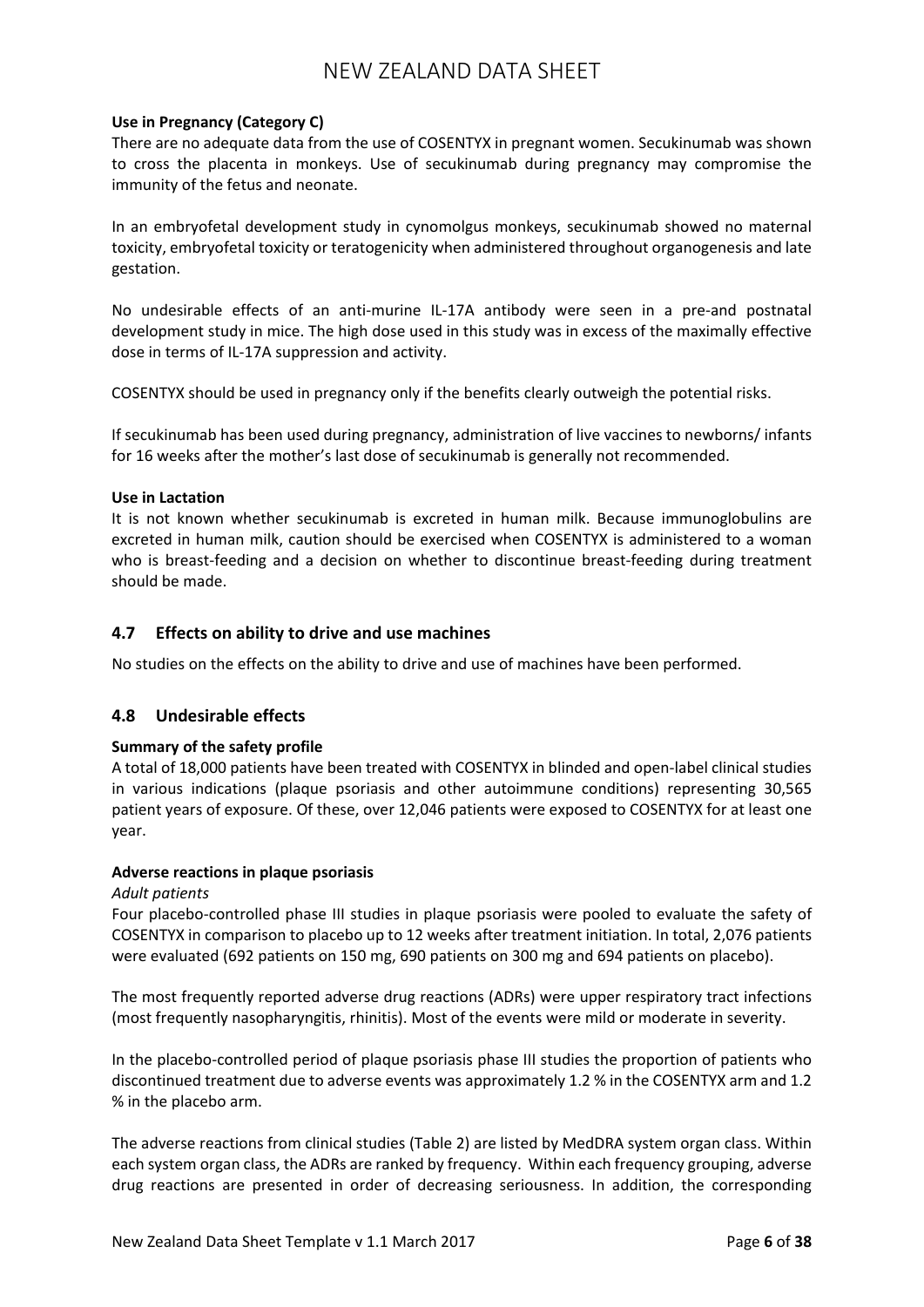frequency category for each adverse drug reaction is based on the following convention: very common (≥ 1/10); common (≥ 1/100, < 1/10); uncommon (≥ 1/1,000, < 1/100); rare (≥ 1/10,000, < 1/1,000) very rare (< 1/10,000).

|                                                      |            | Secukinumab | Placebo   |                                           |
|------------------------------------------------------|------------|-------------|-----------|-------------------------------------------|
| <b>Adverse drug reactions</b>                        | 300 mg     | 150 mg      | $(N=694)$ | <b>Frequency</b><br>category <sup>2</sup> |
|                                                      | $(N=690)$  | $(N=692)$   |           |                                           |
|                                                      | n (%)      | n (%)       | n (%)     |                                           |
| <b>Infections and infestations</b>                   |            |             |           |                                           |
| Upper respiratory tract infections                   |            |             |           |                                           |
| Nasopharyngitis<br>$\bullet$                         | 117 (17.0) | 129 (18.6)  | 72 (10.4) | Very common                               |
| Upper respiratory tract<br>$\bullet$                 | 79 (11.4)  | 85 (12.3)   | 60(8.6)   | Very common                               |
| infection                                            | 17(2.5)    | 22(3.2)     | 5(0.7)    | Common                                    |
| Rhinitis<br>$\bullet$                                | 10(1.4)    | 10(1.4)     | 5(0.7)    | Common                                    |
|                                                      | 8(1.2)     | 7(1.0)      | 0(0)      | Common                                    |
| Pharyngitis<br>$\bullet$                             | 3(0.4)     | 6(0.9)      | 1(0.1)    | Uncommon                                  |
| <b>Sinusitis</b><br>$\bullet$                        | 4(0.6)     | 4(0.6)      | 3(0.4)    | Uncommon                                  |
| <b>Tonsillitis</b>                                   |            |             |           |                                           |
| Oral herpes                                          | 9(1.3)     | 1(0.1)      | 2(0.3)    | Common                                    |
| Oral candidiasis                                     | 4(0.6)     | 1(0.1)      | 1(0.1)    | Uncommon                                  |
| Tinea pedis                                          | 5(0.7)     | 5(0.7)      | 0(0)      | Uncommon                                  |
| <b>Blood and lymphatic system disorders</b>          |            |             |           |                                           |
| Neutropenia                                          | 2(0.3)     | 1(0.1)      | 0(0)      | Uncommon                                  |
| <b>Eye disorders</b>                                 |            |             |           |                                           |
| Conjunctivitis                                       | 5(0.7)     | 2(0.3)      | 1(0.1)    | Uncommon                                  |
| Respiratory, thoracic and mediastinal disorders      |            |             |           |                                           |
| Rhinorrhoea                                          | 8(1.2)     | 2(0.3)      | 1(0.1)    | Common                                    |
| <b>Gastrointestinal disorders</b>                    |            |             |           |                                           |
| Diarrhoea                                            | 28(4.1)    | 18 (2.6)    | 10(1.4)   | Common                                    |
| Inflammatory bowel disease (including                | 1(0.1)     | 1(0.1)      | 0(0)      | Uncommon                                  |
| Crohn's disease and ulcerative colitis) <sup>3</sup> |            |             |           |                                           |
| Skin and subcutaneous tissue disorders               |            |             |           |                                           |
| Urticaria                                            | 4(0.6)     | 8(1.2)      | 1(0.1)    | Common                                    |
| Dyshidrotic eczema <sup>3</sup>                      | 1(0.1)     | 1(0.1)      | 0(0)      | Uncommon                                  |

## **Table 2** Percentage of patients with adverse drug reactions in psoriasis clinical studies<sup>1</sup>

*1) placebo-controlled clinical studies (phase III) in plaque psoriasis patients exposed to 300 mg, 150 mg or placebo up to12-weeks treatment duration* 

*2) ADR frequencies are based upon the highest percentage rate seen in any of the secukinumab groups*

3) *ADR added based on postmarketing reports. Frequency determined based on placebo-controlled clinical studies (phase III) in plaque psoriasis patients*

### *Paediatric patients*

The safety of Cosentyx was assessed in two 52 week phase III studies in paediatric patients from 6 to less than 18 years of age: 162 patients with severe plaque psoriasis. 84 patients with moderate to severe plaque psoriasis. The safety profile reported in these studies was consistent with the safety profile reported in adult plaque psoriasis patients.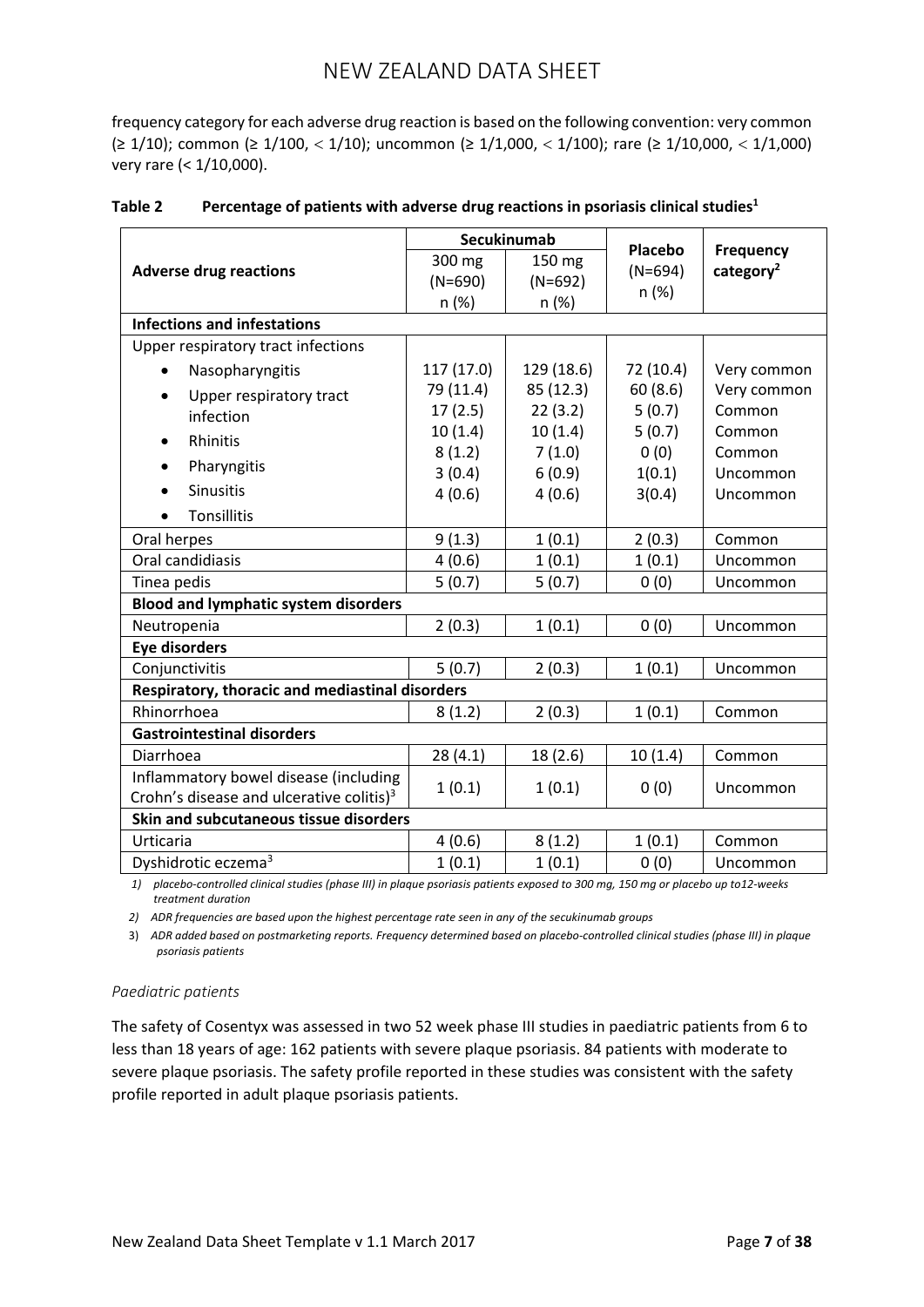| <b>Preferred term</b>      | <b>AIN457</b> | <b>AIN457</b>    | Any AIN457 |           |                   |
|----------------------------|---------------|------------------|------------|-----------|-------------------|
|                            | Low dose      | <b>High dose</b> | dose       | Placebo   | <b>Etanercept</b> |
|                            | $N = 40$      | $N = 40$         | $N = 80$   | $N=41$    | $N = 41$          |
|                            | n (%)         | n (%)            | n (%)      | n (%)     | n (%)             |
| Any preferred term         | 23 (57.5)     | 25 (62.5)        | 48 (60.0)  | 22 (53.7) | 25(61.0)          |
| Nasopharyngitis            | 7(17.5)       | 6(15.0)          | 13(16.3)   | 1(2.4)    | 4(9.8)            |
| Headache                   | 2(5.0)        | 3(7.5)           | 5(6.3)     | 4(9.8)    | 1(2.4)            |
| Abdominal pain             | 2(5.0)        | 2(5.0)           | 4(5.0)     | 0(0.0)    | 3(7.3)            |
| Pharyngitis                | 2(5.0)        | 2(5.0)           | 4(5.0)     | 4(9.8)    | 0(0.0)            |
| Asthenia                   | 1(2.5)        | 2(5.0)           | 3(3.8)     | 1(2.4)    | 0(0.0)            |
| Conjunctivitis             | 1(2.5)        | 2(5.0)           | 3(3.8)     | 0(0.0)    | 0(0.0)            |
| Cough                      | 1(2.5)        | 2(5.0)           | 3(3.8)     | 0(0.0)    | 0(0.0)            |
| Diarrhoea                  | 2(5.0)        | 1(2.5)           | 3(3.8)     | 0(0.0)    | 1(2.4)            |
| Abdominal pain upper       | 0(0.0)        | 2(5.0)           | 2(2.5)     | 1(2.4)    | 2(4.9)            |
| Aspartate                  | 1(2.5)        | 1(2.5)           | 2(2.5)     | 0(0.0)    | 2(4.9)            |
| aminotransferase increased |               |                  |            |           |                   |
| Dry skin                   | 2(5.0)        | 0(0.0)           | 2(2.5)     | 0(0.0)    | 0(0.0)            |
| Nausea                     | 1(2.5)        | 1(2.5)           | 2(2.5)     | 2(4.9)    | 3(7.3)            |
| Upper respiratory tract    | 2(5.0)        | 0(0.0)           | 2(2.5)     | 3(7.3)    | 1(2.4)            |
| infection                  |               |                  |            |           |                   |
| Oral herpes                | 0(0.0)        | 1(2.5)           | 1(1.3)     | 1(2.4)    | 2(4.9)            |
| Rhinitis                   | 0(0.0)        | 1(2.5)           | 1(1.3)     | 4(9.8)    | 1(2.4)            |
| Arthralgia                 | 0(0.0)        | 0(0.0)           | 0(0.0)     | 1(2.4)    | 2(4.9)            |
| <b>Bronchitis</b>          | 0(0.0)        | 0(0.0)           | 0(0.0)     | 2(4.9)    | 0(0.0)            |
| Conjunctivitis allergic    | 0(0.0)        | 0(0.0)           | 0(0.0)     | 0(0.0)    | 2(4.9)            |
| Influenza                  | 0(0.0)        | 0(0.0)           | 0(0.0)     | 3(7.3)    | 1(2.4)            |

| Table 3 | Most frequent ( $\geq 4\%$ in any treatment group) treatment emergent adverse events, by preferred |
|---------|----------------------------------------------------------------------------------------------------|
|         | term up to Week 12                                                                                 |

Preferred terms are sorted in descending order of frequency in the any AIN457 column.

A subject with multiple occurrences of an AE under one treatment is counted only once in the AE category for that treatment.

### **Adverse drug reactions from spontaneous reports and literature cases (frequency not known)**

The following adverse drug reactions have been derived from post-marketing experience with COSENTYX via spontaneous case reports and literature cases. Because these reactions are reported voluntarily from a population of uncertain size, it is not possible to reliably estimate their frequency which is therefore categorized as not known. Adverse drug reactions are listed according to system organ classes in MedDRA. Within each system organ class, ADRs are presented in order of decreasing seriousness.

## **Table 4 Adverse drug reactions from spontaneous reports and literature (frequency not known)**

# **Infections and infestations**

Mucosal and cutaneous candidiasis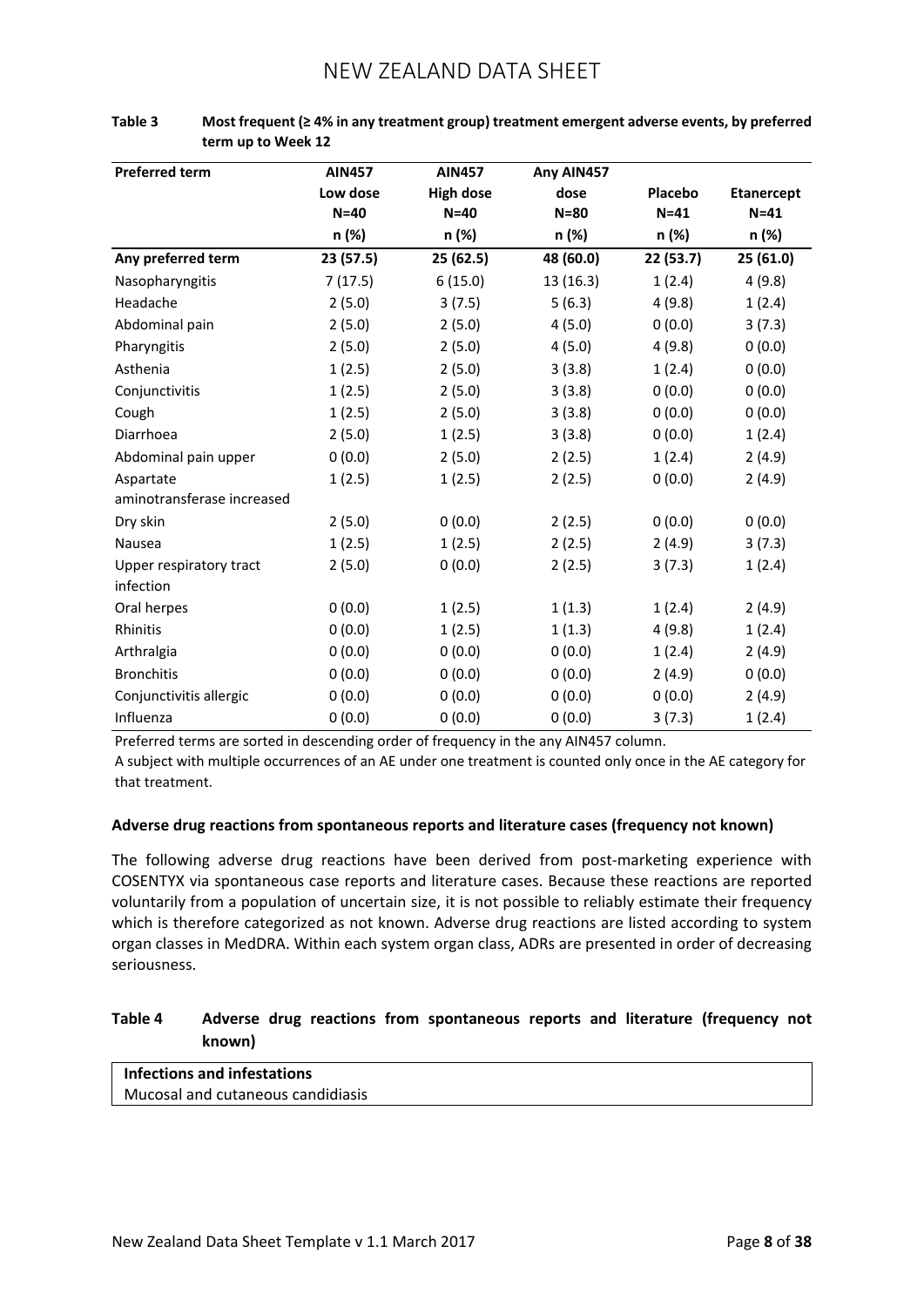### Description of selected adverse drug reactions

### Adult patients

### *Infections*

In the placebo-controlled period of clinical studies in plaque psoriasis (a total of 1,382 patients treated with COSENTYX and 694 patients treated with placebo for up to 12 weeks), infections were reported in 28.7 % of patients treated with COSENTYX compared with 18.9 % of patients treated with placebo. Most of these were mild or moderate. Serious infections occurred in 0.14 % of patients treated with COSENTYX and in 0.3 % of patients treated with placebo (see section 4.4).

Over the entire treatment period (a total of 3,430 patients treated with COSENTYX for up to 52 weeks for the majority of patients), infections were reported in 47.5 % of patients treated with COSENTYX (0.9 per patient-year of follow-up). Serious infections were reported in 1.2 % of patients treated with COSENTYX (0.015 per patient-year of follow-up).

There was an increase in mucosal or cutaneous candidiasis, related to the mechanism of action. The cases were mild or moderate in severity, non-serious, responsive to standard treatment and did not necessitate treatment discontinuation. Frequency of candida infection was 1.2% (secukinumab 300 mg) vs 0.3% (placebo and etanercept arms) in the induction period.

Infection rates as observed in psoriatic arthritis and axial spondyloarthritis (ankylosing spondylitis and non-radiographic axial spondyloarthritis) clinical studies were similar to what was observed in the psoriasis studies.

### *Neutropenia*

In psoriasis phase 3 clinical studies, neutropenia was more frequently observed with secukinumab than with placebo, but most cases were mild, transient and reversible. Neutropenia <1.0-0.5 x  $10^9$ /L (CTCAE Grade 3) was reported in 18 out of 3,430 (0.5%) patients on secukinumab, with no dose dependence and no temporal relationship to infections in 15 out of 18 cases. There were no reported cases of more severe neutropenia. Non-serious infections with usual response to standard care and not requiring discontinuation of COSENTYX were reported in the remaining 3 cases.

The frequency of neutropenia in psoriatic arthritis and axial spondyloarthritis (ankylosing spondylitis and non-radiographic axial spondyloarthritis) is similar to psoriasis. Rare cases of neutropenia < 0.5x 10<sup>9</sup>/L (CTCAE Grade 4) were reported.

### *Hypersensitivity reactions*

In clinical studies, urticaria and one case of anaphylactic reaction to COSENTYX were observed.

#### *Immunogenicity*

In psoriasis, psoriatic arthritis and axial spondyloarthritis (ankylosing spondylitis and non-radiographic axial spondyloarthritis) clinical studies less than 1% of patients treated with COSENTYX developed antibodies to secukinumab up to 52 weeks of treatment. About half of the treatment emergent antidrug antibodies were neutralizing, but this was not associated with loss of efficacy or PK abnormalities.

#### *Reproductive system related adverse events*

In the induction period of psoriasis clinical studies, mild and moderate reproductive system adverse events were reported in females, including: dysmenorrhoea (secukinumab 300 mg, 1.9%; placebo, 0.5%; etanercept, 1.1%), menorrhagia (secukinumab 300 mg, 0.9%; placebo, 0%; etanercept, 0%) and metrorrhagia (including menometrorrhagia) (secukinumab 300 mg, 1.4%; placebo, 0%; etanercept, 0%). Women of child-bearing potential were included in studies only if using adequate contraception.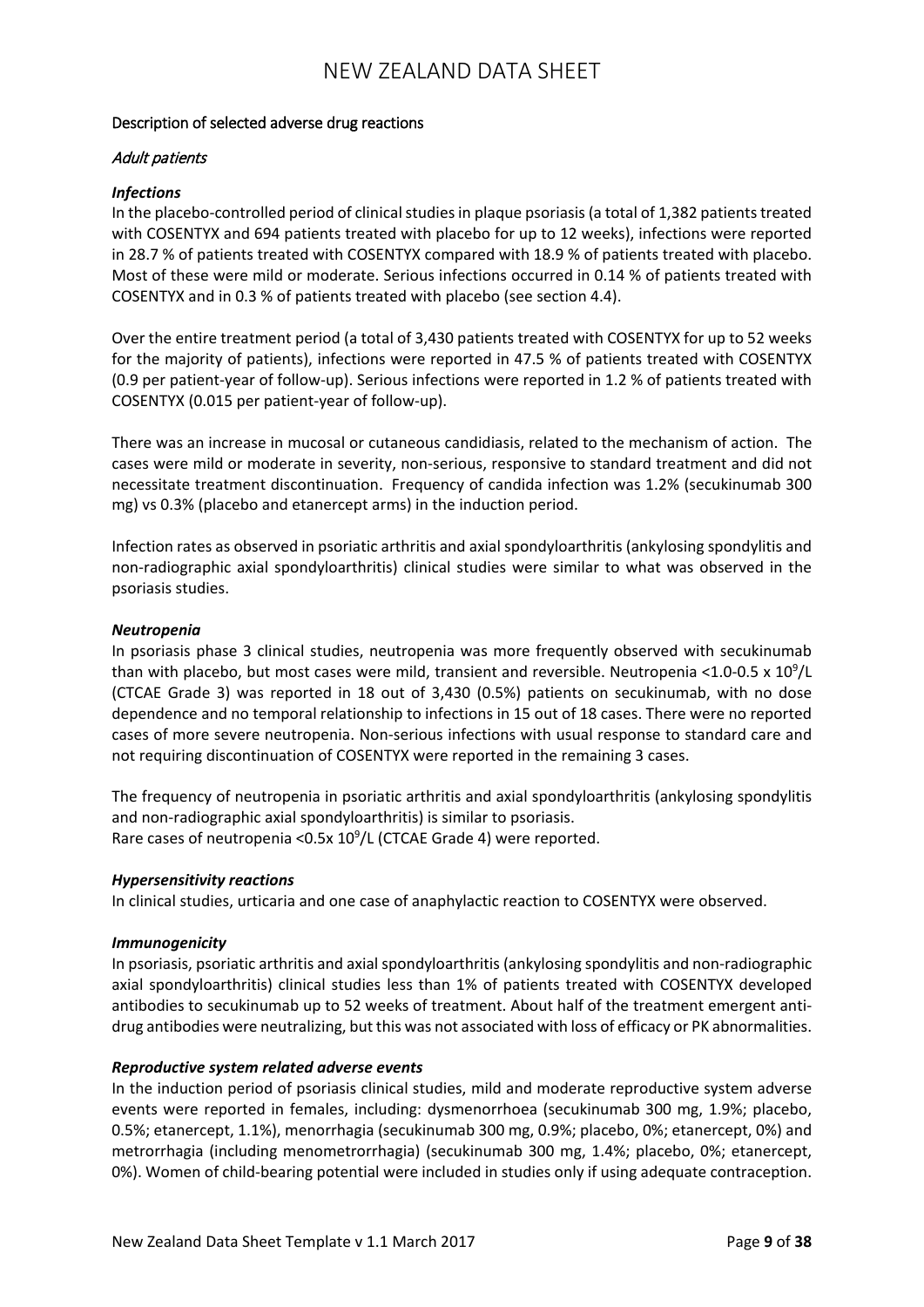### *Major adverse cardiovascular events (MACE)*

In the secukinumab clinical trials, MACE events were observed in patients receiving secukinumab. In the Phase 3 studies in psoriasis, PsA and AS, the exposure adjusted incidence rates of adjudicationconfirmed MACE cases per 100 patient-years was 0.49 (19/3911.6 patient-years, 95% CI 0.29, 0.76) for secukinumab versus 0.00 (0/351.3 patient-years, 95% CI 0.00, 1.05) for placebo. In the Phase 3 study in nr-axSpA, the exposure adjusted incidence rates of adjudicated confirmed MACE cases per 100 patient-years was 0 (0/759.9 patient-years, 95% CI 0.0, 0.5) for secukinumab versus 1.0 (1/108.6 patient-years, 95% CI 0.0, 5.1). In the overall secukinumab program, the exposure adjusted incidence rates of adjudication-confirmed cases per 100 patient-years for secukinumab was 0.40 (25/6259.8 patient-years, 95% CI 0.26, 0.59) versus 0.39 (2/515.1 patient-years, 95% CI 0.05, 1.40) for placebo.

### **Adverse reactions in psoriatic arthritis**

COSENTYX was studied in five placebo-controlled psoriatic arthritis trials with 2,754 patients (1,871 patients on COSENTYX and 883 patients on placebo) for a total exposure of 4,478 patient- years of study exposure on COSENTYX. The adverse events that occurred at a proportion of at least 2% and at a higher proportion in the COSENTYX groups than the placebo groups during the 16-week placebocontrolled period were nasopharyngitis, upper respiratory tract infection, headache, urinary tract infection, and hypercholesterolemia. The safety profile observed in patients with psoriatic arthritis treated with COSENTYX is consistent with the safety profile in psoriasis.

The proportion of patients with infections in the COSENTYX groups (28.5%) is similar to the placebo group (28.1%) (see section 4.4).

There were cases of Crohn's disease and ulcerative colitis that include patients who experienced either exacerbations or the development of new disease. In the psoriatic arthritis program with 2,536 patients exposed to COSENTYX there were 17 cases of inflammatory bowel disease during the entire treatment period (0.4 per 100 patient-years). During the placebo-controlled period 16 week period, there were seven cases of inflammatory bowel disease, of which five patients received secukinumab and two received placebo (see section 4.4).

### *Cholesterol and triglycerides*

Elevations of blood cholesterol and triglyceride levels were reported in patients receiving either secukinumab or placebo in psoriatic arthritis clinical trials. The elevations of cholesterol levels were limited primarily to CTCAE Grade 1 (28.7% vs. 19.1%, respectively) and Grade 2 (1.6% vs. 0.5%, respectively). No cases of CTCAE Grade 3 and Grade 4 cholesterol levels were observed in either secukinumab or placebo groups during the placebo controlled period.

An increase in blood triglycerides levels was also observed in psoriatic arthritic patients receiving secukinumab compared to placebo (CTCAE Grade 1: 26.7% vs. 19.1%, Grade 2: 4.6% vs. 3.5%, Grade 3: 1.0% vs. 0.7% and Grade 4: 0.2% vs. 0.1%, respectively) up to Week 16.

Elevations (mainly CTCAE Grade 1 and Grade 2) in cholesterol and triglycerides were also observed during long-term treatment with secukinumab.

### *Hepatic transaminases*

During the placebo-controlled period, increased incidence of elevated hepatic transaminases was observed in psoriatic arthritis patients treated with secukinumab compared to placebo. The elevations in hepatic transaminases were seen primarily in CTCAE Grade 1 (ALT: 17.1% vs 14.8%; AST: 12.5% vs. 10.1%, respectively). No difference in the incidence of elevated ALT and AST was seen between secukinumab and placebo in CTCAE Grade 2, Grade 3, and Grade 4. No cases of CTCAE Grade 4 were observed for AST.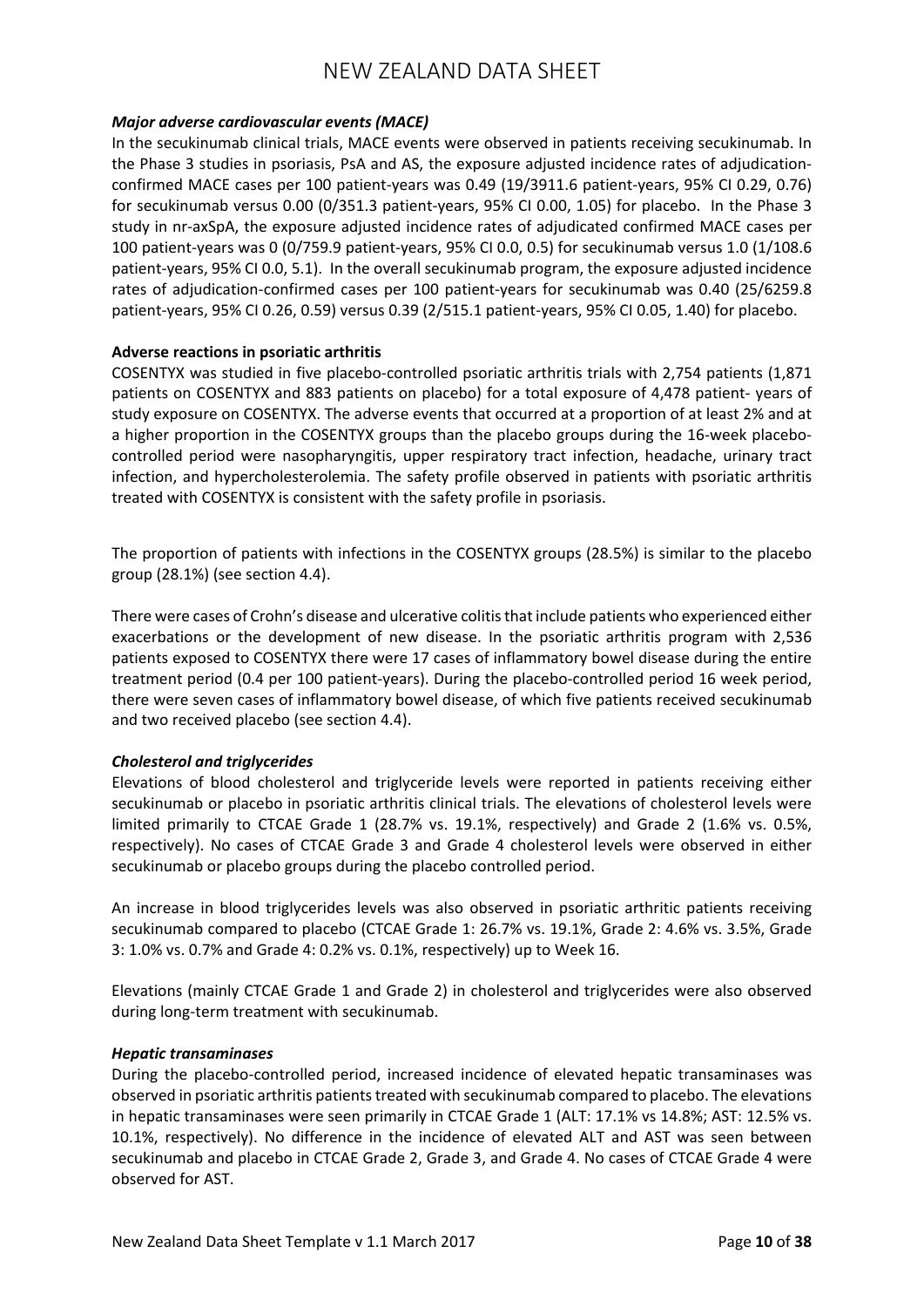Elevations (mainly CTCAE Grade 1 and grade 2) in ALT and AST was also observed during long-term treatment with secukinumab.

### **Adverse reactions in axial spondyloarthritis (ankylosing spondylitis and non-radiographic axial spondyloarthritis)**

COSENTYX was studied in three placebo-controlled ankylosing spondylitis trials with 816 patients (544 patients on COSENTYX and 272 patients on placebo). The median duration of exposure for secukinumab-treated patients was 469 days in AS1 Study, 460 days in AS2 Study, and 1,142 days in AS3 Study. During the 16-week placebo-controlled period of the trials in patients with ankylosing spondylitis, the overall proportion of patients with adverse events was higher in the secukinumab groups than the placebo-treatment groups (60% and 55%, respectively).

The overall safety profile of COSENTYX in AS3 Study remained in line with the safety profile established in the pivotal AS1 and AS2 studies, which are summarised in the next paragraphs.

The adverse events that occurred at a proportion of at least 2% and at a higher proportion in the COSENTYX groups than the placebo groups during the 16-week placebo-controlled period were nasopharyngitis, nausea, and upper respiratory tract infection.

COSENTYX was also studied in one placebo-controlled non-radiographic axial spondyloarthritis trial with 555 patients (369 patients on COSENTYX and 186 patients on placebo) for a total of 757.9 patientyears of study exposure (median duration of exposure for secukinumab-treated patients: 540 days). During the 20-week placebo-controlled period of the trial in patients with non-radiographic axial spondyloarthritis, the overall proportion of patients with adverse events was higher in the secukinumab groups than the placebo-treatment groups (61.2% and 54.3%, respectively). The adverse events that occurred at a proportion of at least 2% and at a higher proportion in the COSENTYX groups than the placebo group during the 20-week placebo-controlled period were nasopharyngitis, diarrhoea, headache, upper respiratory tract infection, oropharyngeal pain, back pain, nausea, urinary tract infection, abdominal pain upper and tonsillitis.

The safety profile observed in patients with axial spondyloarthritis (ankylosing spondylitis and nonradiographic axial spondyloarthritis) treated with COSENTYX is consistent with the safety profile in psoriasis.

Similar to clinical trials in patients with psoriasis, there was an increased proportion of ankylosing spondylitis patients with infections in the COSENTYX groups (31%) compared to the placebo group (18%). The proportion of non-radiographic axial spondyloarthritis patients with infections is similar in the COSENTYX groups (35.5%) compared to the placebo group (32.8%) (see section 4.4).

In the ankylosing spondylitis program, with 571 patients exposed to COSENTYX there were 8 cases of inflammatory bowel disease during the entire treatment period (5 Crohn's (0.7 per 100 patient-years) and 3 ulcerative colitis (0.4 per 100 patient-years)). During the placebo-controlled 16-week period, there were 2 Crohn's disease exacerbations and 1 new onset ulcerative colitis case that was a serious adverse event in patients treated with COSENTYX compared to none of the patients treated with placebo. During the remainder of the study when all patients received COSENTYX, 1 patient developed Crohn's disease, 2 patients had Crohn's exacerbations, 1 patient developed ulcerative colitis, and 1 patient had an ulcerative colitis exacerbation. In the non-radiographic axial spondyloarthritis program, with 524 patients exposed to COSENTYX there were 7 cases of inflammatory bowel disease during the entire treatment period (5 Crohn's (0.7 per 100 patient-years) and 2 ulcerative colitis (0.3 per 100 patient-years)). During the placebo-controlled 20-week period, there was 1 new onset of Crohn's disease in a patient treated with COSENTYX compared to none of the patients treated with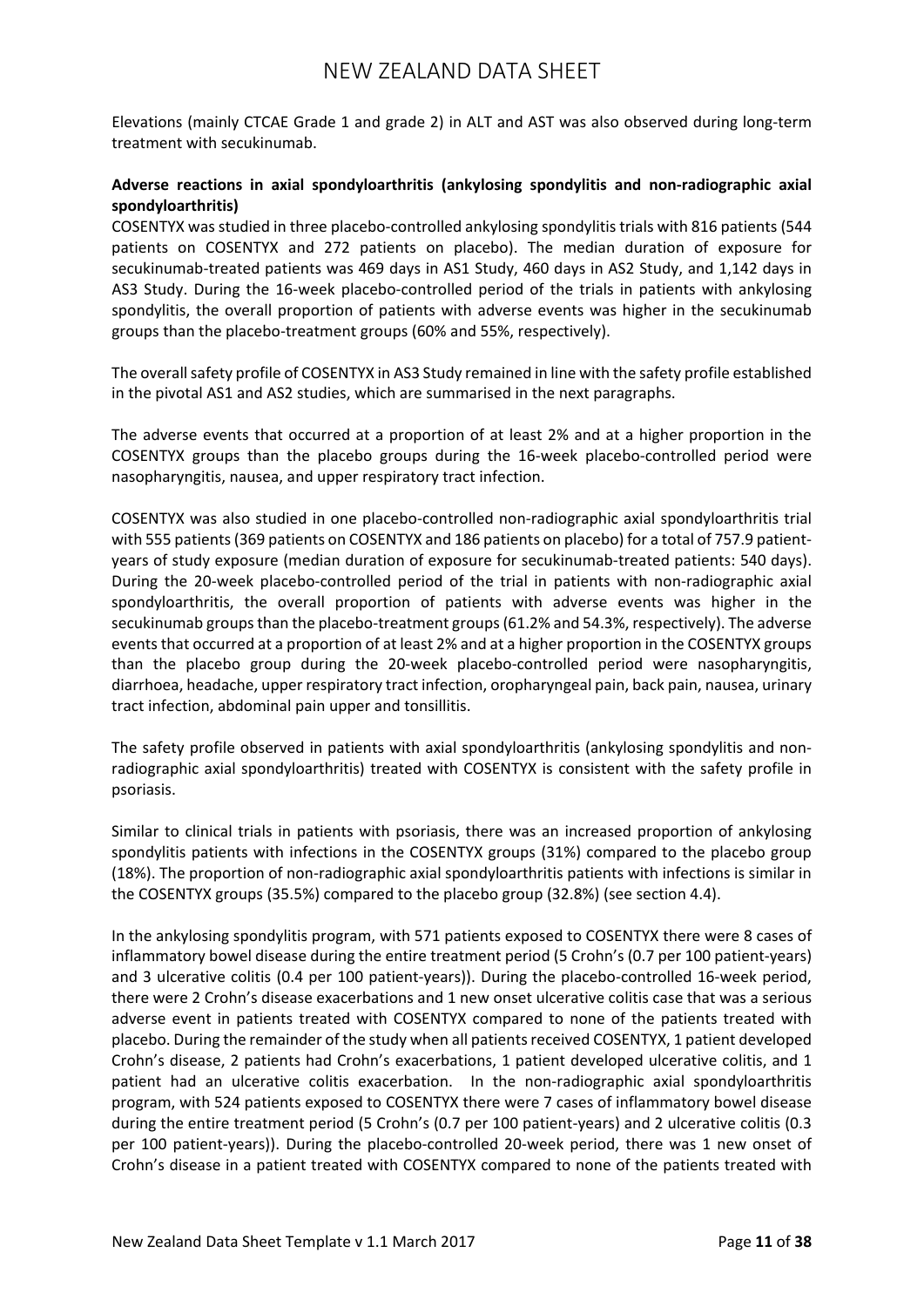placebo. During the remainder of the study when all patients received COSENTYX, 3 patients developed Crohn's disease, 1 patient had Crohn's disease exacerbations, 1 patient developed ulcerative colitis, and 1 patient had an ulcerative colitis exacerbation (see section 4.4).

### *Cholesterol and triglycerides*

Elevations of blood cholesterol and triglyceride levels were reported in patients receiving either secukinumab or placebo in ankylosing spondylitis clinical trials.

The elevations of cholesterol levels were limited primarily to CTCAE Grade 1 (20.0% vs. 19.8%, respectively) without any clinically meaningful impact on patients. Increase in CTCAE Grade 2 cholesterol levels was uncommon (0.8% vs. 0.0%, respectively) and no cases of CTCAE Grade 3 and Grade 4 cholesterol levels were observed in both secukinumab and placebo groups during the placebo controlled period.

An increase in blood triglycerides levels was also observed in ankylosing pondylitis patients receiving secukinumab or placebo (CTCAE Grade 1: 17.8% vs. 17.1%, Grade 2: 2.7% vs. 2.7%, and Grade 3: 0.8% vs. 0.5%, respectively). No cases of CTCAE Grade 4 triglyceride levels were reported during the placebo-controlled period.

CTCAE Grade 1 and Grade 2 elevations of blood cholesterol and triglyceride levels were also reported in patients receiving secukinumab compared to placebo in the non-radiographic axial spondyloarthritis clinical trial.

An increase in cholesterol levels was observed in non-radiographic axial spondyloarthritis patients receiving secukinumab or placebo (CTCAE Grade 1: 16.2% vs. 15.8%, Grade 2: 0.8% vs. 0.6%, and Grade 3: 0.3% vs. 0.0%, respectively). No cases of CTCAE Grade 4 cholesterol levels were reported during the placebo-controlled period.

An increase in blood triglycerides levels was also observed in non-radiographic axial spondyloarthritis patients receiving secukinumab or placebo (CTCAE Grade 1: 18.0% vs. 21.0%, Grade 2: 3.2% vs. 3.4%, and Grade 3: 0.6% vs. 0.5%, respectively). No cases of CTCAE Grade 4 triglyceride levels were reported during the placebo-controlled period.

Elevations (mainly CTCAE Grade 1 and Grade 2) in cholesterol and triglycerides were also observed during long-term treatment with secukinumab.

### *Hepatic transaminases*

During the placebo-controlled period, increased incidence of elevated hepatic transaminases was observed in ankylosing spondylitis patients treated with secukinumab compared to placebo. The elevations in hepatic transaminases were seen primarily in CTCAE Grade 1 (ALT: 16.6% vs 7.1%; AST: 11.3% vs. 7.0%, respectively) without any clinically meaningful impact on patients. Increase in CTCAE Grade 2 and Grade 3 hepatic transaminase levels was uncommon in both secukinumab and placebo groups (Grade 2 ALT: 1.0% vs. 0.5%, AST: 0.5% vs. 0.0%; Grade 3 ALT: 0.8% vs. 0.0%, AST: 0.8% vs.1.6%, respectively). One case of CTCAE Grade 4 ALT levels was reported in the placebo group and no cases of CTCAE Grade 4 ALT and AST levels were reported in the secukinumab group.

Similar pattern in ALT and AST was also observed during the long-term treatment with secukinumab.

During the placebo-controlled period, increased incidence of elevated hepatic transaminases was observed in non-radiographic axial spondyloarthritis patients treated with secukinumab compared to placebo. The elevations in hepatic transaminases were seen primarily in CTCAE Grade 1 (ALT: 12.9%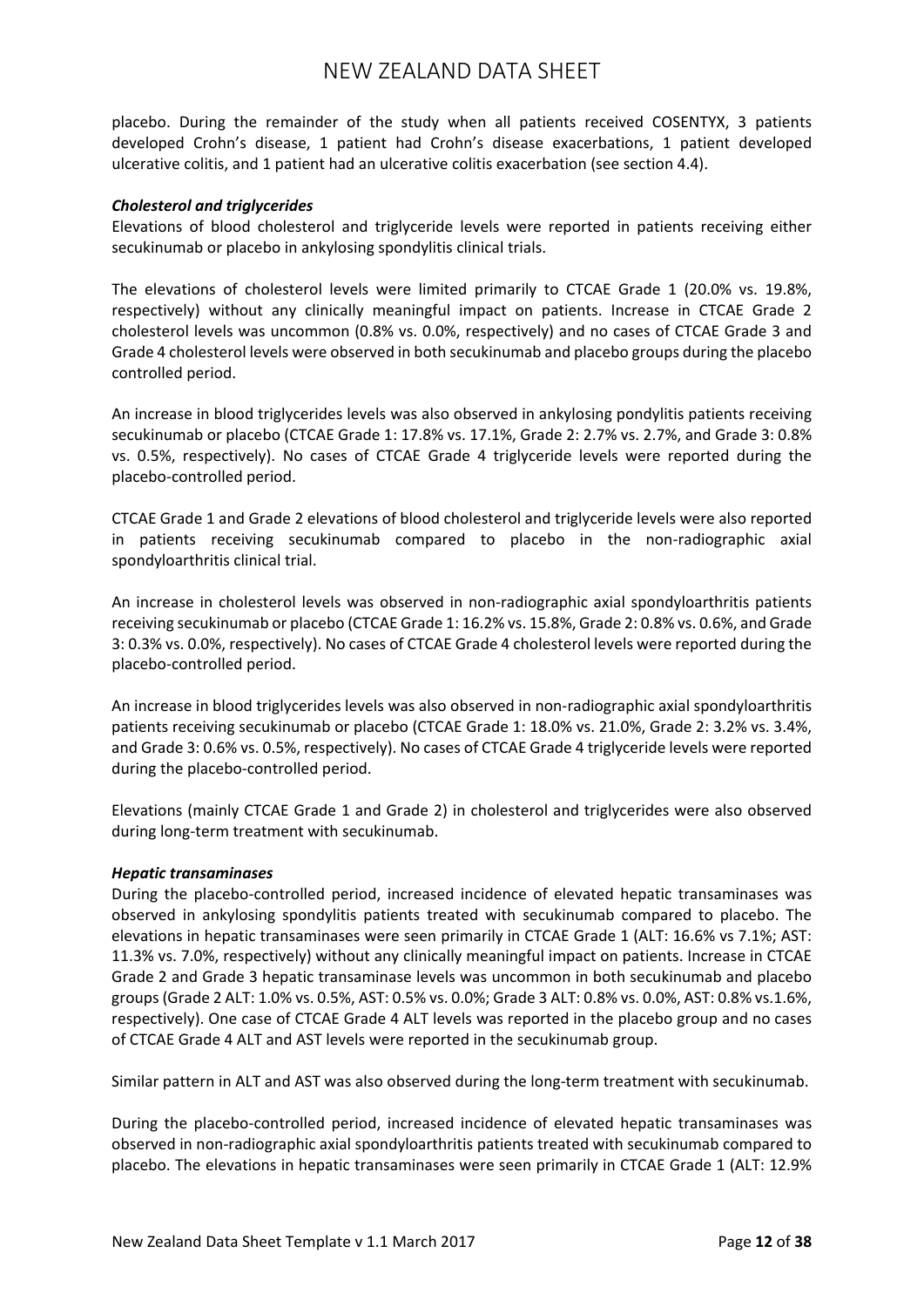vs 9.5%; AST: 11.1% vs. 2.8%, respectively). Increase in CTCAE Grade 2 and Grade 3 hepatic transaminase levels was uncommon in both secukinumab and placebo groups (Grade 2 ALT: 1.1% vs. 0.5%, AST: 0.5% vs. 0.0%; Grade 3 ALT: 0.0% vs. 0.0%, AST: 0.3% vs.0.5%, respectively). No cases of CTCAE Grade 4 ALT and AST levels were reported during the placebo-controlled period.

Elevations (mainly CTCAE Grade 1 and Grade 2) in ALT and AST was also observed during the longterm treatment with secukinumab.

### **Reporting of suspected adverse reactions**

Reporting suspected adverse reactions after authorisation of the medicine is important. It allows continued monitoring of the benefit/risk balance of the medicine. Healthcare professionals are asked to report any suspected adverse reactions [https://nzphvc.otago.ac.nz/reporting/.](https://nzphvc.otago.ac.nz/reporting/)

### **4.9 Overdose**

No case of overdose has been reported in clinical studies.

Doses up to 30 mg/kg (i.e. approximately 2,000 mg to 3,000 mg) have been administered intravenously in clinical studies without dose-limiting toxicity.

In the event of overdose, it is recommended that the patient be monitored for any signs or symptoms of adverse reactions and appropriate symptomatic treatment be instituted immediately.

For advice on the management of overdose please contact the National Poisons Centre on 0800 POISON (0800 764766).

## **5 PHARMACOLOGICAL PROPERTIES**

### **5.1 Pharmacodynamic properties**

Pharmacotherapeutic group**:** interleukin inhibitors; ATC Code**:** L04AC10

### **Mechanism of action**

Secukinumab is a fully human IgG1 antibody that selectively binds to and neutralises the proinflammatory cytokine interleukin-17A (IL-17A). IL-17A is a naturally occurring cytokine that is involved in normal inflammatory and immune responses. IL-17A plays a key role in the pathogenesis of plaque psoriasis, psoriatic arthritis, and axial spondyloarthritis (ankylosing spondylitis and nonradiographic axial spondyloarthritis). Increased numbers of IL-17A producing lymphocytes and innate immune cells and increased levels of IL-17A have been found in the blood of patients with palque psoriasis, psoriatic arthritis, and axial spondyloarthritis, and affected skin of patients with plaque psoriasis. IL-17A is highly up-regulated in lesional skin in contrast to non-lesional skin of plaque psoriasis patients. Higher frequency of IL-17- producing cells was detected in the synovial fluid of patients with psoriatic arthritis and in the subchondral bone marrow of facet joints from patients with axial spondyloarthritis. Inhibition of IL-17A was shown to be effective in the treatment of AS, thus establishing the key role of this cytokine in axial spondyloarthritis (see Clinical eficacy and safety).

IL-17A also promotes tissue inflammation, neutrophil infiltration, bone and tissue destruction, and tissue remodelling including angiogenesis and fibrosis.

Secukinumab works by targeting IL-17A and inhibiting its interaction with the IL-17 receptor, which is expressed on various cell types including keratinocytes. As a result, secukinumab inhibits the release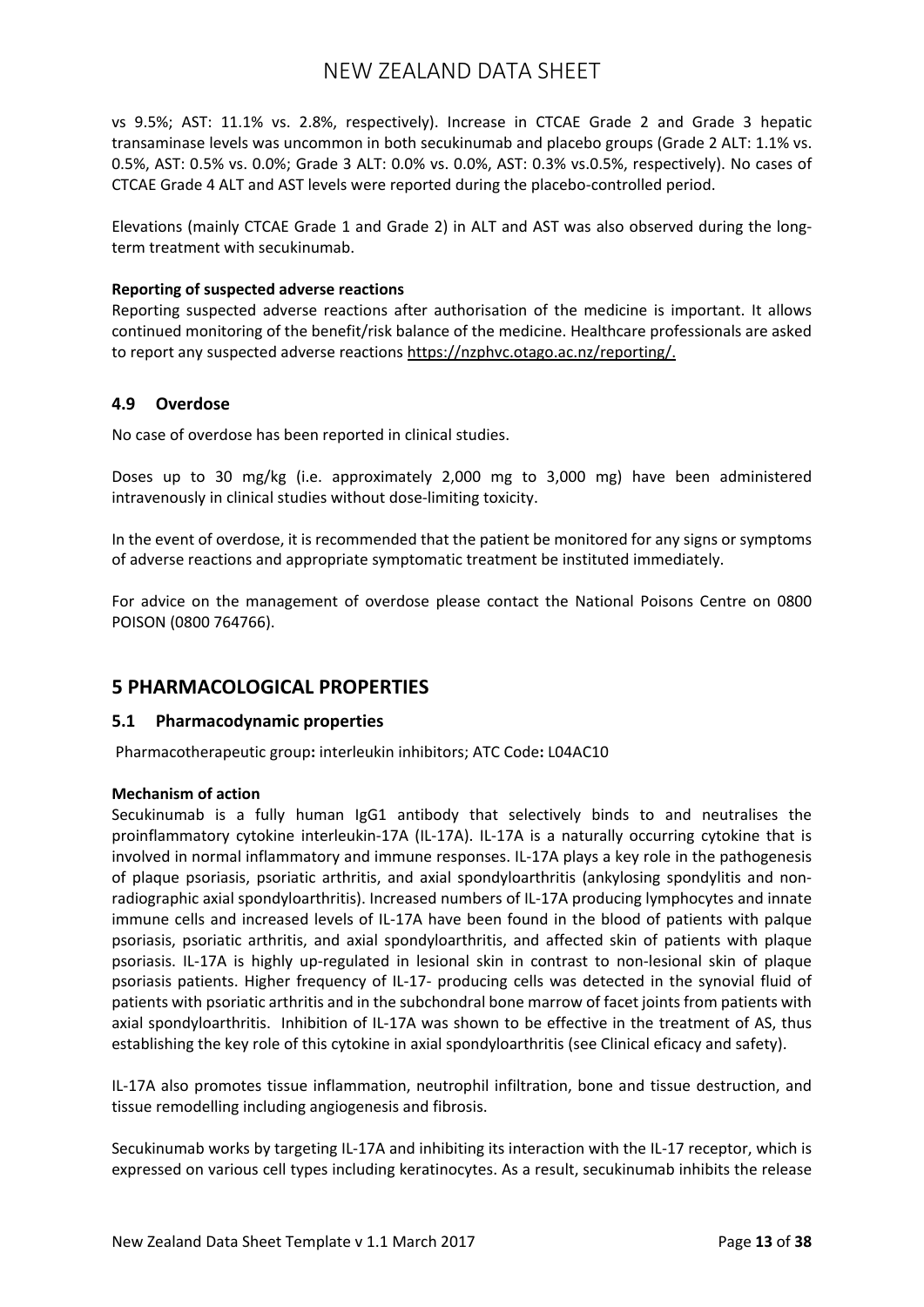of proinflammatory cytokines, chemokines and mediators of tissue damage and reduces IL-17Amediated contributions to autoimmune and inflammatory diseases. Clinically relevant levels of secukinumab reach the skin and reduce local inflammatory markers. As a direct consequence, treatment with secukinumab reduces erythema, induration, and desquamation present in plaque psoriasis lesions.

Serum levels of total IL-17A (free and secukinumab-bound IL-17A) are increased due to reduced clearance of secukinumab-bound IL-17A within 2 to 7 days in patients receiving secukinumab, indicating that secukinumab selectively captures free IL-17A which plays a key role in the pathogenesis of plaque psoriasis.

In a study with secukinumab, infiltrating epidermal neutrophils and various neutrophil associated markers that are increased in lesional skin of plaque psoriasis patients were significantly reduced after one to two weeks of treatment.

Secukinumab has been shown to lower (within 1 to 2 weeks of treatment) levels of C-reactive protein, which is a marker of inflammation in psoriatic arthritis and axial spondyloarthritis (ankylosing spondylitis and non-radiographic axial spondyloarthritis).

### **Clinical efficacy and safety Plaque psoriasis** *Adult patients*

The safety and efficacy of COSENTYX were evaluated versus placebo or etanercept in four randomised, double-blind, placebo-controlled phase 3 studies in adult patients with moderate to severe chronic plaque-type psoriasis poorly controlled by topical treatments and / or phototherapy and / or previous systemic therapy (ERASURE, FIXTURE, FEATURE, and JUNCTURE). The safety and efficacy of COSENTYX were evaluated versus placebo or etanercept in four randomized, double-blind, placebo-controlled phase 3 studies in patients with moderate to severe plaque psoriasis who were candidates for phototherapy or systemic therapy (ERASURE, FIXTURE, FEATURE, and JUNCTURE). In addition, one study assessed a chronic treatment regimen versus a 'retreatment as needed' regimen (SCULPTURE). The co-primary endpoints in the placebo and active controlled studies were the proportion of patients who achieved a PASI 75 response and IGA mod 2011 'clear' or 'almost clear' response versus placebo at Week 12.

Key exclusion criteria across pivotal trials were: forms of psoriasis other than chronic plaque-type; drug-induced psoriasis; ongoing use of certain psoriasis treatments, e.g. topical or systemic corticosteroids or UV therapy; patients with active, ongoing inflammatory disease; patients with active, ongoing, chronic or recurrent infectious disease; evidence of tuberculosis infection (enrolment was allowed for patients with latent tuberculosis if appropriate treatment was initiated and maintained according to the local treatment guideline); history of HIV, hepatitis B or hepatitis C; underlying immunocompromising conditions; presence of lymphoproliferative disease, malignancy or history of malignancy within the past 5 years; significant medical problems including uncontrolled hypertension and congestive heart failure (NYHA Class III and IV); patients with serum creatinine >176.8 micromol/L or with white blood cell count <2,500 /microL, platelets <100,000/microL, neutrophils <1,500/microL or haemoglobin <8.5 g/dL; pregnant or nursing women; and women of child-bearing potential not using effective contraception during the study.

Of the 2,403 patients who were included in the placebo-controlled studies, 79 % were biologic-naïve, 45 % were non-biologic failures, 8 % were biologic failures, 6 % were anti-TNF failures, and 2 % were anti-p40 failures. Baseline disease characteristics were generally consistent across all treatment groups with a median baseline Psoriasis Area Severity Index (PASI) score from 19 to 20, IGA mod 2011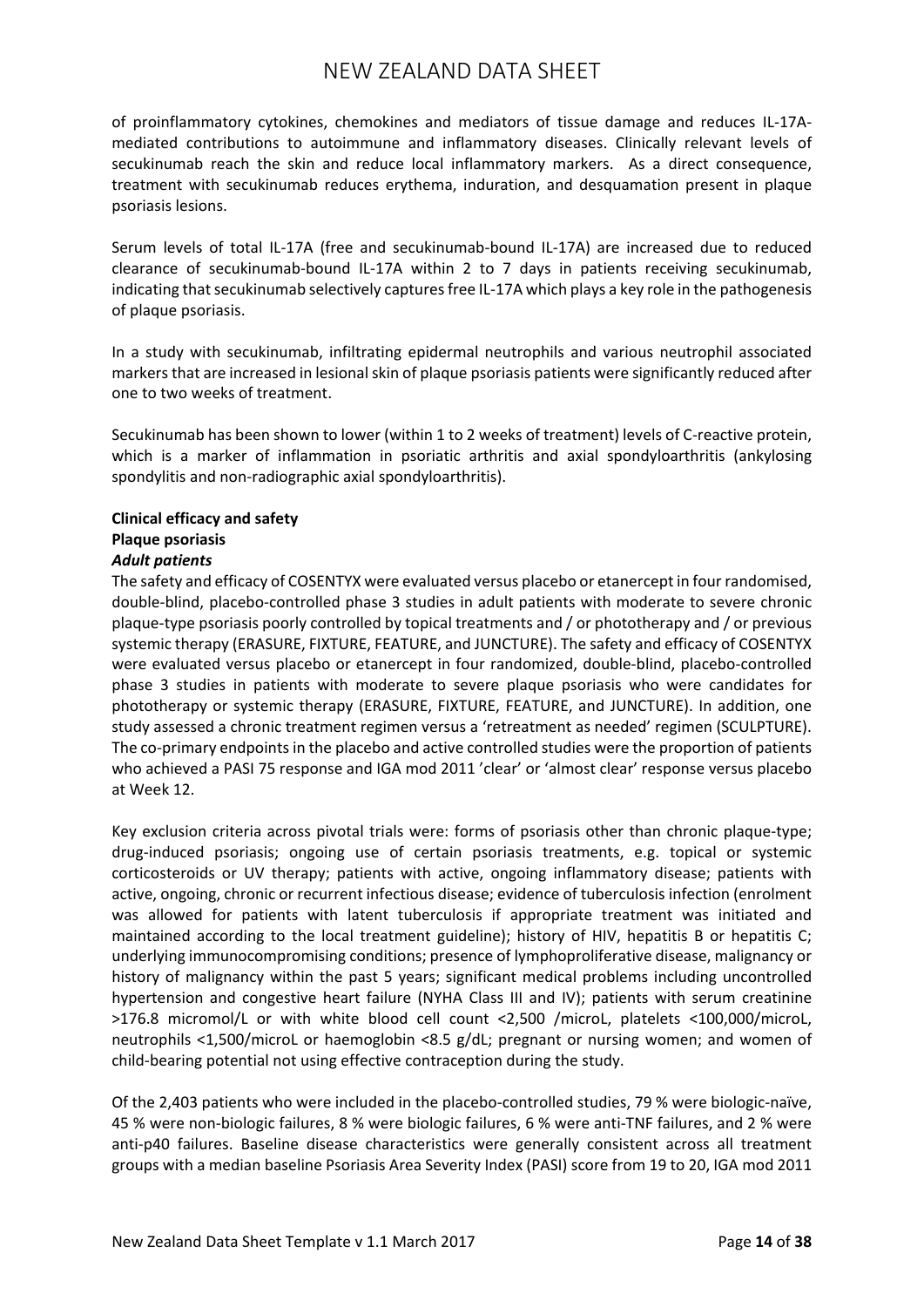baseline score ranged from "moderate" (62 %) to "severe" (38 %), median baseline Body Surface Area (BSA) ≥ 27 and median Dermatology Life Quality Index (DLQI) score from 10 to 12. Approximately 15 to 25 % of patients in phase III studies had psoriatic arthritis (PsA) at baseline.

### *ERASURE Study (A2302)*

This trial evaluated 738 patients. Patients were randomised to COSENTYX received 150 mg or 300 mg doses at weeks 0, 1, 2, 3, and 4 followed by the same dose every month. Patients were randomised to receive placebo who were non-responders at week 12 were then crossed over to receive COSENTYX (either 150 mg or 300 mg) at weeks 12, 13, 14, and 15, followed by the same dose every month starting at week 16. All patients were followed for up to 52 weeks following first administration of study treatment.

### *FIXTURE Study (A2303)*

This trial evaluated 1,306 patients. Patients were randomised to COSENTYX received 150 mg or 300 mg doses at weeks 0, 1, 2, 3, and 4 followed by the same dose every month. Patients were randomized to etanercept received 50 mg doses twice per week for 12 weeks followed by 50 mg every week. Patients were randomised to receive placebo who were non-responders at week 12 then crossed over to receive COSENTYX (either 150 mg or 300 mg) at weeks 12, 13, 14, and 15, followed by the same dose every month starting at week 16. All patients were followed for up to 52 weeks following first administration of study treatment.

### *FEATURE Study (A2308)*

This trial evaluated 177 patients using a pre-filled syringe compared with placebo after 12 weeks of treatment to assess the safety, tolerability, and usability of COSENTYX self-administration via the prefilled syringe. Patients randomised to COSENTYX received 150 mg or 300 mg doses at weeks 0, 1, 2, 3, and 4 followed by the same dose every month. Patients were also randomised to receive placebo at weeks 0, 1, 2, 3, and 4 followed by the same dose every month.

### *JUNCTURE Study (A2309)*

This trial evaluated 182 patients using a pre-filled pen compared with placebo after 12 weeks of treatment to assess the safety, tolerability, and usability of COSENTYX self-administration via the prefilled pen. Patients were randomised to COSENTYX received 150 mg or 300 mg doses at weeks 0, 1, 2, and 3, followed by the same dose every month starting at week 4. Patients were also randomised to receive placebo at weeks 0, 1, 2, and 3, followed by the same dose every month starting at week 4.

### *SCULPTURE Study (A2304)*

This trial evaluated 966 patients. All patients received COSENTYX 150 mg or 300 mg doses at weeks 0, 1, 2, 3, 4, 8 and 12 and then were randomised to receive either a maintenance regimen of the same dose every month starting at Week 12 or a "retreatment as needed" regimen of the same dose.

### *Results*

The 300 mg dose provided improved skin clearance across efficacy endpoints of PASI 75/90/100, and IGA mod 2011 'clear' or 'almost clear' responses across all studies with peak effects seen at week 16 (see to Table 5 and Table 6). Therefore the 300 mg dose is recommended.

COSENTYX was efficacious in biologic-naive, biologic/anti-TNF-exposed and biologic/anti-TNF-failure patients.

COSENTYX was associated with a fast onset of efficacy as shown in Figure 1 with a 50 % reduction in mean PASI by week 3 for 300 mg.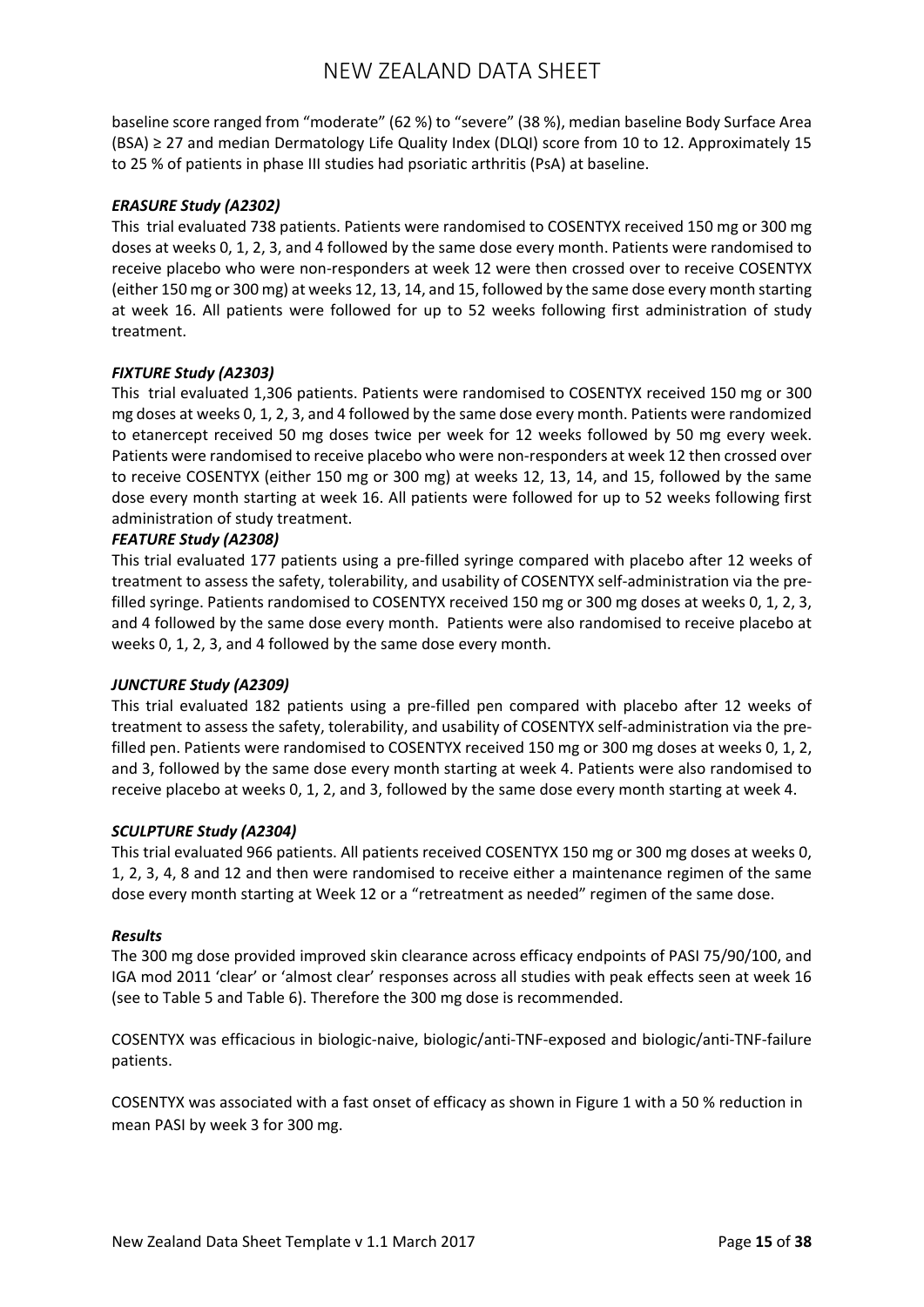

### **Figure 1 Time course of percentage change from baseline of mean PASI score in ERASURE trial (m = number of patients evaluable)**

 $m = number of patients evaluate$ 



|                                                                       |                           | Week 12             |                     |                | Week 16        | Week 52                  |                   |  |
|-----------------------------------------------------------------------|---------------------------|---------------------|---------------------|----------------|----------------|--------------------------|-------------------|--|
|                                                                       | Placebo                   | 150 mg              | 300 mg              | 150 mg         | 300 mg         | 150 mg                   | 300 mg            |  |
| <b>ERASURE</b>                                                        |                           |                     |                     |                |                |                          |                   |  |
| Number of<br>patients                                                 | 246                       | 244                 | 245                 | 244            | 245            | 244                      | 245               |  |
| PASI 50 response<br>n (%)                                             | 22<br>(8.9%)              | 203<br>(83.5%)      | 222<br>(90.6%)      | 212<br>(87.2%) | 224<br>(91.4%) | 187<br>(77%)             | 207<br>(84.5%)    |  |
| PASI 75 response<br>n (%)                                             | 11<br>(4.5%)              | 174<br>$(71.6%)$ ** | 200<br>$(81.6%)$ ** | 188<br>(77.4%) | 211<br>(86.1%) | 146<br>(60.1%)           | 182<br>(74.3%)    |  |
| PASI 90 response<br>n (%)                                             | 3<br>(1.2%)               | 95<br>$(39.1\%)$ ** | 145<br>$(59.2%)$ ** | 130<br>(53.5%) | 171<br>(69.8%) | 88<br>(36.2%)            | 147<br>$(60.0\%)$ |  |
| PASI 100 response<br>n (%)                                            | $\overline{2}$<br>(0.8% ) | 31<br>(12.8%)       | 70<br>(28.6%)       | 51<br>(21.0%)  | 102<br>(41.6%) | 49<br>(20.2%)            | 96<br>(39.2%)     |  |
| <b>IGA mod 2011</b><br>"clear" or "almost<br>clear" response<br>n (%) | 6<br>(2.40%)              | 125<br>$(51.2%)$ ** | 160<br>$(65.3%)$ ** | 142<br>(58.2%) | 180<br>(73.5%) | 101<br>(41.4%)           | 148<br>(60.4%)    |  |
| <b>FEATURE</b>                                                        |                           |                     |                     |                |                |                          |                   |  |
| Number of<br>patients                                                 | 59                        | 59                  | 58                  |                |                | $\overline{\phantom{a}}$ |                   |  |
| PASI 50 response<br>n (%)                                             | 3<br>(5.1%)               | 51 (86.4%)          | 51 (87.9%)          |                |                |                          |                   |  |
| PASI 75 response<br>n (%)                                             | 0<br>$(0.0\%)$            | 41<br>$(69.5%)$ **  | 44<br>$(75.9\%)$ ** |                |                |                          |                   |  |
| PASI 90 response<br>n (%)                                             | $\Omega$<br>$(0.0\%)$     | 27 (45.8%)          | 35 (60.3%)          |                |                |                          |                   |  |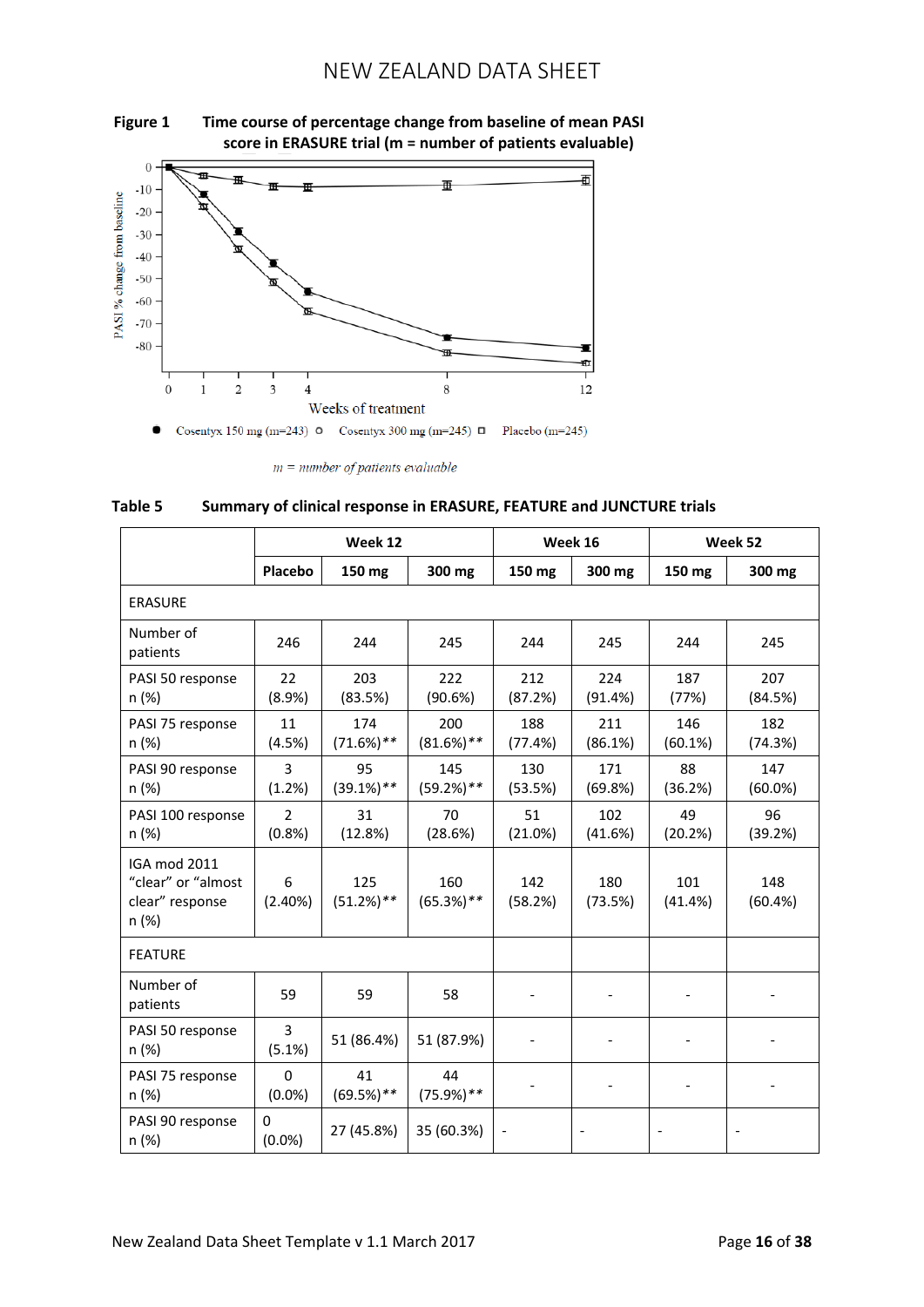|                                                                       | Week 12                  |                    |                     | Week 16                  |                          | Week 52                  |                          |
|-----------------------------------------------------------------------|--------------------------|--------------------|---------------------|--------------------------|--------------------------|--------------------------|--------------------------|
|                                                                       | Placebo                  | 150 mg             | 300 mg              | 150 mg                   | 300 mg                   | 150 mg                   | 300 mg                   |
| PASI 100 response<br>n (%)                                            | $\Omega$<br>$(0.0\%)$    | 5<br>(8.5%)        | 25<br>(43.1%)       | $\overline{\phantom{a}}$ | $\overline{\phantom{0}}$ | $\overline{\phantom{a}}$ | $\overline{\phantom{a}}$ |
| IGA mod 2011<br>"clear" or "almost<br>clear" response<br>n (%)        | 0<br>$(0.0\%)$           | 31<br>$(52.5%)$ ** | 40<br>$(69.0\%)$ ** |                          |                          |                          |                          |
| <b>JUNCTURE</b>                                                       |                          |                    |                     |                          |                          |                          |                          |
| Number of<br>patients                                                 | 61                       | 60                 | 60                  |                          |                          |                          |                          |
| PASI 50 response<br>n (%)                                             | 5<br>(8.2%)              | 48<br>$(80.0\%)$   | 58<br>(96.7%)       |                          |                          |                          |                          |
| PASI 75 response<br>n (%)                                             | $\overline{2}$<br>(3.3%) | 43<br>$(71.7%)$ ** | 52<br>$(86.7%)$ **  |                          |                          |                          |                          |
| PASI 90 response<br>n (%)                                             | 0<br>$(0.0\%)$           | 24 (40.0%)         | 33 (55.0%)          |                          |                          |                          |                          |
| PASI 100 response<br>n (%)                                            | 0<br>$(0.0\%)$           | 10 (16.7%)         | 16 (26.7%)          |                          | $\overline{\phantom{a}}$ |                          |                          |
| <b>IGA mod 2011</b><br>"clear" or "almost<br>clear" response n<br>(%) | 0<br>$(0.0\%)$           | 32<br>$(53.3%)$ ** | 44<br>$(73.3%)$ **  |                          |                          |                          |                          |

\*The IGA mod 2011 is a 5-category scale including "0 = clear", "1 = almost clear", "2 = mild", "3 = moderate" or "4 = severe", indicating the physician's overall assessment of the psoriasis severity focusing on induration, erythema and scaling. Treatment success of "clear" or "almost clear" consisted of no signs of psoriasis or normal to pink coloration of lesions, no thickening of the plaque and none to minimal focal scaling.

\*\* p values versus placebo and adjusted for multiplicity: p<0.0001

## **Table 6 Summary of clinical response in FIXTURE trial**

|                                     |               |                         | Week 12                 |                   |                | Week 16        |                 |                   | Week 52        |                 |
|-------------------------------------|---------------|-------------------------|-------------------------|-------------------|----------------|----------------|-----------------|-------------------|----------------|-----------------|
|                                     | Placebo       | 150 mg                  | 300 mg                  | Etaner-<br>cept   | 150 mg         | 300 mg         | Etaner-<br>cept | 150 mg            | 300 mg         | Etaner-<br>cept |
| Number<br>of<br>patients            | 324           | 327                     | 323                     | 323               | 327            | 323            | 323             | 327               | 323            | 323             |
| <b>PASI 50</b><br>response<br>n (%) | 49<br>(15.1%) | 266<br>(81.3%)          | 296<br>(91.6%)          | 226<br>$(70.0\%)$ | 290<br>(88.7%) | 302<br>(93.5%) | 257<br>(79.6%)  | 249<br>(76.1%)    | 274<br>(84.8%) | 234<br>(72.4%)  |
| PASI 75<br>response<br>n (%)        | 16<br>(4.9%   | 219<br>(67.0%)<br>$* *$ | 249<br>(77.1%)<br>$* *$ | 142<br>(44.0%)    | 247<br>(75.5%) | 280<br>(86.7%) | 189<br>(58.5%)  | 215<br>(65.7%)    | 254<br>(78.6%) | 179<br>(55.4%)  |
| PASI 90<br>response<br>n (%)        | 5<br>(1.5%)   | 137<br>(41.9%)          | 175<br>(54.2%)          | 67<br>(20.7%)     | 176<br>(53.8%) | 234<br>(72.4%) | 101<br>(31.3%)  | 147<br>$(45.0\%)$ | 210<br>(65.0%) | 108<br>(33.4%)  |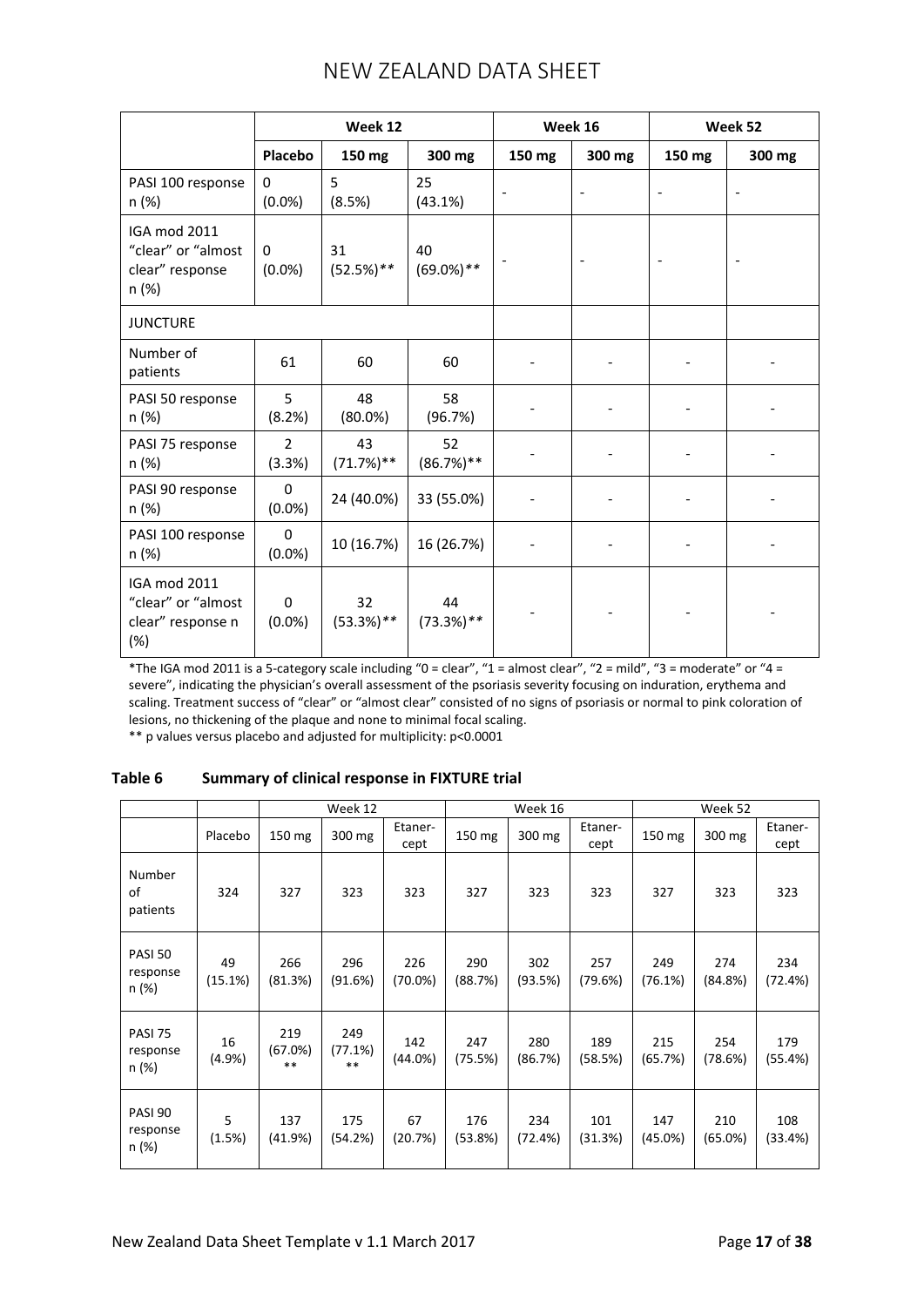|                                                                         |             |                         | Week 12                 |                 |                | Week 16        |                 |                | Week 52        |                 |
|-------------------------------------------------------------------------|-------------|-------------------------|-------------------------|-----------------|----------------|----------------|-----------------|----------------|----------------|-----------------|
|                                                                         | Placebo     | 150 mg                  | 300 mg                  | Etaner-<br>cept | 150 mg         | 300 mg         | Etaner-<br>cept | 150 mg         | 300 mg         | Etaner-<br>cept |
| <b>PASI 100</b><br>response<br>n (%)                                    | $0(0\%)$    | 47<br>(14.4%)           | 78<br>(24.1%)           | 14<br>(4.3%)    | 84<br>(25.7%)  | 119<br>(36.8%) | 24<br>(7.4%     | 65<br>(19.9%)  | 117<br>(36.2%) | 32<br>(9.9%)    |
| IGA mod<br>2011<br>"clear" or<br>"almost<br>clear"<br>response<br>n (%) | 9<br>(2.8%) | 167<br>(51.1%)<br>$***$ | 202<br>(62.5%)<br>$***$ | 88<br>(27.2%)   | 200<br>(61.2%) | 244<br>(75.5%) | 127<br>(39.3%)  | 168<br>(51.4%) | 219<br>(67.8%) | 120<br>(37.2%)  |

\*\* p values versus etanercept: p=0.0250

An additional psoriasis study (CLEAR) evaluated 676 patients. Secukinumab 300 mg met the primary and secondary endpoints by showing superiority to ustekinumab based on PASI 90 response at Week 16 and speed of onset of PASI 75 response at Week 4, and long term PASI 90 response at Week 52. Greater efficacy of secukinumab compared to ustekinumab for the endpoints PASI 75/90/100 and IGA mod 2011 0 or 1 response ("clear" or "almost clear") was observed early and continued through Week 52.

|                                                                            |                       | Week 4       |                       | Week 16      | Week 52               |              |
|----------------------------------------------------------------------------|-----------------------|--------------|-----------------------|--------------|-----------------------|--------------|
|                                                                            | Secukinumab<br>300 mg | Ustekinumab* | Secukinumab<br>300 mg | Ustekinumab* | Secukinumab<br>300 mg | Ustekinumab* |
| Number<br>of<br>patients                                                   | 334                   | 335          | 334                   | 335          | 334                   | 335          |
| PASI 75<br>response<br>n (%)                                               | 167<br>$(50.0\%)$ **  | 69 (20.6%)   | 311 (93.1%)           | 277 (82.7%)  | 306 (91.6%)           | 262 (78.2%)  |
| PASI 90<br>response<br>n (%)                                               | 70 (21.0%)            | 18 (5.4%)    | 264<br>$(79.0\%)$ **  | 193 (57.6%)  | 250<br>$(74.9\%)***$  | 203 (60.6%)  |
| <b>PASI 100</b><br>response<br>n (%)                                       | 14 (4.2%)             | $3(0.9\%)$   | 148 (44.3%)           | 95 (28.4%)   | 150 (44.9%)           | 123 (36.7%)  |
| IGA mod<br>2011<br>"clear"<br>or<br>"almost<br>clear"<br>response<br>n (%) | 126 (37.7%)           | 41 (12.2%)   | 277 (82.9%)           | 226 (67.5%)  | 261 (78.1%)           | 213 (63.6%)  |

### **Table 7 Summary of clinical response on CLEAR Study**

\* Patients treated with secukinumab received 300 mg doses at Weeks 0, 1, 2, 3, and 4 followed by the same dose at Weeks 8 and 12. Patients treated with ustekinumab received 45 mg or 90 mg at Weeks 0 and 4 (dosed by weight as per approved posology)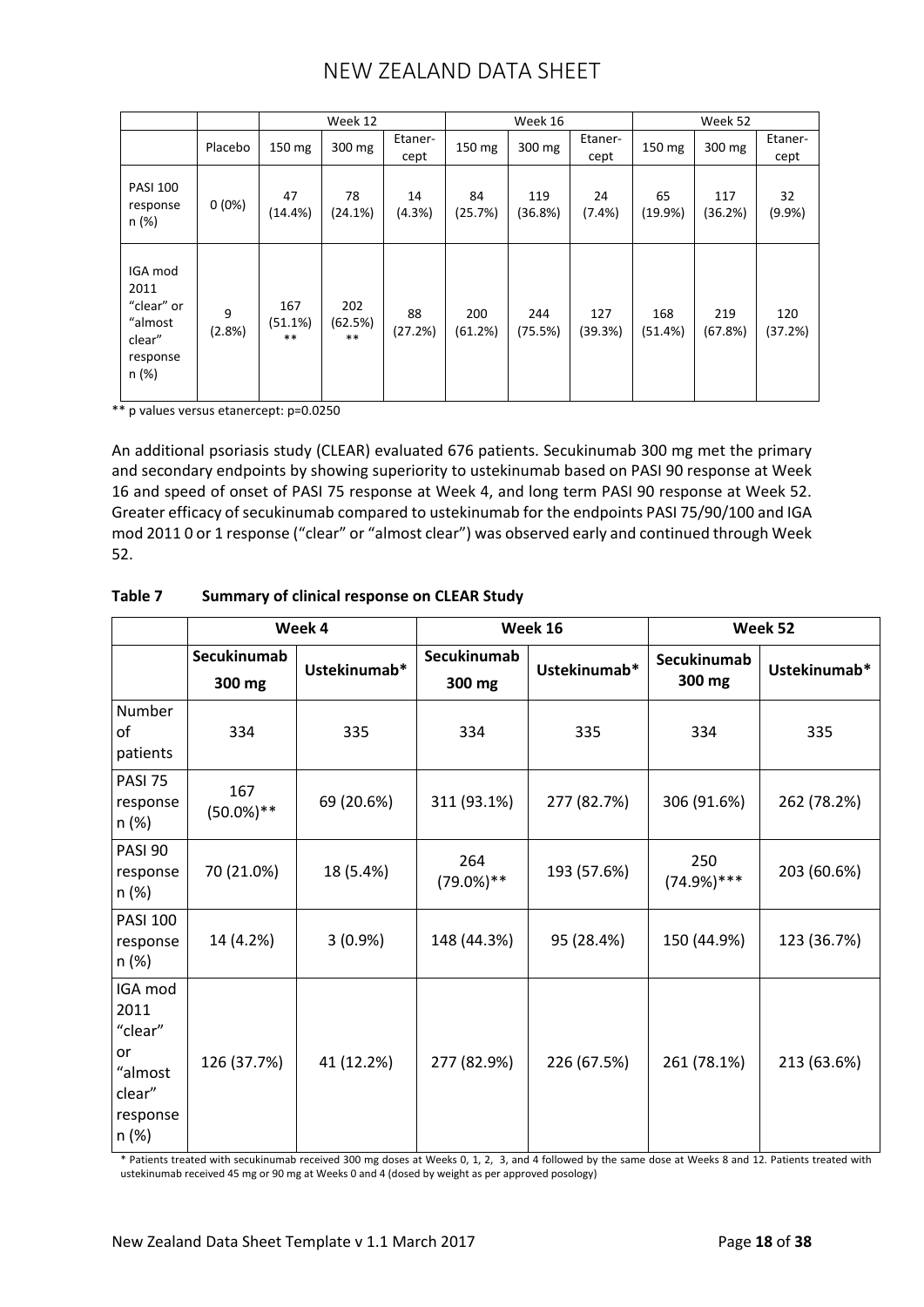\*\* p values versus ustekinumab: p<0.0001 for primary endpoint PASI 90 at Week 16 and secondary endpoint PASI 75 at Week 4

\*\*\* p value versus ustekinumab: p = 0.0001 for secondary endpoint of PASI 90 at Week 52

All plaque psoriasis phase III studies included approximately 15 to 25% of patients with concurrent psoriatic arthritis at baseline. Improvements in PASI 75 in this patient population were similar to those in the overall plaque psoriasis population.

In the subset of psoriatic arthritis patients in the ERASURE and FIXTURE studies, physical function was assessed using the HAQ Disability Index (HAQ-DI). In these studies, patients treated with 150 mg or 300 mg COSENTYX showed greater improvement from baseline in the HAQ-DI score (mean decreases of -27.5% and -50.2% at week 12) compared to placebo (-8.9%). This improvement was maintained up to week 52.

Patients in the SCULPTURE study that were randomised after week 12 to a "retreatment as needed" maintenance regimen did not achieve adequate maintenance of response to either dose used. After 52 weeks of treatment patients with 300 mg "retreatment as needed" regimen achieved a PASI 75 of 41.0% and a PASI 90 of 13.8%, whereas patients with a monthly maintenance regimen of 300 mg achieved a PASI 75 of 78.2% and a PASI 90 of 59.7%. Similarly, patients with 150 mg "retreatment as needed" regimen achieved a PASI 75 of 35.0% and a PASI 90 of 11.2%, whereas patients with a monthly maintenance regimen of 150 mg achieved a PASI 75 of 62.1% and a PASI 90 of 45.8% after 52 weeks of treatment. Therefore a fixed monthly maintenance regimen is recommended.

### *Specific locations/forms of plaque psoriasis*

In two additional placebo-controlled studies, improvement was seen in both nail psoriasis (TRANSFIGURE, 198 patients) and palmoplantar plaque psoriasis (GESTURE, 205 patients). In the TRANSFIGURE study, secukinumab was superior to placebo at Week 16 (46.1% for 300 mg, 38.4% for 150 mg and 11.7% for placebo) as assessed by significant improvement from baseline in the Nail Psoriasis Severity Index (NAPSI %) for patients with moderate to severe plaque psoriasis with nail involvement. In the GESTURE study, secukinumab was superior to placebo at Week 16 (33.3% for 300 mg, 22.1% for 150 mg, and 1.5% for placebo) as assessed by significant improvement of the Palmoplantar Investigator's Global Assessment (ppIGA) 0 or 1 response ("clear" or "almost clear") for patients with moderate to severe palmoplantar plaque psoriasis.

The placebo-controlled SCALP study evaluated 102 patients with moderate to severe scalp psoriasis, defined as having a Psoriasis Scalp Severity Index (PSSI) score of ≥12, an IGA mod 2011 scalp only score of 3 or greater, and at least 30% of the scalp affected. In this study, 62% of patients had at least 50% or more of scalp surface area affected. Secukinumab 300 mg was superior to placebo at Week 12 as assessed by significant improvement from baseline in both the PSSI 90 response (52.9% vs. 2.0%) and IGA mod 2011 0 or 1 scalp only response (56.9% vs. 5.9%). Greater efficacy of secukinumab 300 mg over placebo for both endpoints was observed by Week 3. Improvement in both endpoints was sustained for secukinumab patients who continued treatment through Week 24 (PSSI 90 response 58.8% and IGA mod 2011 0 or 1 scalp only response 62.7%).

### **Quality of Life / Patient reported outcomes**

Statistically significant improvements at week 12 (Studies 1-4) from baseline compared to placebo were demonstrated in the DLQI (Dermatology Life Quality Index), these improvements were maintained for 52 weeks (Studies 1 and 2).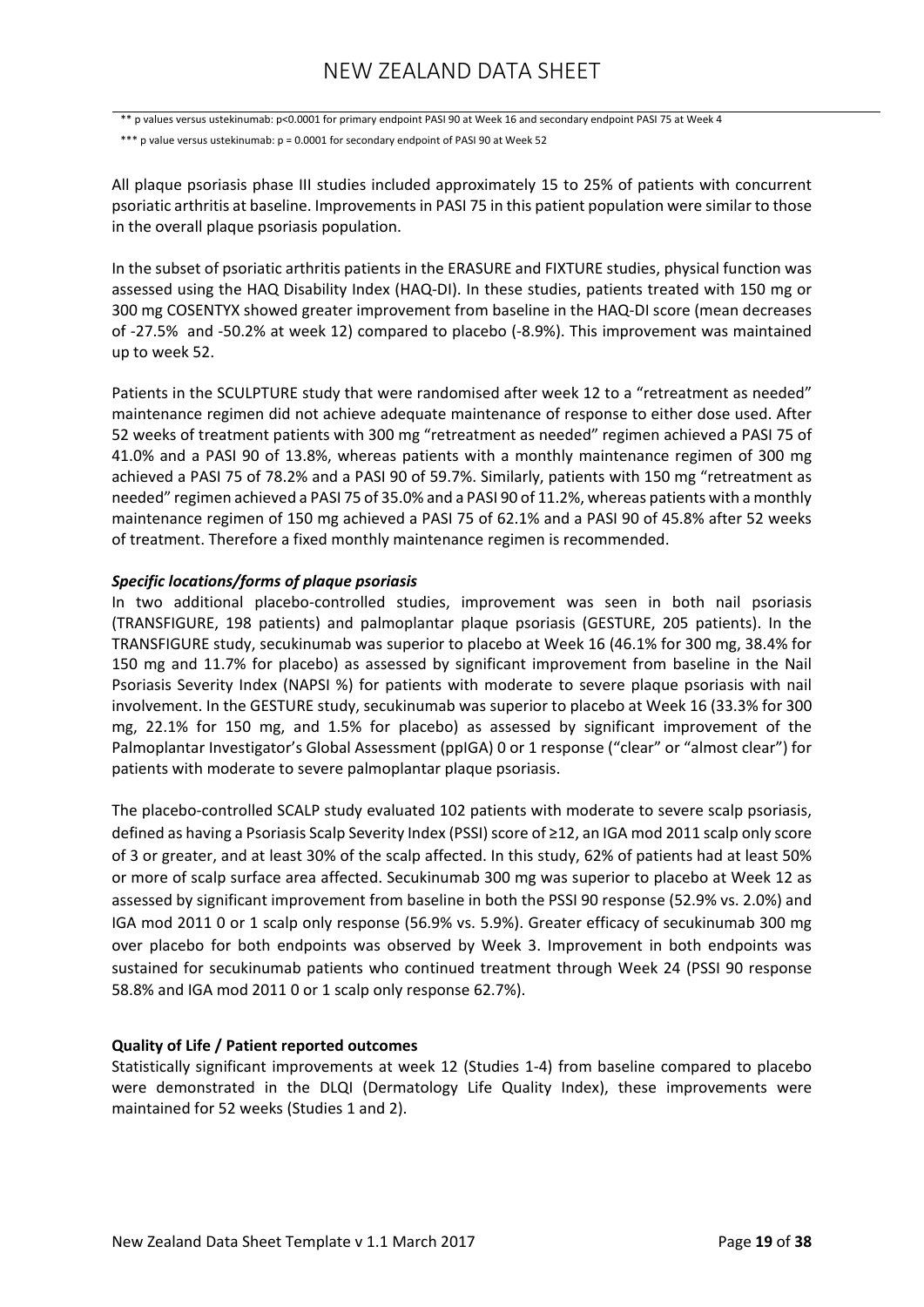Statistically significant improvements at week 12 from baseline compared to placebo (ERASURE and FIXTURE Studies) in patient reported signs and symptoms of itching, pain and scaling were demonstrated in the validated Psoriasis Symptom Diary.

Statistically significant improvements at Week 4 from baseline in patients treated with secukinumab compared to patients treated with ustekinumab (CLEAR) were demonstrated in the DLQI (Dermatology Life Quality Index), and these improvements were maintained for up to 52 weeks. The Work Productivity and Activity Impairment Questionnaire-Psoriasis outcomes (WPAI-PSO) showed greater improvement in patients treated with secukinumab compared to patients treated with ustekinumab.

Statistically significant improvements in patient reported signs and symptoms of itching, pain and scaling at Week 16 and Week 52 (CLEAR) were demonstrated in the Psoriasis Symptom Diary in patients treated with secukinumab compared to patients treated with ustekinumab.

Statistically significant improvements at Week 12 from baseline compared to placebo (SCALP) were demonstrated in the HRQoL (Health Related Quality of Life Index) as measured by Scalpdex. These improvements were observed starting at Week 4 and were maintained through 24 weeks.

Statistically significant improvements (decreases) at week 12 from baseline (SCALP) were demonstrated in patient reported signs and symptoms of scalp itching (-59.4%), pain (-45.9%), and scaling (-69.5%), whereas placebo treated patients demonstrated worsening (increases) in scalp itching (7.7%) and pain (38.5%), and less improvement in scalp scaling (-4.7%).

## Paediatric patients

## Severe plaque psoriasis

A 52-week, randomised, double-blind, placebo and etanercept-controlled phase III study enrolled 162 pediatric patients 6 to less than 18 years of age, with severe plaque psoriasis (as defined by a PASI score ≥20, an IGA mod 2011 score of 4, and involving ≥10% of the body surface area) who were candidates for systemic therapy. Approximately 43% had prior exposure to phototherapy, 53% to conventional systemic therapy, 3% to biologics, and 9% had concomitant psoriatic arthritis.

Patients were randomised to receive one of the following four treatments:

- low dose secukinumab (75 mg for body weight <50 kg or 150 mg for body weight ≥50 kg) at Weeks 0, 1, 2, 3, and 4 followed by the same dose every 4 weeks,
- high dose secukinumab (75 mg for body weight <25 kg, 150 mg for body weight ≥25 kg and  $<$ 50 kg, or 300 mg for body weight  $\geq$ 50 kg) at Weeks 0, 1, 2, 3, and 4 followed by the same dose every 4 weeks,
- placebo at Weeks 0, 1, 2, 3, and 4 followed by the same dose every 4 weeks
- etanercept (0.8 mg/kg) weekly (up to a maximum of 50 mg)

Patients randomised to receive placebo who were non-responders at Week 12 were switched to either the secukinumab low or high dose group (dose based on body weight group) and received study drug at Weeks 12, 13, 14, and 15, followed by the same dose every 4 weeks starting at Week 16.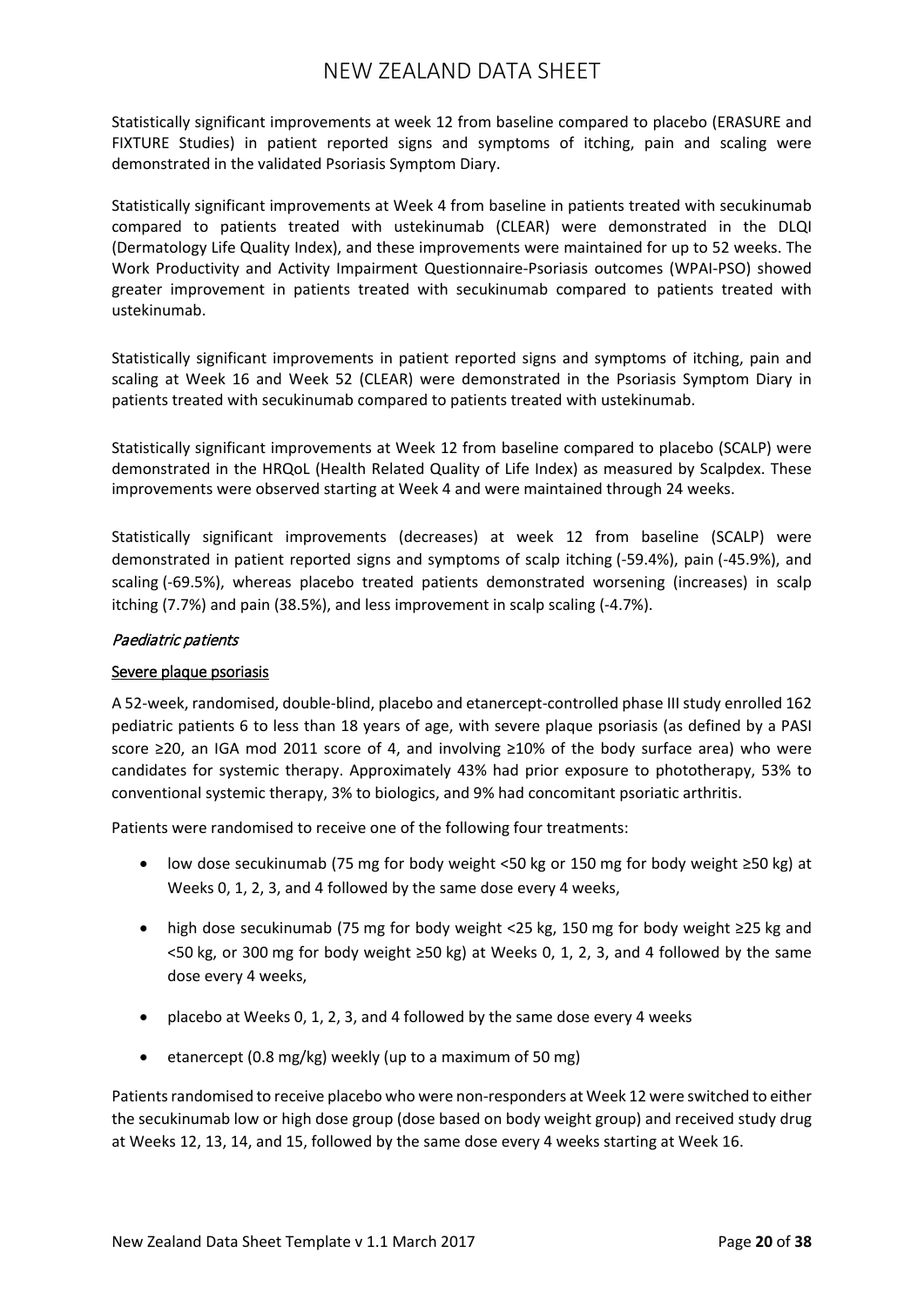The co-primary endpoints were the proportion of patients who achieved a reduction in PASI score of at least 75% (PASI 75) and IGA mod 2011 'clear' or 'almost clear' (0 or 1) with at least a 2 point improvement from baseline to Week 12. The key secondary endpoint was the proportion of patients who achieved a reduction in PASI score of at least 90% (PASI 90) from baseline to Week 12. Other secondary endpoints included PASI 50, 100 responder rates at Week 12, PASI 50, 75, 90, 100 and IGA 0/1 responder rates at Week 16 and over time up to and including Week 52, change in PASI score over time up to and including Week 52 and IGA score over time up to and including Week 52, the proportion of patients with a Children's Dermatology Life Quality Index (CDLQI) score of 0 or 1 at Week 12 and over time up to and including Week 52, and change from baseline in CDLQI compared to placebo at Week 12 and over time up to and including Week 52.

At Week 12 the efficacy of both the low and the high dose of secukinumab was comparable for the co-primary endpoints. The odds ratio estimates in favor of both secukinumab doses were clinically relevant and statistically significant for both the PASI 75 and IGA mod 2011 'clear' or 'almost clear' (0 or 1) responses.

All patients were followed for efficacy and safety during the 52 weeks following the first dose. The proportion of patients achieving PASI 75 and IGA mod 2011 'clear' or 'almost clear' (0 or 1) responses showed separation between secukinumab treatment groups and placebo at the first post-baseline visit at Week 4, the difference becoming more prominent at Week 12. The response was maintained throughout the 52 week time period. Improvement in PASI 50, 90, 100 responder rates and CDLQI 0 or 1 scores were also maintained throughout the 52 week time period.

In addition, PASI 75, IGA 0 or 1, PASI 90 response rates at Weeks 12 and 52 for both secukinumab low and high dose groups were higher than the rates for patients treated with etanercept.

Beyond Week 12, efficacy of both the low and the high dose of secukinumab was comparable although the efficacy of the high dose was higher for patients ≥50 kg. The safety profiles of the low dose and the high dose were comparable.

The efficacy results at Weeks 12 are presented in Table 8.

| <b>Response</b>  | <b>Treatment comparison</b>       | 'test'       | 'control'      | odds ratio             |          |
|------------------|-----------------------------------|--------------|----------------|------------------------|----------|
| <b>criterion</b> | "test' vs. 'control'              | $n/m**$ (%)  | $n/m^{**}$ (%) | estimate (95% CI)      | p-value  |
|                  | secukinumab low dose vs. placebo  | 32/40 (80.0) | 6/41(14.6)     | 25.78 (7.08,114.66)    | < 0.0001 |
| <b>PASI 75</b>   | secukinumab high dose vs. placebo | 31/40 (77.5) | 6/41(14.6)     | 22.65 (6.31,98.93)     | < 0.0001 |
|                  | secukinumab low dose vs. placebo  | 28/40 (70.0) | 2/41(4.9)      | 51.77 (10.02,538.64)   | < 0.0001 |
| <b>IGA 0/1</b>   | secukinumab high dose vs. placebo | 24/40 (60.0) | 2/41(4.9)      | 32.52 (6.48,329.52)    | < 0.0001 |
|                  | secukinumab low dose vs. placebo  | 29/40 (72.5) | 1/41(2.4)      | 133.67 (16.83,6395.22) | < 0.0001 |
| <b>PASI 90</b>   | secukinumab high dose vs. placebo | 27/40 (67.5) | 1/41(2.4)      | 102.86 (13.22,4850.13) | < 0.0001 |

| Table 8 Summary of clinical response in severe pediatric psoriasis at Weeks 12* |  |  |  |
|---------------------------------------------------------------------------------|--|--|--|
|---------------------------------------------------------------------------------|--|--|--|

*\* non-responder imputation was used to handle missing values*

*\*\* n is the number of responders, m = number of patients evaluable*

*\*\*\* extended visit-window at week 12*

A higher proportion of paediatric patients treated with secukinumab reported improvement in healthrelated quality of life as measured by a CDLQI score of 0 or 1 compared to placebo at Week 12 (low

*Odds ratio, 95% confidence interval, and p-value are from an exact logistic regression model with treatment group, baseline bodyweight category and age category as factors*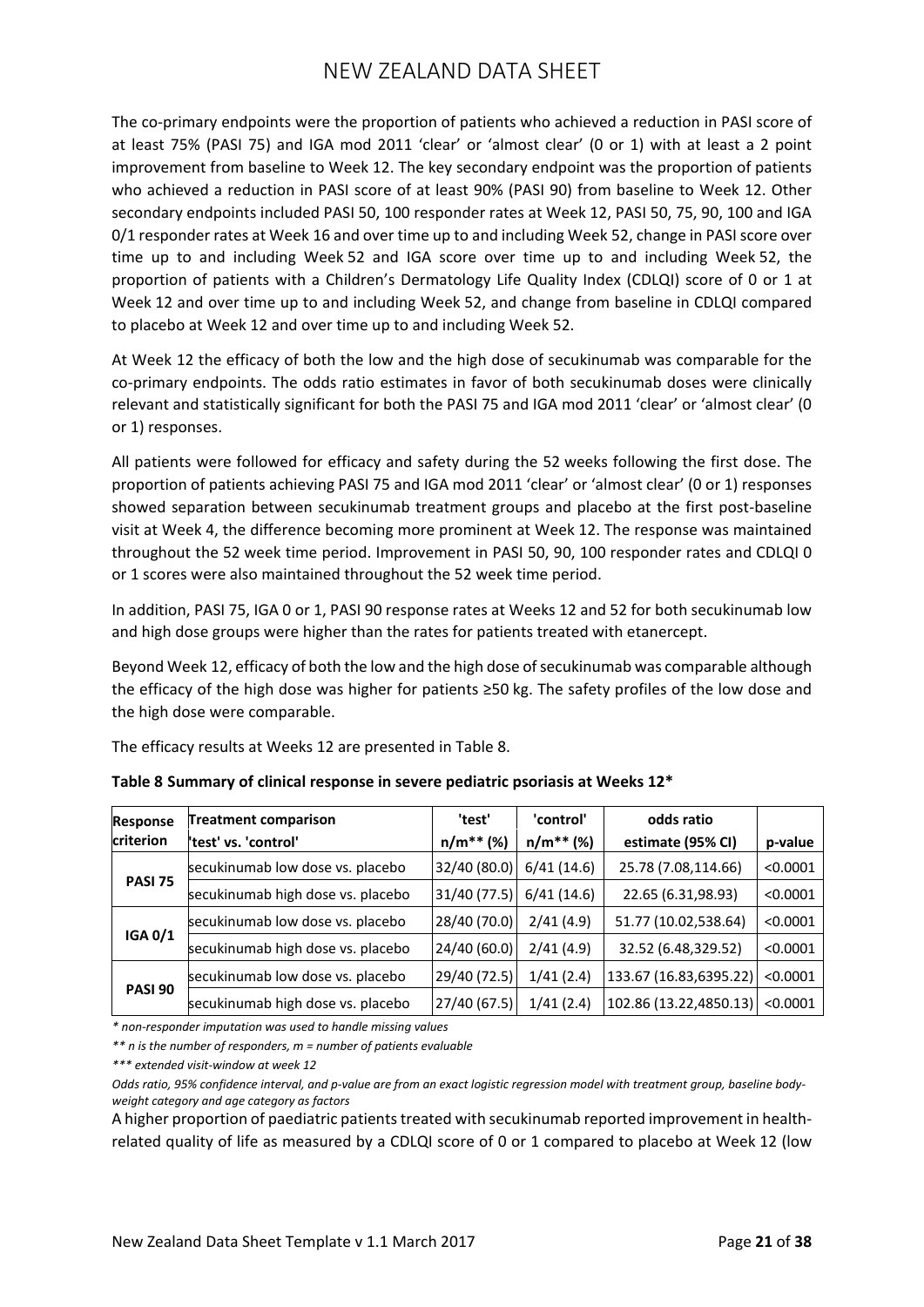dose 44.7%, high dose 50%, placebo 15%). This improvement was further maintained through Week 52.

### *Moderate to severe plaque psoriasis*

An open-label, two-arm, parallel-group, multicentre phase III study enrolled 84 pediatric patients 6 to less than 18 years of age with moderate to severe plaque psoriasis (as defined by a PASI score ≥12, an IGA mod 2011 score of ≥3, and involving ≥10% of the body surface area) who were candidates for systemic therapy.

Patients were randomised to receive secukinumab at Weeks 0, 1, 2, 3, and 4 followed by the same dose every 4 weeks as follows:

- low dose secukinumab (75 mg for body weight <50 kg or 150 mg for body weight ≥50 kg),
- high dose secukinumab (75 mg for body weight <25 kg, 150 mg for body weight between ≥25 kg and <50 kg, or 300 mg for body weight ≥50 kg).

The co-primary endpoints were the proportion of patients who achieved a reduction in PASI score of at least 75% (PASI 75) and IGA mod 2011 'clear' or 'almost clear' (0 or 1) with at least a 2 point improvement from baseline to Week 12. Secondary endpoints included PASI 90 response at Week 12.

The efficacy of both the low and the high dose of secukinumab was comparable and showed statistically and clinically meaningful improvement compared to historical placebo for the co-primary endpoints. The odds ratio estimates in favor of both secukinumab doses were clinically relevant and statistically significant for both the PASI 75 and IGA mod 2011 0 or 1 responses versus historical placebo. The estimated posterior probability of a positive treatment effect was 100%.

The efficacy results at Weeks 12 are presented in Table 9.

## **Table 9 Summary of clinical response in moderate to severe paediatric psoriasis at Weeks 12\* (paediatric psoriasis)**

|                                                       | Week 12     |             |  |
|-------------------------------------------------------|-------------|-------------|--|
|                                                       | Secukinumab | Secukinumab |  |
|                                                       | low dose    | high dose   |  |
| Number of patients                                    | 42          | 42          |  |
| PASI 75 response n (%)                                | 39 (92.9%)  | 39 (92.9%)  |  |
| IGA mod 2011 'clear' or 'almost clear' response n (%) | 33 (78.6%)  | 35 (83.3%)  |  |
| PASI 90 response n (%)                                | 29 (69.0%)  | 32 (76.2%)  |  |

*\* non-responder imputation was used to handle missing values*

### **Psoriatic Arthritis**

The safety and efficacy of COSENTYX were assessed in 1,999 patients in three randomised, doubleblind, placebo-controlled phase III studies in patients with active psoriatic arthritis (≥3 swollen and ≥3 tender joints) despite non-steroidal anti-inflammatory drug (NSAID), corticosteroids or diseasemodifying anti-rheumatic drug (DMARD) therapy. Patients with each subtype of PsA were enrolled in these studies, including polyarticular arthritis with no evidence of rheumatoid nodules, spondylitis with peripheral arthritis, asymmetric peripheral arthritis, distal interphalangeal involvement and arthritis mutilans. Patients in these studies had a diagnosis of PsA for a median of 3.9 to 5.3 years. The majority of patients also have active psoriasis skin lesions or a documented history of psoriasis.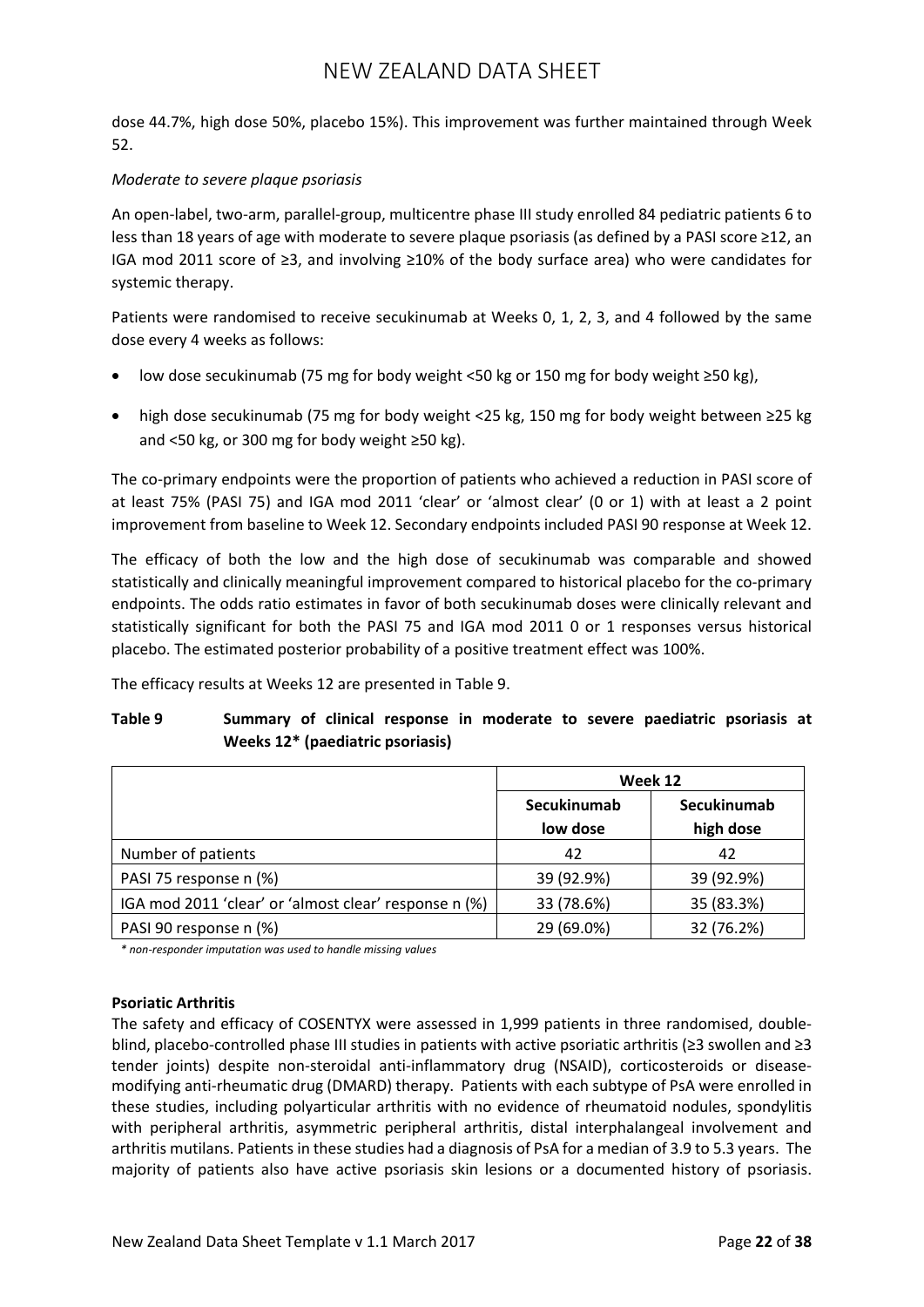Approximately half of all enrolled patients had at least 3% BSA involvement with skin psoriasis at baseline. Over 61% and 42% of the PsA patients had enthesitis and dactylitis at baseline, respectively.

In FUTURE 1 Study (PsA1 Study), FUTURE 2 Study (PsA2 Study), and FUTURE 5 Study (PSA3 Study), 29%, 35%, and 30% of patients, respectively, were previously treated with an anti-TNF-alpha agent and discontinued the anti-TNF-alpha agent for either lack of efficacy or intolerance (anti-TNF-alpha-IR patients). For FUTURE 1 and FUTURE 2, the primary endpoint was American College of Rheumatology (ACR) 20 response at Week 24. The primary endpoint for FUTURE 5 was ACR20 response at Week 16, and the key secondary endpoint was the change from baseline in modified Total Sharp Score (mTSS) at Week 24.

Key exclusion criteria across pivotal trials were: use of high potency opioid analgesics; ongoing use of certain psoriasis treatments, e.g. topical or systemic corticosteroids or UV therapy; previous exposure to secukinumab or any other biologic drugs for psoriasis and PsA except for those targeting TNFα, patients with active, ongoing inflammatory disease other than PsA; patients with active, ongoing, chronic or recurrent infectious disease; evidence of tuberculosis infection (enrolment was allowed for patients with latent tuberculosis if appropriate treatment was initiated and maintained according to the local treatment guideline); history of HIV, hepatitis B or hepatitis C; underlying immunocompromising conditions; presence of lymphoproliferative disease, malignancy or history of malignancy within the past 5 years; significant medical problems including uncontrolled hypertension and congestive heart failure (NYHA Class III and IV); patients with serum creatinine >132.6 micromol/L or with white blood cell count <3,000 /microL,, platelets <100,000/microL, neutrophils <1,500/microL or haemoglobin <8.5 g/dL; pregnant or nursing women; and women of child-bearing potential not using effective contraception during the study.

### *FUTURE 1 Study (F2306)*

PsA1 Study evaluated 606 patients, of whom 60.7% had concomitant MTX. Patients randomised to receive placebo who were non-responders at Week 16 (early rescue) and other placebo patients at Week 24 were crossed over to receive COSENTYX (either 75 mg or 150 mg) at Week 16 followed by the same dose every month.

### *FUTURE 2 Study (F2312)*

PsA2 Study evaluated 397 patients, of whom 46.6% had concomitant MTX. Patients randomised to COSENTYX received 75 mg, 150 mg or 300 mg s.c. at Weeks 0, 1, 2, 3, and 4 followed by the same dose every month. Patients randomised to receive placebo who were non-responders at Week 16 (early rescue) were then crossed over to receive COSENTYX (either 150 mg or 300 mg, s.c.) at Week 16 followed by the same dose every month. Patients randomised to receive placebo who were responders at Week 16 were crossed over to receive COSENTYX (either 150 mg or 300 mg) at Week 24 followed by the same dose every month.

### *FUTURE 5 Study (F2342)*

PsA3 Study evaluated 996 patients, of whom 50.1% had concomitant MTX treatment. Patients were randomised to receive COSENTYX 150 mg, 300 mg, or placebo s.c. at Weeks 0, 1, 2, 3 and 4 followed by the same dose every month, or a once monthly injection of COSENTYX 150 mg (without loading). Patients randomised to receive placebo who were non-responders at Week 16 were then crossed over to receive COSENTYX (either 150 mg or 300 mg, s.c.) at Week 16 followed by the same dose every month. Patients randomised to receive placebo who were responders at Week 16 were crossed over to receive COSENTYX (either 150 mg or 300 mg) at Week 24 followed by the same dose every month. The total combined duration of treatment for PsA3 Study is 2 years.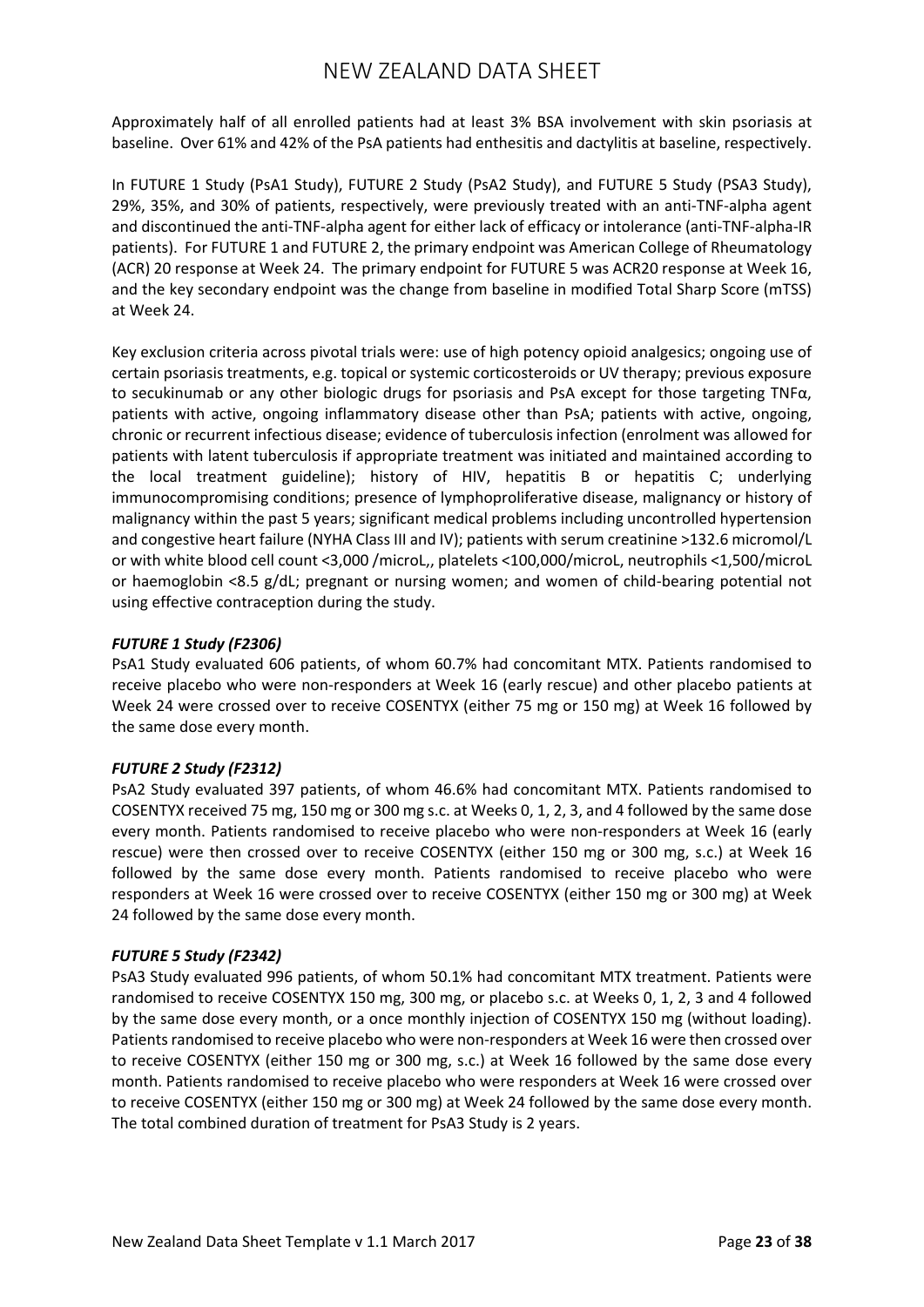### *Signs and symptoms*

Treatment with COSENTYX resulted in significant improvement in the measure of disease activity compared to placebo at Weeks 16 and 24 (see Table 10).

|                                  | PsA <sub>2</sub> |                    |                      | PsA3                  |                               |                              |
|----------------------------------|------------------|--------------------|----------------------|-----------------------|-------------------------------|------------------------------|
|                                  | Placebo          | $150 \text{ mg}^1$ | $300 \; \text{mg}^1$ | Placebo               | $150 \text{ mg}^1$            | $300 \text{ mg}^1$           |
| Number of patients<br>randomised | 98               | 100                | 100                  | 332                   | 220                           | 222                          |
| ACR 20 response                  |                  |                    |                      |                       |                               |                              |
| n (%)                            |                  |                    |                      |                       |                               |                              |
| Week 16                          |                  |                    |                      | $91^\circ$<br>(27.4%) | $122^{\circ}$<br>$(55.5%***)$ | $139^\circ$<br>$(62.6\%***)$ |
|                                  | $15^{\circ}$     | $51^\circ$         | $54^{\circ}$         |                       |                               |                              |
| Week 24                          | (15.3%)          | $(51.0\%***)$      | $(54.0\%***)$        |                       |                               |                              |
| ACR 50 response                  |                  |                    |                      |                       |                               |                              |
| n (%)                            |                  |                    |                      | 27                    | 79                            | 88                           |
| Week 16                          |                  |                    |                      | (8.1%)                | $(35.9%^{*})$                 | $(39.6\%*)$                  |
| Week 24                          | $\overline{7}$   | 35                 | 35                   |                       |                               |                              |
|                                  | (7.1%)           | (35.0%)            | $(35.0\%**)$         |                       |                               |                              |
| ACR 70 response<br>n (%)         |                  |                    |                      |                       |                               |                              |
|                                  |                  |                    |                      | 14                    | 40                            | 45                           |
| Week 16                          |                  |                    |                      | (4.2%)                | (18.2%)                       | (20.3%)                      |
| Week 24                          | 1                | 21                 | 20                   |                       |                               |                              |
| DAS28-CRP                        | $(1.0\%)$        | (21.0%)            | $(20.0\%)$           |                       |                               |                              |
| Week 16                          |                  |                    |                      | $-0.63$               | $-1.29*$                      | $-1.49*$                     |
| Week 24                          | $-0.96$          | $-1.58**$          | $-1.61**$            |                       |                               |                              |
| Number of patients with ≥        |                  |                    |                      | 162                   | 125                           | 110                          |
| 3% BSA psoriasis skin            | 43<br>(43.9%)    | 58<br>(58.0%)      | 41<br>(41.0%)        | (48.8%)               | (56.8%)                       | (49.5%)                      |
| involvement at baseline          |                  |                    |                      |                       |                               |                              |
| PASI 75 response                 |                  |                    |                      |                       |                               |                              |
| n (%)                            |                  |                    |                      |                       |                               |                              |
| Week 16                          |                  |                    |                      | 20<br>(12.3%)         | 75<br>$(60.0\%*)$             | 77<br>$(70.0\%*)$            |
|                                  |                  |                    |                      |                       |                               |                              |
| Week 24                          | $\overline{7}$   | 28                 | 26                   |                       |                               |                              |
|                                  | (16.3%)          | $(48.3%^{**})$     | $(63.4%***)$         |                       |                               |                              |
| PASI 90 response<br>n (%)        |                  |                    |                      |                       |                               |                              |
|                                  |                  |                    |                      | 15                    | 46                            | 59                           |
| Week 16                          |                  |                    |                      | (9.3%)                | $(36.8%^{*})$                 | $(53.6\%*)$                  |
| Week 24                          | 4                | 19                 | 20                   |                       |                               |                              |
| Dactylitis Resolution            | (9.3%)           | $(32.8\%**)$       | $(48.8\%***)$        |                       |                               |                              |
| n (%) +                          |                  |                    |                      |                       |                               |                              |
| Week 16                          |                  |                    |                      | 40                    | 46                            | 54                           |
|                                  |                  |                    |                      | (32.3%)               | $(57.5%*)$                    | $(65.9%*)$                   |
| Week 24                          | 4<br>(14.8%)     | 16<br>$(50.0\%)$   | 26<br>(56.5%)        |                       |                               |                              |
| <b>Enthesitis Resolution</b>     |                  |                    |                      |                       |                               |                              |
| n (%) ‡                          |                  |                    |                      |                       |                               |                              |
| Week 16                          |                  |                    |                      | 68                    | 77                            | 78                           |
| Week 24                          | 14               | 27                 | 27                   | (35.4%)               | $(54.6\%*)$                   | $(55.7%^*)$                  |
|                                  | (21.5%)          | (42.2%)            | (48.2%)              |                       |                               |                              |

### **Table 10 Clinical response in PsA2 and PSA3 Studies at Week 16 and Week 24**

*\* p<0.05, \*\* p<0.01, \*\*\* p<0.001; versus placebo*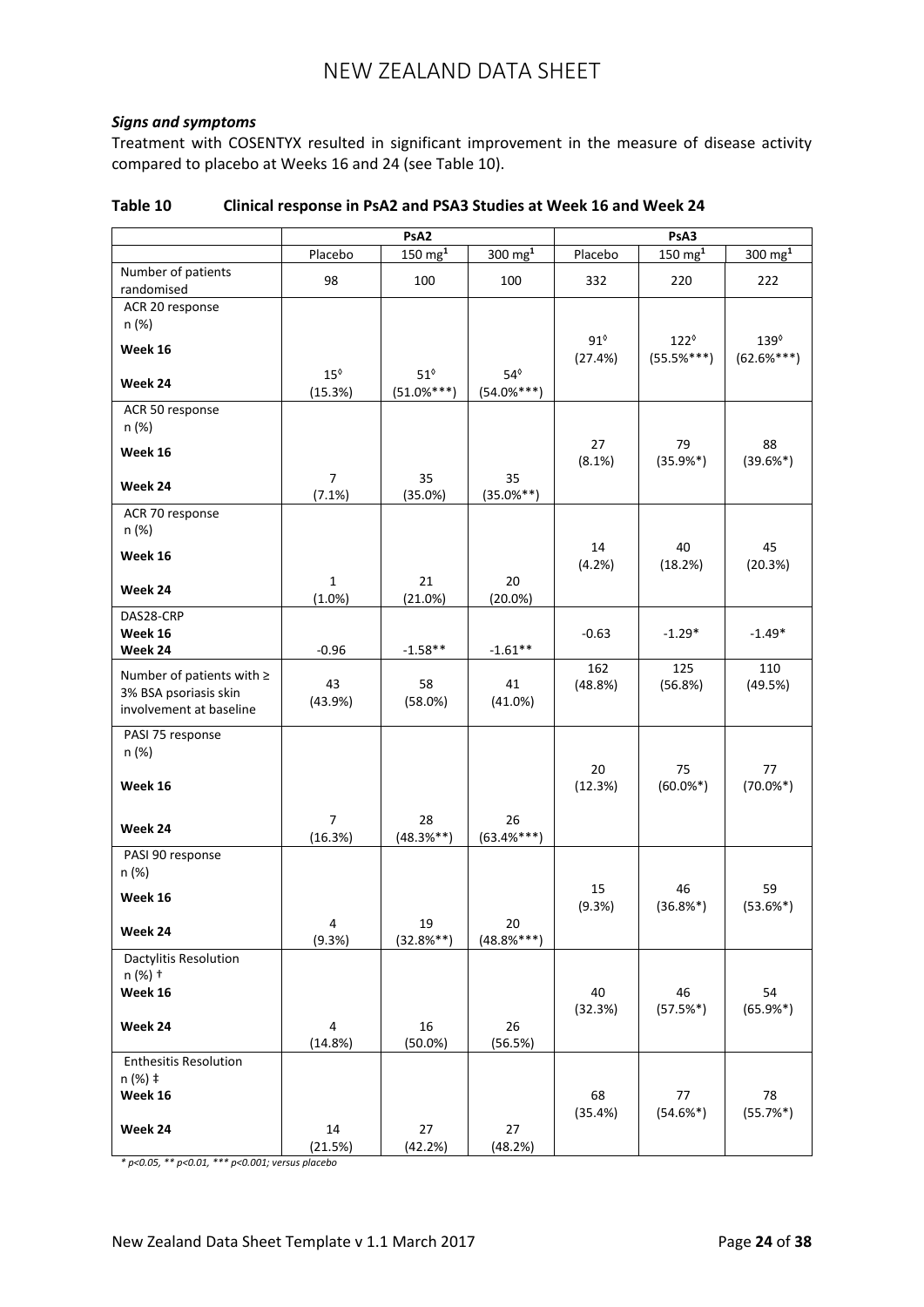*All p-values are adjusted for multiplicity of testing based on pre-defined hierarchy at Week 24 for PsA Study 2, except for all endpoints at Week 16. ACR70, Dactylitis and Enthesitis, were exploratory endpoints.*

*All p-values are adjusted for multiplicity of testing based on pre-defined hierarchy at Week 16 for PsA Study 3. ACR70 was an exploratory endpoint.*

*Non-responder imputation used for missing binary endpoint.*

*NA: Not Available; ACR: American College of Rheumatology; PASI: Psoriasis Area and Severity Index; DAS: Disease Activity Score; BSA: Body Surface Area ◊Primary Endpoint*

*<sup>1</sup>Cosentyx 150 mg or 300 mg s.c. at Weeks 0, 1, 2, 3, and 4 followed by the same dose every month*

*†In patients with dactylitis at baseline (n=27, 32, 46 respectively for PsA2 and n=124, 80, 82 respectively for PsA3 )*

*‡In patients with enthesitis at baseline (n=65, 64, 56 respectively for PsA2 and n=192, 141, 140, respectively for PsA3)*

The onset of action of COSENTYX occurred as early as Week 2. Statistically significant difference in ACR 20 vs placebo was reached at Week 3. In PSA2 efficacy responses were maintained up to Week 104. At Week 16, COSENTYX-treated patients demonstrated significant improvements in signs and symptoms among which significantly higher responses in ACR 20 (60.0% and 57.0% for 150 mg and 300 mg, respectively) compared to placebo (18.4%).

The percentage of patients achieving ACR20 response by visit is shown in Figure 2.



Similar responses for primary and key secondary endpoints were seen in PsA patients regardless of whether they were on concomitant MTX treatment or not.

Both, anti-TNF-alpha-naïve and anti-TNF-alpha-–IR COSENTYX-treated patients, had a significantly higher ACR 20 response compared to placebo at Week 24, with a slightly higher response in the anti-TNF-alpha- naïve group in the PsA2 study (anti-TNF-alpha-naïve: 64% and 58% for 150 mg and 300 mg, respectively, compared to placebo 15.9%; anti-TNF-alpha-IR: 30% and 46% for 150 mg and 300 mg, respectively, compared to placebo 14.3%). Anti-TNF-alpha–IR patients on 300 mg showed higher response rates on ACR20 compared to placebo patients (p<0.05) and demonstrated clinical meaningful benefit over 150 mg on multiple secondary endpoints. Improvements in the PASI75 response were seen in both subgroups and the 300 mg dose showed statistically significant benefit in the anti-TNF-alpha-IR patients.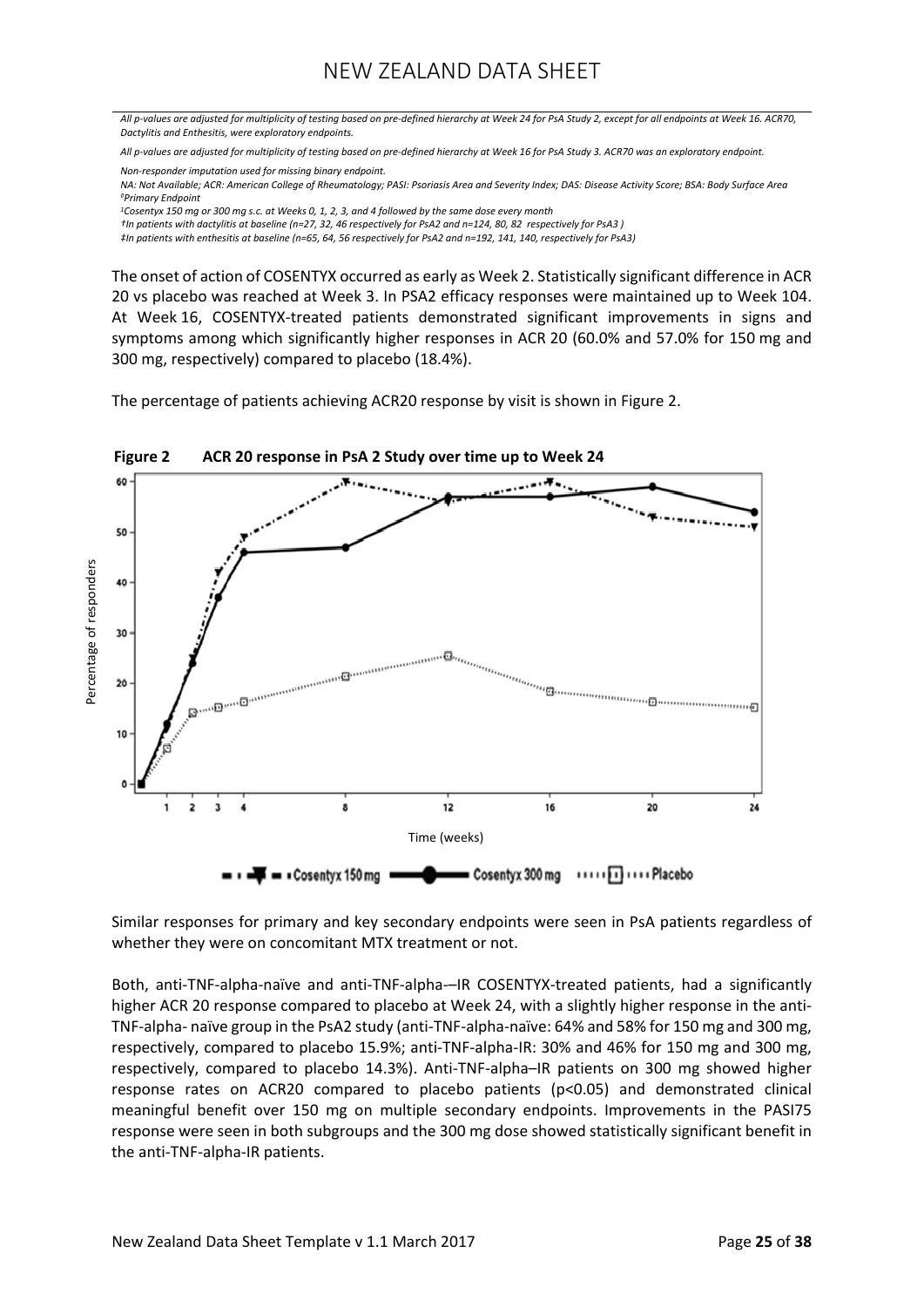Improvements were shown in all components of the ACR scores, including patient assessment of pain. The proportion of patients achieving a modified PsA Response Criteria (PsARC) response was greater in the COSENTYX-treated patients (59.0% and 61.0% for 150 mg and 300 mg, respectively) compared to placebo (26.5%) at Week 24.

In PsA1 Study and PsA2 Study, efficacy was maintained up to Week 52. In PsA2 Study, among 200 patients initially randomised to COSENTYX 150 mg and 300 mg, 178 (89%) patients were still on treatment at Week 52. Of the 100 patients randomised to COSENTYX 150 mg, 64, 39 and 20 had an ACR 20/50/70 response, respectively. Of the 100 patients randomised to COSENTYX 300 mg, 64, 44 and 24 had an ACR 20/50/70 response, respectively.

#### *Radiographic response*

In PsA3 Study, inhibition of progression of structural damage was assessed radiographically and expressed by the modified Total Sharp Score (mTSS) and its components, the Erosion Score (ES) and the Joint Space Narrowing Score (JSN). Radiographs of hands, wrists, and feet were obtained at baseline Week 16 and/or Week 24 and scored independently by at least two readers who were blinded to treatment group and visit number.

COSENTYX 150 mg and 300 mg treatment significantly inhibited the rate of progression of peripheral joint damage compared with placebo treatment as measured by change from baseline in mTSS at Week 24 (Table 11).

The percentage of patients with no disease progression (defined as a change from baseline in mTSS of ≤0.5) from randomisation to Week 24 was 80.3%, 88.5% and 73.6% for COSENTYX 150 mg, 300 mg and placebo, respectively. An effect of inhibition of structural damage was observed irrespective of concomitant MTX use or TNF status.

Structural damage was also assessed in the PsA1 Study. Radiographs of hands, wrists, and feet were obtained at baseline and Week 24 during the double-blind period when patients were on COSENTYX or placebo and at Week 52 when all patients were on open-label COSENTYX.

By Week 24, COSENTYX 150 mg treatment significantly inhibited the rate of progression of peripheral joint damage compared with placebo treatment as measured by change from baseline in mTSS (see Table 11). Inhibition of structural damage was maintained with COSENTYX treatment up to Week 52.

In PsA1 Study, the inhibition of progression of structural damage was assessed radiographically and expressed as the change in modified total Sharp Score (mTSS) and its components, the Erosion Score (ES) and the Joint Space Narrowing score (JSN) at Weeks 24 and 52, compared to baseline Week 24 data presented in Table 11.

| Table 11 | Change in modified Total Sharp Score in psoriatic arthritis |
|----------|-------------------------------------------------------------|
|----------|-------------------------------------------------------------|

|                        |                         | PsA <sub>3</sub>                |                                 |                             | PsA <sub>1</sub>                 |  |  |
|------------------------|-------------------------|---------------------------------|---------------------------------|-----------------------------|----------------------------------|--|--|
|                        | <b>Placebo</b><br>n=296 | $150 \text{ mg}^1$<br>$n = 213$ | $300 \text{ mg}^1$<br>$n = 217$ | <b>Placebo</b><br>$n = 179$ | 150 mg <sup>2</sup><br>$n = 185$ |  |  |
| <b>Total Score</b>     |                         |                                 |                                 |                             |                                  |  |  |
| <b>Baseline</b>        | 15.0                    | 13.6                            | 12.9                            | 28.4                        | 22.3                             |  |  |
| (SD)                   | (38.2)                  | (25.6)                          | (23.8)                          | (63.5)                      | (48.0)                           |  |  |
| Mean Change at Week 24 | 0.5                     | $0.13*$                         | $0.02*$                         | 0.57                        | $0.13*$                          |  |  |

*\* p<0.05 based on nominal, but not adjusted, p-value*

*<sup>1</sup> Cosentyx 150 mg or 300 mg s.c. at Weeks 0, 1, 2, 3, and 4 followed by the same dose every month*

*2 10 mg/kg at Weeks 0, 2 and 4 followed s.c. doses of 75 mg or 150 mg*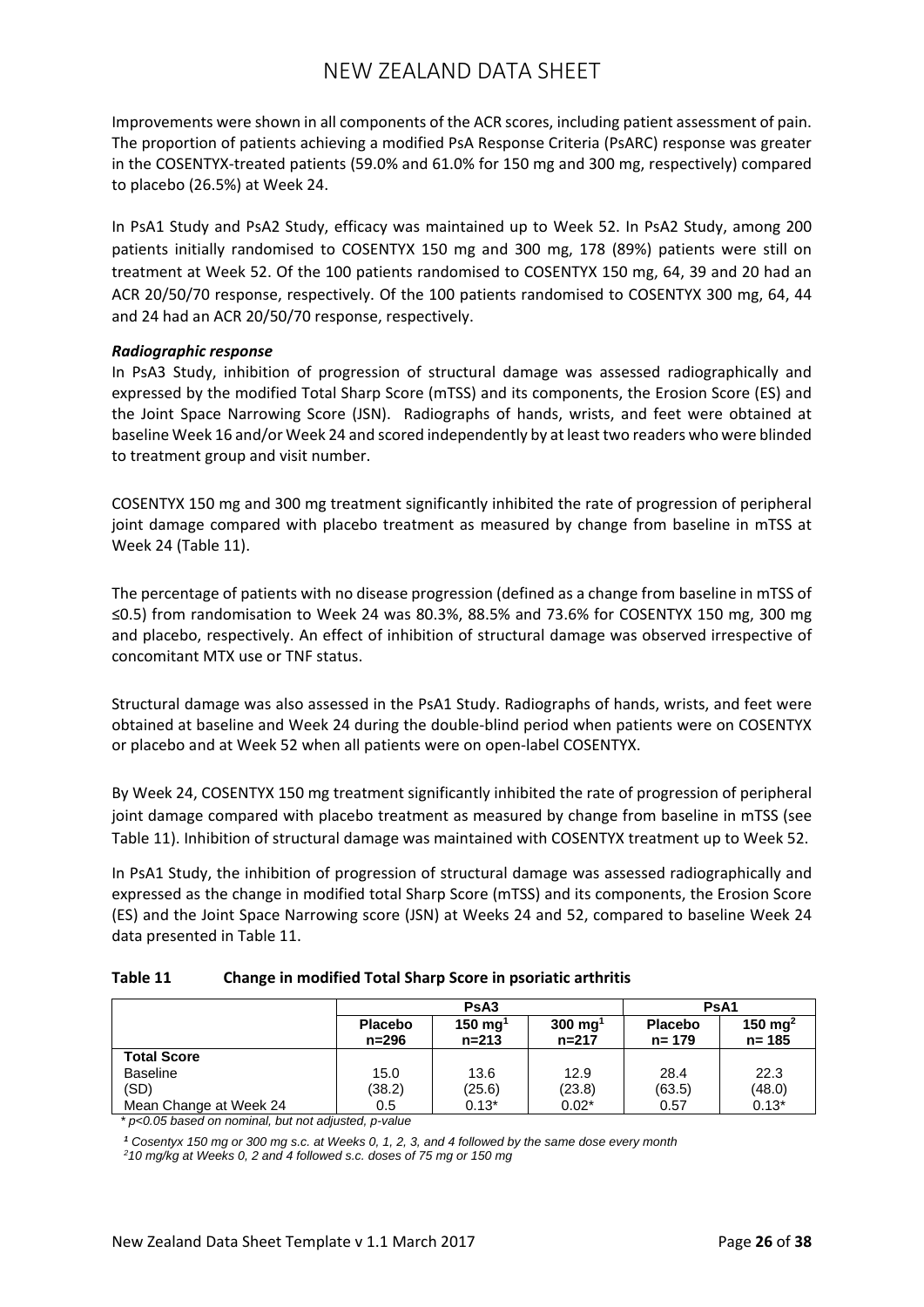Inhibition of structural damage was maintained with COSENTYX 150 mg treatment up to Week 104 in PsA2 Study and with COSENTYX 300 mg treatment up to Week 52 in PsA3 Study.

The percentage of patients with no-disease progression (defined as a change from baseline inmTSS of ≤0.5) from randomisation to Week 24 was 82.3% in secukinumab 10 mg/kg i.v. load – 150 mg s.c. maintenance and 75.7% in placebo. The percentage of patients with no-disease progression, from Week 24 to Week 52, for the same above described regimen, was 85.7% and 86.8%, respectively.

### *Axial manifestations in PsA*

A randomised, double-blind, placebo-controlled study (MAXIMISE) assessed the efficacy of secukinumab in 485 PsA patients with axial manifestations who were naive to biologic treatment and responded inadequately to NSAIDs. The primary variable of at least a 20% improvement in Assessment of Spondyloarthritis International Society (ASAS 20) criteria at Week 12 was met. Treatment with secukinumab 300 mg and 150 mg compared to placebo also resulted in greater improvement in signs and symptoms (including decreases from baseline in spinal pain) and improvement in physical function (see Table 12).

|                          | Placebo                       | 150 mg                | 300 mg                |
|--------------------------|-------------------------------|-----------------------|-----------------------|
|                          | $(n=164)$                     | $(n=157)$             | $(n=164)$             |
| ASAS 20 response, %      | 31.2 (24.6, 38.7)             | 66.3 (58.4, 73.3)*    | 62.9 (55.2, 70.0)*    |
| (95% CI)                 |                               |                       |                       |
| ASAS 40 response, %      | 12.2 (7.8, 18.4)              | 39.5 (32.1, 47.4)**   | 43.6 (36.2, 51.3)**   |
| (95% CI)                 |                               |                       |                       |
| <b>BASDAI 50, %</b>      | 9.8 (5.9, 15.6)               | 32.7 (25.8, 40.5)**   | 37.4 (30.1, 45.4)**   |
| (95% CI)                 |                               |                       |                       |
| Spinal pain, VAS         | $-13.6$ ( $-17.2$ , $-10.0$ ) | $-28.5$ ( $-32.2$ )   | $-26.5$ (-30.1,       |
| <u>(95% CI)</u>          |                               | $-24.8$ )**           | $-22.9$ )**           |
| Physical function, HAQDI | $-0.155$ ( $-0.224$ )         | $-0.330$ ( $-0.401$ ) | $-0.389$ ( $-0.458$ , |
| (95% CI)                 | -0.086)                       | $-0.259$ )**          | $-0.320$ )**          |

### **Table 12 Clinical response on MAXIMISE Study at Week 12**

*\* p<0.0001; \*\* p=0.0005; versus placebo using multiple imputation.*

*\*\* Comparison versus placebo was not adjusted for multiplicity.*

*ASAS: Assessment of SpondyloArthritis International Society Criteria; BASDAI: Bath Ankylosing Spondylitis Disease Activity Index; VAS: Visual Analog Scale; HAQDI: Health Assessment Questionnaire – Disability Index.*

Improvement in ASAS 20 and ASAS 40 for both secukinumab doses were observed by Week 4 and were maintained up to 52 weeks.

### *Physical function and health related quality of life*

In PsA2 and PsA3 studies, patients treated with COSENTYX 150 mg and 300 mg showed improvement in physical function compared to patients treated with placebo as assessed by change from baseline in Heath Assessment Questionnaire-Disability Index (HAQ-DI) at Week 24 and Week 16, respectively. In PsA3 study, the change from baseline in HAQ-DI was -0.44 and -0.55 for COSENTYX 150 mg and 300 mg, respectively, versus -0.21 for placebo (<0.0001). Improvements in HAQ-DI scores were seen regardless of previous anti-TNF-alpha exposure.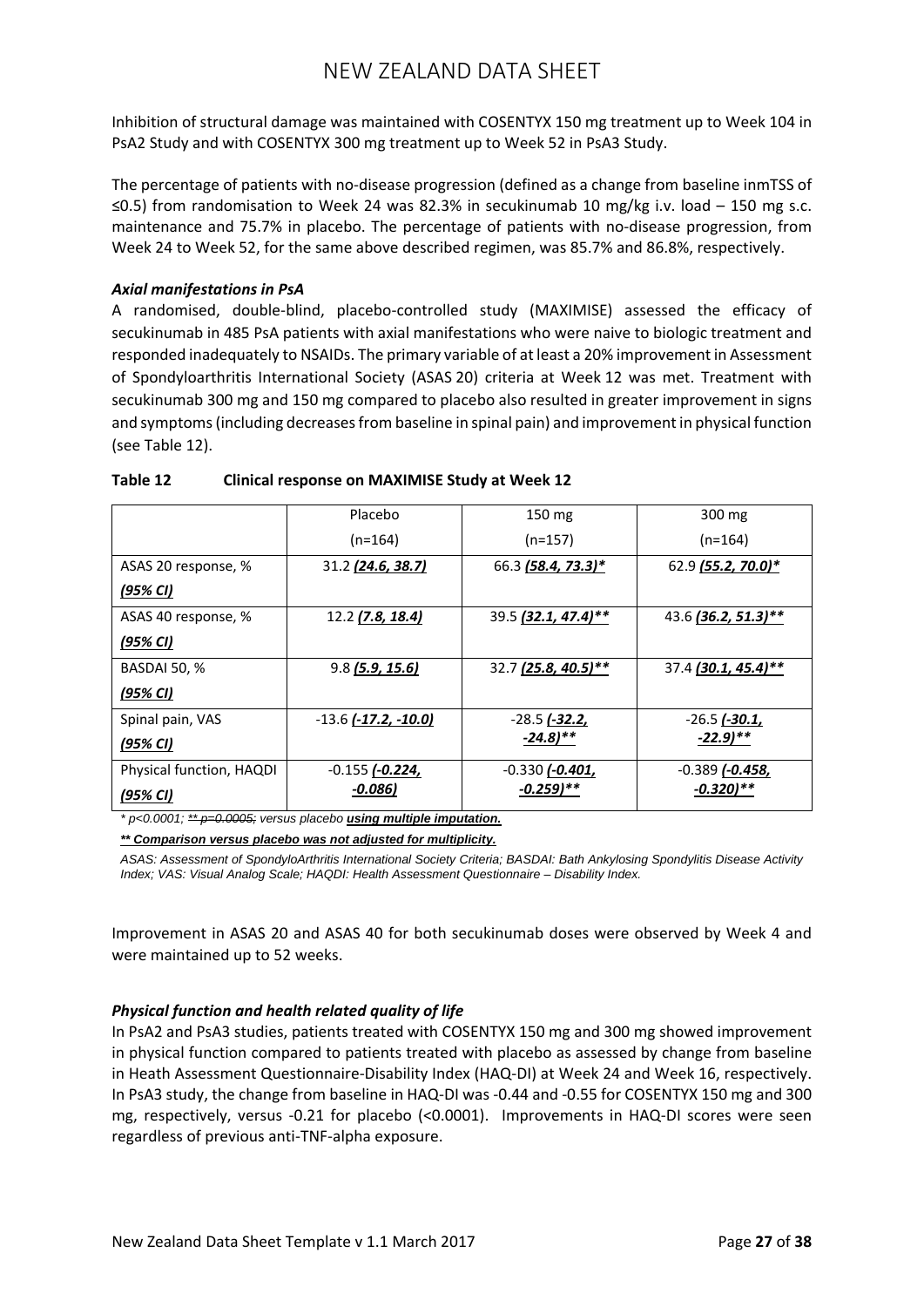COSENTYX-treated patients reported significant improvements in health-related quality of life as measured by the Short Form (36) Health Survey Physical Component Summary (SF-36 PCS) score (p<0.001) and these improvements were maintained up to Week 104 in PsA2.

### **Axial spondyloarthritis (axSpA) with or without radiographic damage Ankylosing spondylitis (axSpA with radiographic damage)**

The safety and efficacy of COSENTYX were assessed in 816 patients in three randomised, double-blind, placebo-controlled phase III studies in patients with active ankylosing spondylitis (AS) with a Bath Ankylosing Spondylitis Disease Activity Index (BASDAI) ≥4 despite non-steroidal anti-inflammatory drug (NSAID), corticosteroid or disease-modifying anti-rheumatic drug (DMARD) therapy. Patients in the AS1 Study and AS2 Study had a diagnosis of AS for a median of 2.7 to 5.8 years.

In MEASURE 1 Study (AS1 Study), MEASURE 2 Study (AS2 Study), and MEASURE 3 Study (AS3 Study), 27.0%, 38.8%, and 23.5% of patients, respectively, were previously treated with an anti-TNF-alpha agent and discontinued the anti-TNFα agent for either lack of efficacy or intolerance (anti-TNF-alpha-IR patients).

Key exclusion criteria across pivotal trials were: patients with total ankylosis of the spine; use of high potency opioid analgesics; previous exposure to secukinumab or any other biologic drugs except for those targeting TNF-alpha, patients with active, ongoing inflammatory disease, other than AS; patients with active, ongoing, chronic or recurrent infectious disease; evidence of tuberculosis infection (enrolment was allowed for patients with latent tuberculosis if appropriate treatment was initiated and maintained according to the local treatment guideline); history of HIV, hepatitis B or hepatitis C; underlying immunocompromising conditions; presence of lymphoproliferative disease, malignancy or history of malignancy within the past 5 years; significant medical problems including uncontrolled hypertension and congestive heart failure (NYHA Class III and IV); patients with serum creatinine >132.6 micromol/L or with white blood cell count <3,000 /microL, platelets <100,000/microL, neutrophils <1,500/microL or haemoglobin <8.5 g/dL; pregnant or nursing women; and women of child-bearing potential not using effective contraception during the study.

AS1 Study evaluated 371 patients, of whom 14.8% and 33.4% used concomitant MTX or sulfasalazine, respectively. Patients randomised to COSENTYX received 10 mg/kg, i.v. at Weeks 0, 2, and 4, followed by either 75 mg or 150 mg s.c. every month starting at week 8. Patients randomised to placebo who were non-responders at Week 16 (early rescue) and all other placebo patients at Week 24 were crossed over to receive COSENTYX (either 75 mg or 150 mg s.c.), followed by the same dose every month. The primary endpoint was at least a 20% improvement in Assessment of Spondyloarthritis International Society (ASAS 20) criteria at Week 16.

AS2 Study evaluated 219 patients, of whom 11.9% and 14.2% used concomitant MTX or sulfasalazine, respectively. Patients randomised to COSENTYX received 75 mg or 150 mg s.c. at Weeks 0, 1, 2, 3, and 4 followed by the same dose every month. At Week 16, patients who were randomised to placebo at baseline were re-randomised to receive COSENTYX (either 75 mg or 150 mg) s.c. every month. The primary endpoint was ASAS20 at Week 16.

AS3 Study evaluated 226 patients, of whom 13.3% and 23.5% used concomitant MTX or sulfasalazine, respectively. Patients randomised to COSENTYX received 10 mg/kg, i.v. at Weeks 0, 2, and 4, followed by either 150 mg or 300 mg s.c. every month. At Week 16, patients who were randomised to placebo at baseline were re-randomised to receive COSENTYX (either 150 mg or 300 mg) s.c. every month. The primary end point was ASAS20 at Week 16. Patients were blinded to the treatment regimen up to Week 52, and the study continued to Week 156.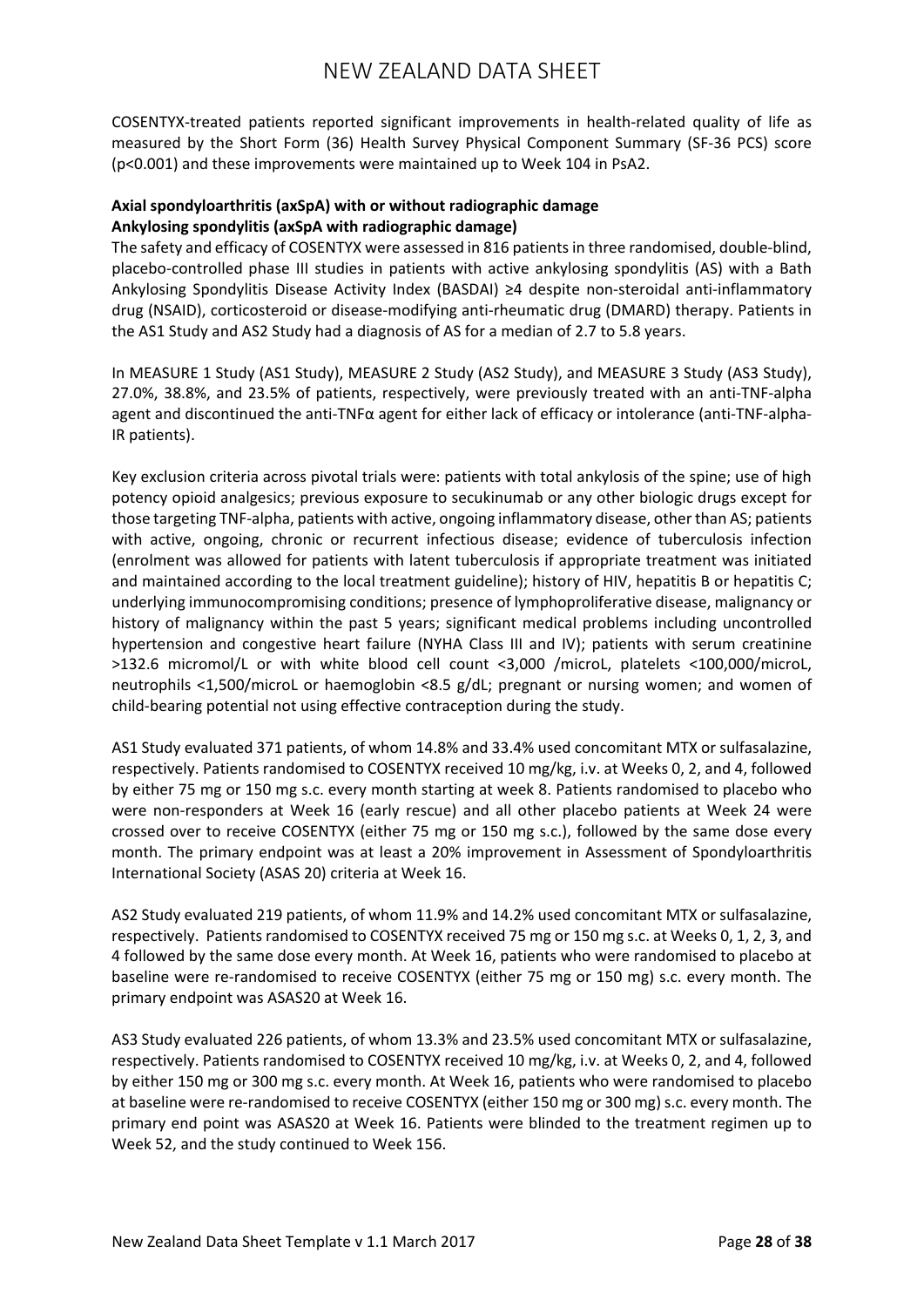### *Signs and symptoms*

In AS2 Study, treatment with COSENTYX 150 mg resulted in greater improvement in measures of disease activity compared with placebo at Week 16 (see Table 13).

| Outcome (p-value vs placebo)                  | Placebo<br>$(n = 74)$ | 75 mg<br>$(n = 73)$ | 150 mg<br>(n = 72) |
|-----------------------------------------------|-----------------------|---------------------|--------------------|
| Efficacy at Week 16                           |                       |                     |                    |
| ASAS20 response, %                            | 28.4                  | 41.1                | $61.1***$          |
| ASAS40 response, %                            | 10.8                  | 26.0                | $36.1***$          |
| hsCRP, (post-BSL/BSL ratio)                   | 1.13                  | 0.61                | $0.55***$          |
| ASAS5/6, %                                    | 8.1                   | 34.2                | $43.1***$          |
| BASDAI, LS mean change from baseline<br>score | $-0.85$               | $-1.92$             | $-2.19***$         |
| ASAS partial remission, %                     | 4.1                   | 15.1                | 13.9               |
| BASDAI50, %                                   | 10.8                  | $24.7*$             | $30.6**$           |
| ASDAS-CRP major improvement                   | 4.1                   | $15.1*$             | $25.0***$          |

#### **Table 13 Clinical response in AS2 Study at Week 16**

\*p<0.05; \*\*p<0.01; \*\*\*p< 0.001 vs. placebo

All p-values adjusted for multiplicity of testing based on pre-defined hierarchy, except BASDAI50 and ASDAS-CRP Non-responder imputation used for missing binary endpoint

ASAS: Assessment of SpondyloArthritis International Society Criteria; BASDAI: Bath Ankylosing Spondylitis Disease Activity Index; hsCRP: high-sensitivity C-reactive protein; ASDAS: Ankylosing Spondylitis Disease Activity Score; BSL: baseline; LS: least square

The results of the main components of the ASAS20 response criteria are shown in Table 14.

## **Table 14 Main components of the ASAS20 response criteria at baseline and Week 16 in AS 2 Study**

|                                   | Placebo<br>$(N = 74)$ |        | 75 mg<br>$(N = 73)$ |        | 150 mg<br>$(N = 72)$ |        |
|-----------------------------------|-----------------------|--------|---------------------|--------|----------------------|--------|
|                                   | <b>Baseline</b>       | Week16 | <b>Baseline</b>     | Week16 | <b>Baseline</b>      | Week16 |
| ASAS20 Response criteria          |                       |        |                     |        |                      |        |
| -Patient global assessment (0-10) | 7.0                   | 5.5    | 6.5                 | 4.5    | 6.7                  | 3.8    |
| -Total spinal pain (0-10)         | 6.9                   | 5.7    | 6.5                 | 4.6    | 6.6                  | 3.7    |
| -BASFI (0-10)                     | 6.1                   | 5.3    | 6.0                 | 4.1    | 6.2                  | 3.8    |
| -Inflammation (0-10)              | 6.5                   | 5.7    | 6.9                 | 4.4    | 6.5                  | 4.0    |

The onset of action of COSENTYX 150 mg occurred as early as Week 1 for ASAS20 and Week 2 for ASAS40 (superior to placebo) in AS2 Study. The percentage of patients achieving an ASAS20 response by visit is shown in Figure 3.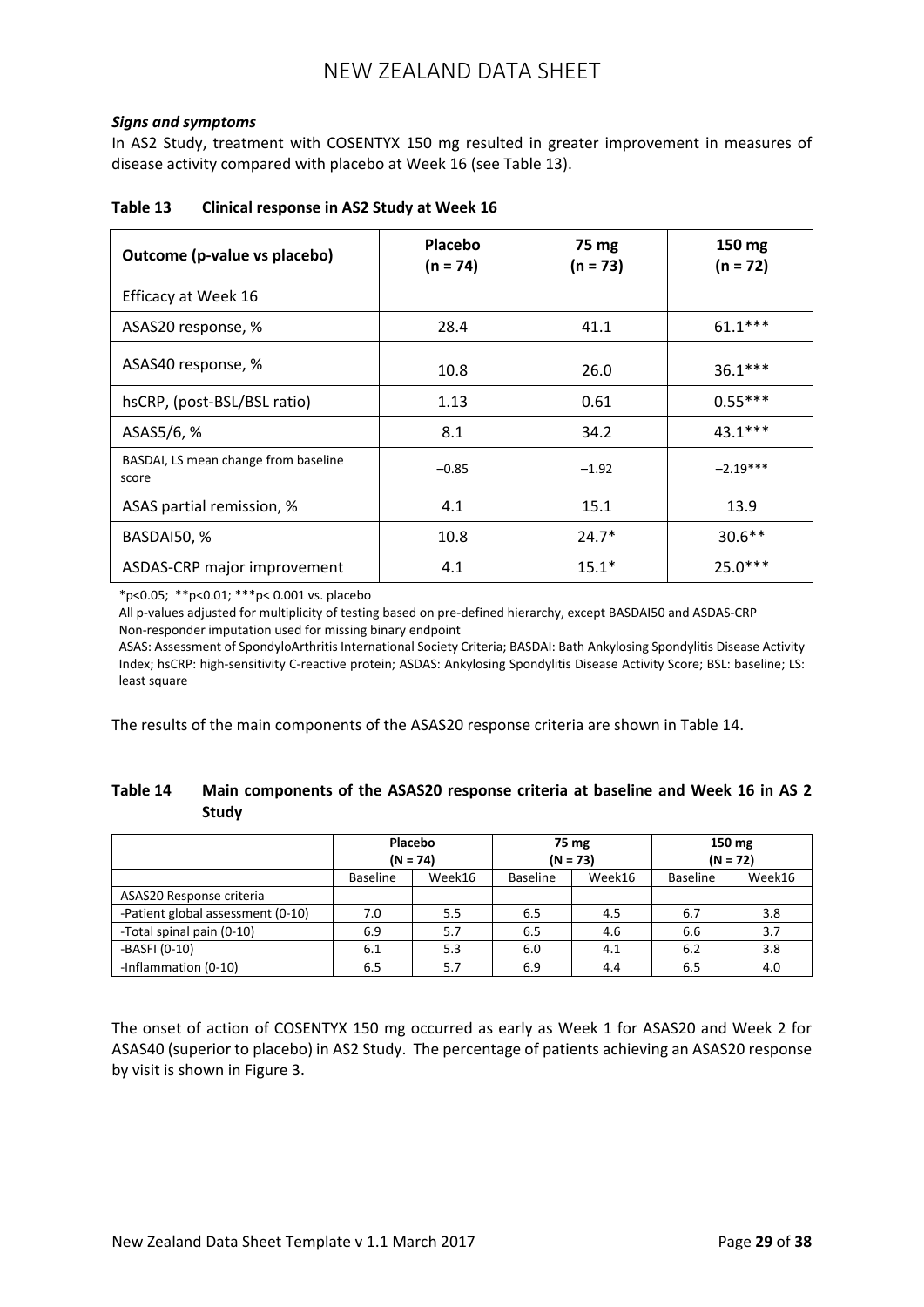





O = - Cosentyx 75 mg = - 3 = + Cosentyx 150 mg = = + 2 + + + Placebo

ASAS20 responses were improved at Week 16 in both antiTNFα-naïve patients (68.2% vs. 31.1%; p<0.05) and anti-TNFα-IR patients (50.0% vs. 24.1%; p<0.05) for COSENTYX 150 mg compared with placebo, respectively.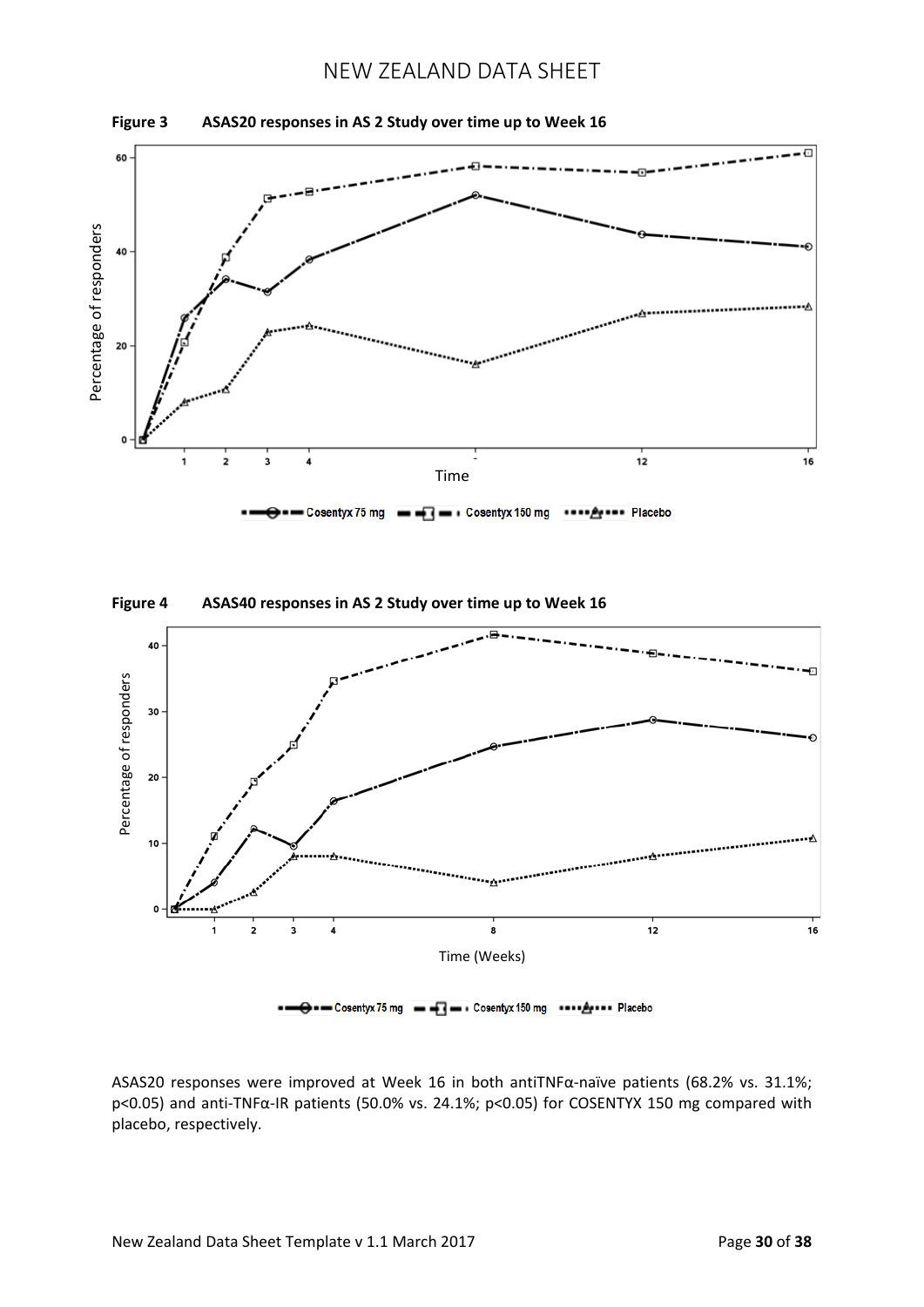In AS1 Study and AS2 Study, COSENTYX -treated patients (150 mg in AS2 Study and both regimens in AS1 Study) demonstrated significantly improved signs and symptoms at Week 16, with comparable magnitude of response and efficacy was maintained up to Week 52. The magnitude of response (treatment difference versus placebo) with regards to signs and symptoms at Week 16 was similar in anti-TNF-alpha-naïve and anti-TNF-alpha-IR patients in both studies, with higher absolute response rates in anti-TNF-alpha-naïve patients. Efficacy was maintained in anti-TNF-alpha-naïve and anti-TNFalpha-IR patients up to Week 52 in both studies.

In AS3 Study, COSENTYX treated patients (150 mg and 300 mg) demonstrated improved signs and symptoms, and had comparable efficacy responses regardless of dose that were superior to placebo at Week 16 for the primary endpoint (ASAS20). Greater response rates favouring 300 mg were also observed for ASAS partial remission (ASAS PR) response at week 16. During the blinded period, the ASAS20 and ASAS40 responses were 69.7% and 47.6% for 150 mg and 74.3% and 57.4% for 300 mg at Week 52, respectively. The ASAS20 and ASAS40 responses were maintained through Week 156 (69.5% and 47.6% for 150 mg vs. 74.8% and 55.6% for 300 mg). The ASAS partial remission (ASAS PR) responses were 9.5% and 21.1% for 150 mg and 300 mg respectively, compared to 1.3% for placebo at Week 16. The ASAS PR responses were 18.1% and 24.3% for 150 mg and 300 mg at Week 52, respectively. These responses were maintained through Week 156 (15.1% for 150 mg and 27.2% for 300 mg).

### *Spinal mobility*

Spinal mobility was assessed by BASMI up to Week 52. In AS2 Study (150 mg) and in AS1 Study (75 mg and 150 mg), numerically greater improvements in each BASMI component were demonstrated in COSENTYX-treated patients compared with placebo-treated patients at Weeks 4, 8, 12, and 16 (except for lateral lumbar flexion in patients on 75 mg following the IV load at Weeks 4, 8, and 12).

### *Physical function and health-related quality of life*

In AS Study 1 and 2, patients treated with COSENTYX 150 mg showed improvements in health-related quality of life as measured by ASQoL (LS mean change: -4.00 vs -1.37, p = 0.001) and SF-36 PCS (LS mean change: 6.06 vs 1.92, p< 0.001). COSENTYX 150 mg had numerically larger mean improvements than placebo for three of the four Work Productivity and Activity Impairment-General Health (WPAI-GH) outcomes at Week 16. These improvements were sustained up to Week 52.

Patients treated with COSENTYX 150 mg also showed improvements on exploratory endpoints in physical function as assessed by the Bath Ankylosing Spondylitis Functional Index (BASFI) compared to placebo (-2.15 versus -0.68).

### **Inhibition of inflammation in magnetic resonance imaging (MRI)**

In an imaging sub-study including 105 anti-TNF-alpha-naïve patients in AS1 Study, signs of inflammation were assessed by MRI at baseline and Week 16 and expressed as change from baseline in Berlin SI-joint edema score for sacroiliac joints and ASspiMRI-a score and Berlin spine score for the spine. Inhibition of inflammatory signs in both sacroiliac joints and the spine was observed in secukinumab-treated patients.

### **Non-radiographic axial spondyloarthritis (axSpA without radiographic damage)**

The safety and efficacy of COSENTYX were assessed in 555 patients in one randomised, double-blind, placebo-controlled phase III study in patients with active non-radiographic axial spondyloarthritis (nraxSpA) fulfilling the Assessment of Spondyloarthritis International Society (ASAS) classification criteria for axial spondyloarthritis (axSpA) with no radiographic evidence of changes in the sacroiliac joints that would meet the modified New York criteria for ankylosing spondylitis (AS). Patients enrolled had active disease, defined as a Bath Ankylosing Spondylitis Disease Activity Index (BASDAI) ≥4, a Visual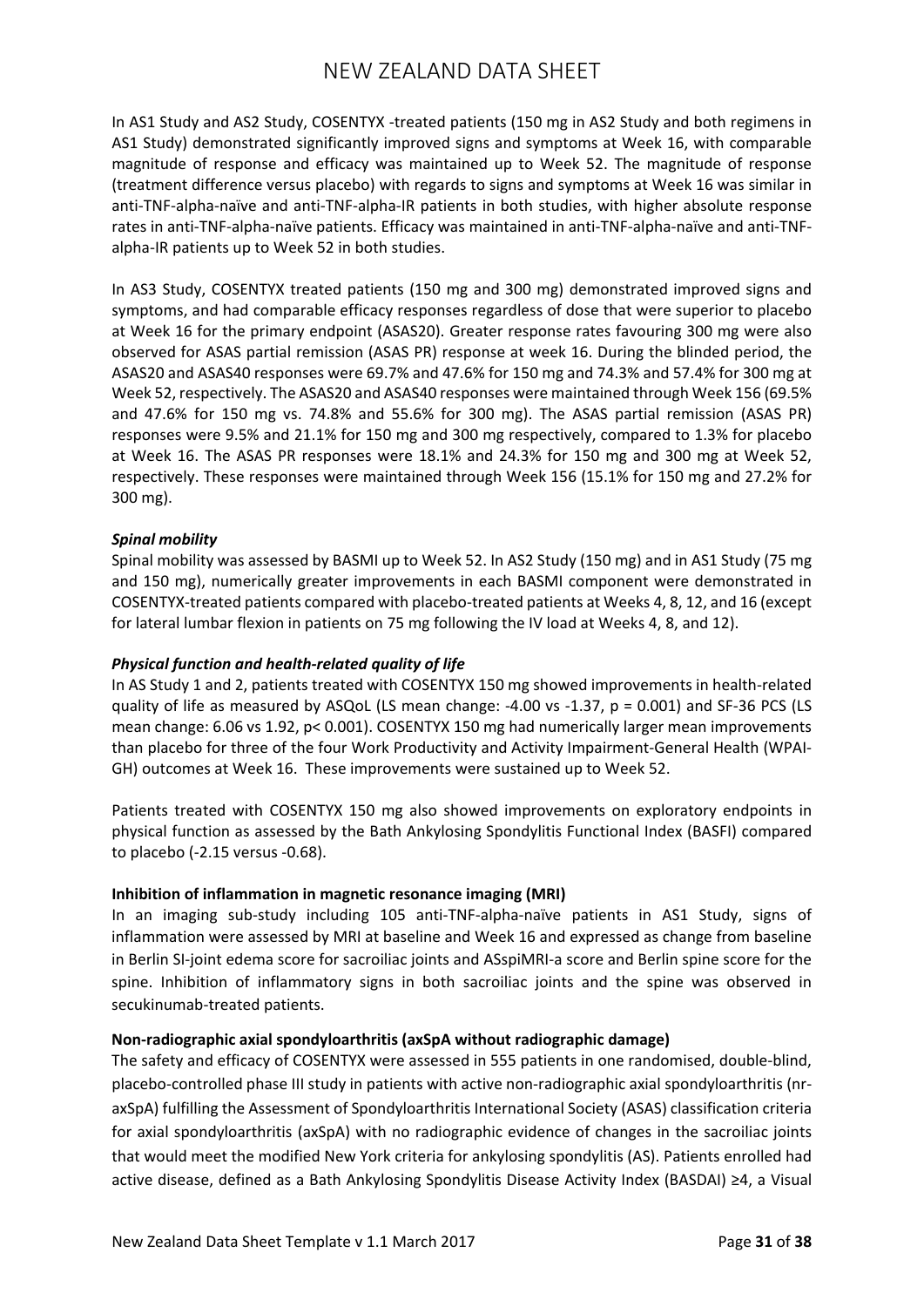Analogue Scale (VAS) for total back pain of ≥40 (on a scale of 0-100 mm), despite current or previous non-steroidal anti-inflammatory drug (NSAID) therapy and increased C-reactive protein (CRP) and/or evidence of sacroiliitis on Magnetic Resonance Imaging (MRI). Patients in this study had a diagnosis of axSpA for a mean of 2.1 to 3.0 years and 54% of the study participants were female.

In nr-axSpA 1 Study, 57.6% of patients had increased CRP, 72.2% had evidence of sacroiliitis on MRI and 29.9% had both increased CRP and evidence of sacroiliitis on MRI. In addition, 9.7% of patients were previously treated with an anti-TNF-alpha agent and discontinued the anti-TNF-alpha agent for either lack of efficacy or intolerance (anti-TNF-alpha-IR patients).

Nr-axSpA 1 Study (PREVENT) evaluated 555 patients, of whom 9.9% and 14.8% used concomitant MTX or sulfasalazine, respectively. In the double-blind period, patients received either placebo or COSENTYX for 52 weeks. Patients randomised to COSENTYX received 150 mg s.c. at Weeks 0, 1, 2, 3 and 4 followed by the same dose every four weeks, or COSENTYX 150 mg s.c. every four weeks without a loading dose. The primary endpoint was at least 40% improvement in ASAS 40 at Week 16 in TNFnaive patients.

### **Clinical response**

### **Signs and symptoms**

In nr-axSpA1 Study, treatment with COSENTYX 150 mg resulted in significant improvements in the measures of disease activity compared to placebo at Week 16. These measures include ASAS 40, ASAS 5/6, BASDAI score, BASDAI 50, high-sensitivity CRP (hsCRP), ASAS 20 and ASAS partial remission response compared to placebo at Week 16 (Table 15).

| Table 15 | Clinical response in nr-axSpA1 Study at Week 16 |
|----------|-------------------------------------------------|
|----------|-------------------------------------------------|

| Outcome (p-value vs placebo)               | Placebo | 150 mg with load <sup>1</sup> | 150 mg without<br>load |
|--------------------------------------------|---------|-------------------------------|------------------------|
| Number of TNF-naive patients randomised    | 171     | 164                           | 166                    |
| ASAS 40 response, %                        | 29.2%   | 41.5%*                        | 42.2%*                 |
| <b>Total number of patients randomised</b> | 186     | 185                           | 184                    |
| ASAS 40 response, %                        | 28.0%   | 40.0%*                        | 40.8%*                 |
| ASAS 5/6, %                                | 23.7%   | 40.0%*                        | 35.9%*                 |
| BASDAI, LS mean change from baseline score | $-1.46$ | $-2.35*$                      | $-2.43**$              |
| <b>BASDAI 50, %</b>                        | 21.0%   | $37.3%$ *                     | 37.5%**                |
| hsCRP, (post-BSL/BSL ratio)                | 0.91    | $0.64*$                       | $0.64**$               |
| ASAS 20 response, %                        | 45.7%   | 56.8%*                        | 58.2%*                 |
| ASAS partial remission, %                  | 7.0%    | 21.6%*                        | 21.2%**                |

*\*p<0.05; \*\*p< 0.001 vs. placebo*

*All p-values adjusted for multiplicity of testing based on pre-defined hierarchy*

*Non-responder imputation used for missing binary endpoint*

*1Cosentyx 150 mg s.c. at Weeks 0, 1, 2, 3, and 4 followed by the same dose every month*

*ASAS: Assessment of SpondyloArthritis International Society Criteria; BASDAI: Bath Ankylosing Spondylitis Disease Activity Index; hsCRP: high-sensitivity C-reactive protein; BSL: baseline; LS: least square*

The onset of action of COSENTYX 150 mg occurred as early as Week 3 for ASAS 40 in anti-TNF-alpha naive patients (superior to placebo) in nr-axSpA1 Study. The percentage of patients achieving an ASAS 40 response in anti-TNF-alpha naive patients by visit is shown in Figure 5. Patients treated with COSENTYX maintained their response compared to placebo up to Week 52.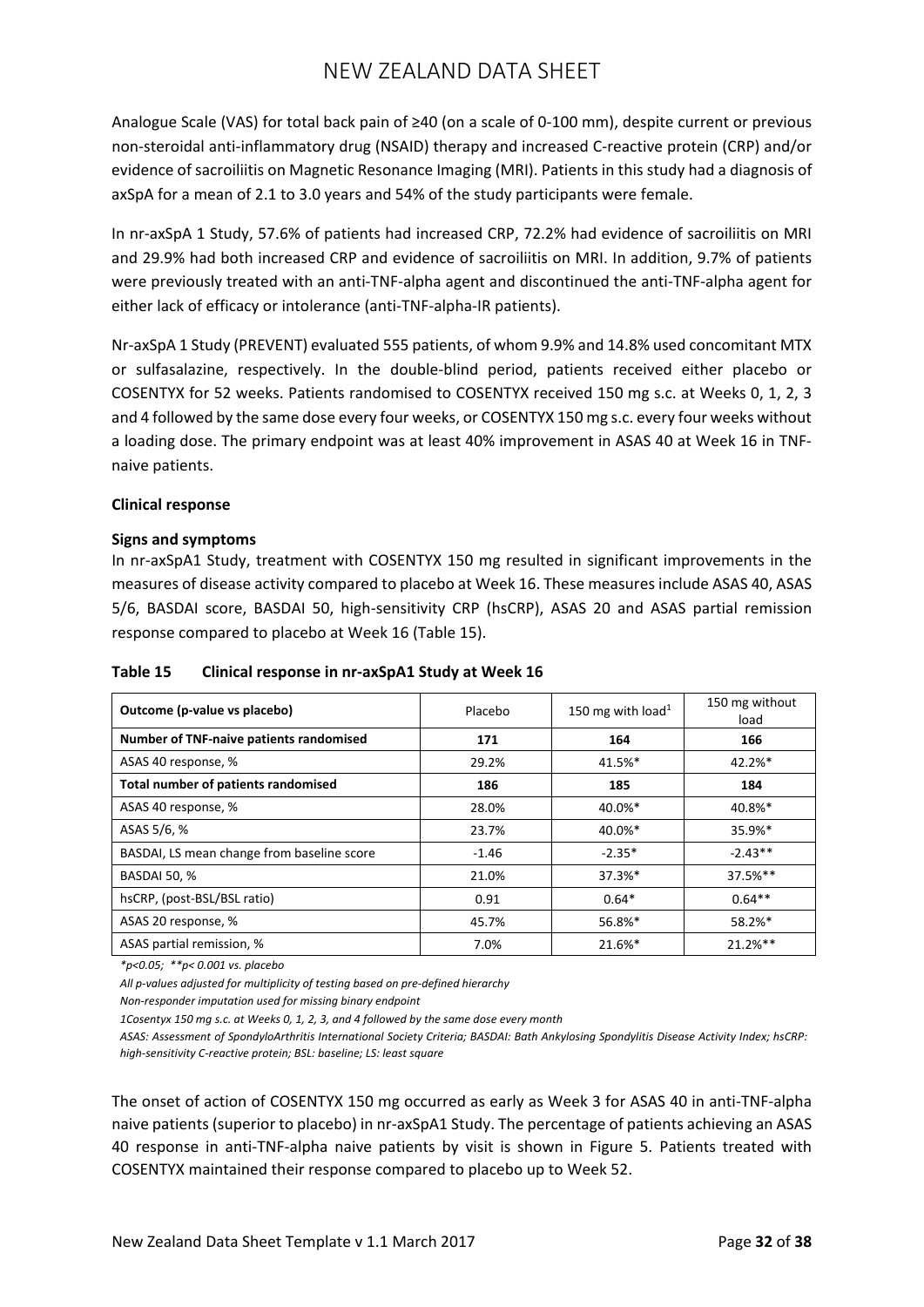



ASAS 40 responses were also improved at Week 16 in anti-TNF-alpha-IR patients (28.6% vs. 13.3%) for COSENTYX 150 mg compared with placebo. The magnitude of response (treatment difference versus placebo) with respect to signs and symptoms at Week 16 was similar in anti-TNF-alpha-naïve and anti-TNF-alpha-IR patients, with higher absolute response rates in anti-TNF-alpha-naïve patients. Efficacy versus placebo was maintained in anti-TNF-alpha-naïve and anti-TNF-alpha-IR patients up to Week 52.

### **Physical function and health-related quality of life**

Patients treated with COSENTYX 150 mg showed statistically significant improvements by Week 16 compared to placebo-treated patients in physical function as assessed by the BASFI (Week 16: -1.75 vs -1.01, p<0.05). Patients treated with COSENTYX reported significant improvements compared to placebo-treated patients by Week 16 in health-related quality of life as measured by ASQoL (LS mean change: Week 16: -3.45 vs -1.84, p<0.05) and SF-36 Physical Component Summary (SF-36 PCS) (LS mean change: Week 16: 5.71 vs 2.93, p<0.05). These improvements were sustained up to Week 52.

#### **Spinal mobility**

Spinal mobility was assessed by BASMI up to Week 16. Numerically greater improvements were demonstrated in patients treated with COSENTYX compared with placebo-treated patients at Weeks 4, 8, 12 and 16.

#### **Inhibition of inflammation in magnetic resonance imaging (MRI)**

Signs of inflammation were assessed by MRI at baseline and Week 16 and expressed as change from baseline in Berlin SI-joint oedema score for sacroiliac joints and ASspiMRI-a score and Berlin spine score for the spine. Inhibition of inflammatory signs in both sacroiliac joints and the spine was observed in patients treated with secukinumab. Mean change from baseline in Berlin SI-joint oedema score was -1.68 for patients treated with COSENTYX 150 mg (n=180) versus -0.39 for the placebotreated patients (n=174) (p<0.05).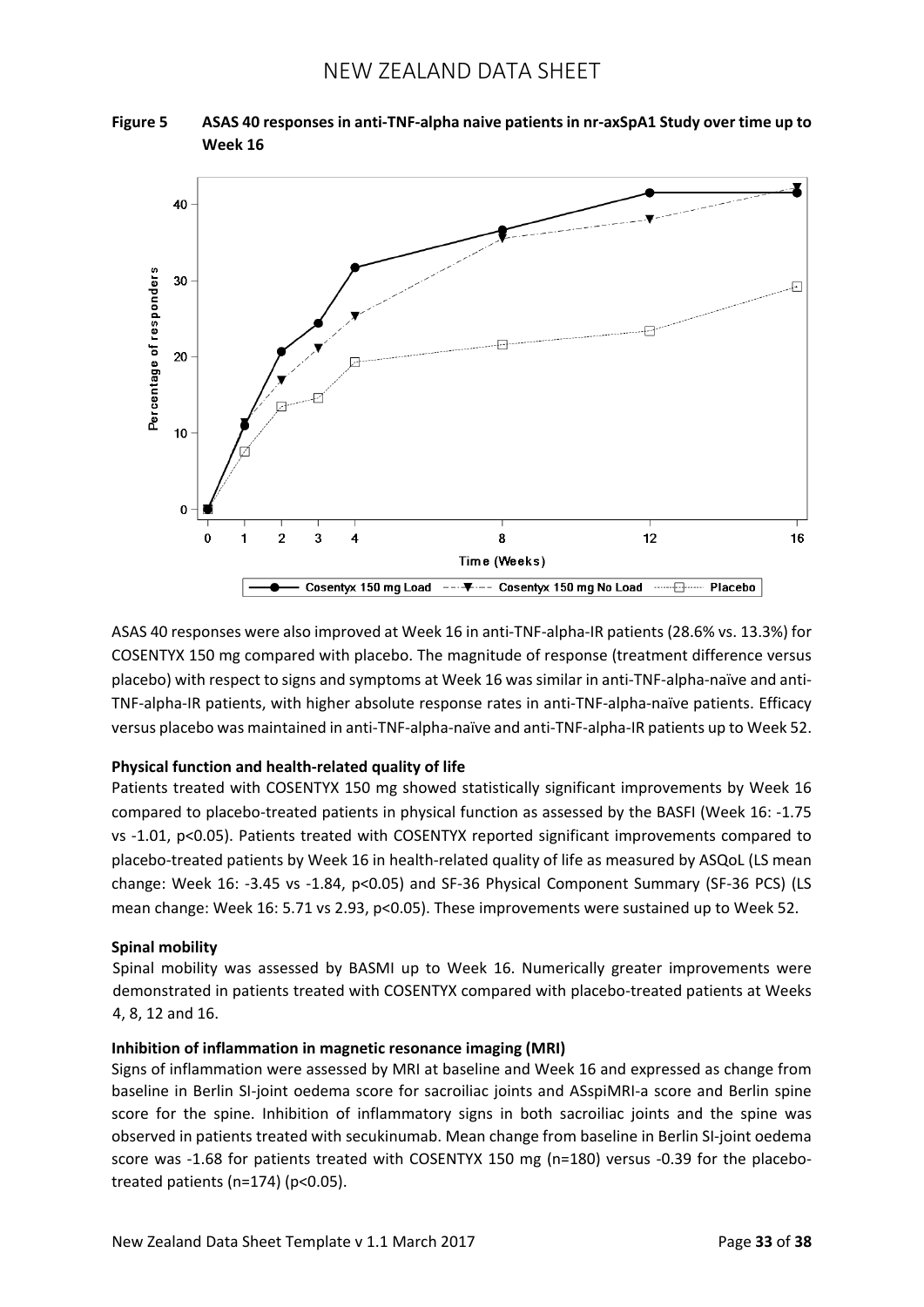## **Non-clinical safety data**

Non-clinical data revealed no special hazard for humans based on tissue cross-reactivity testing, safety pharmacology, repeated dose and reproductive toxicity studies performed with secukinumab or a murine anti-murine IL-17A antibody.

Since secukinumab binds to cynomolgus monkey and human IL-17A, its safety was studied in the cynomolgus monkey. No undesirable effects of secukinumab were seen following subcutaneous administration to cynomolgus monkeys for up to 13 weeks and intraveneous administration up to 26 weeks (including pharmacokinetic, pharmacodynamic, immunogenicity and immunotoxicity (e.g. T cell dependent antibody response and NK cell activity) evaluations). The average serum concentrations observed in monkeys after 13 weekly subcutaneous doses of 150 mg/kg are 48-fold higher than the predicted average serum concentration expected in psoriatic patients at the highest clinical dose. The exposure multiples are even higher when the average serum concentration from the 26 weeks intravenous toxicology study in cynomolgus monkeys are taken into consideration. Antibodies to secukinumab were detected in only one out of 101 animals. No non-specific tissue cross-reactivity was demonstrated when secukinumab was applied to normal human tissues.

For information on reproductive toxicity, see Fertility, Use in Pregnancy and Use in Lactation.

## **5.2 Pharmacokinetic properties**

The mean pharmacokinetic parameters of secukinumab following single and multiple subcutaneous administration in adult patients with psoriasis, resulting from population pharmacokinetic analysis, are shown in Table 16. C<sub>max</sub> and AUC were dose-proportional at 150 mg and 300 mg subcutaneous doses.

|                       | <b>COSENTYX 4-weekly dose</b> |              |             |              |
|-----------------------|-------------------------------|--------------|-------------|--------------|
|                       | 150 mg                        |              |             | 300 mg       |
| Parameter             | Mean (SD)                     | Range        | Mean (SD)   | Range        |
| Cmax, ss $(\mu g/mL)$ | 27.6(10.7)                    | (13.7, 47.4) | 55.2 (21.5) | (27.5, 94.8) |
| Cav, ss $(\mu g/mL)$  | 22.2(9.2)                     | (10.5, 39.0) | 44.5 (18.4) | (21.1, 77.9) |
| Tmax,ss (day)         | 6.0                           | (4.0, 8.0)   | 6.0         | (4.0, 8.0)   |
| AUCss (day.µg/mL)     | 622 (257)                     | (295, 1090)  | 1245 (515)  | (590, 2180)  |

## **Table 16 Summary of pharmacokinetic parameters of COSENTYX at steady – state following 150 or 300 mg s.c. administration in adult patients with psoriasis**

### **Absorption**

Following a single subcutaneous dose of either 150 mg or 300 mg in plaque psoriasis patients, secukinumab reached peak serum concentrations of 13.7  $\pm$  4.8 ug/mL or 27.3  $\pm$  9.5 ug/mL, respectively, between 5 to 6 days post dose.

After the initial weekly dosing during the first month, the time to reach the maximum concentration was between 31 and 34 days.

Peak concentrations at steady-state (Cmax,ss) following subcutaneous administration of 150 mg or 300 mg were 27.6 ug/mL and 55.2 ug/mL, respectively. Steady-state is reached after 20 weeks with monthly dosing regimens.

Compared with exposure after a single dose, patients exhibited a 2-fold increase in peak serum concentrations and AUC following repeated monthly dosing during maintenance.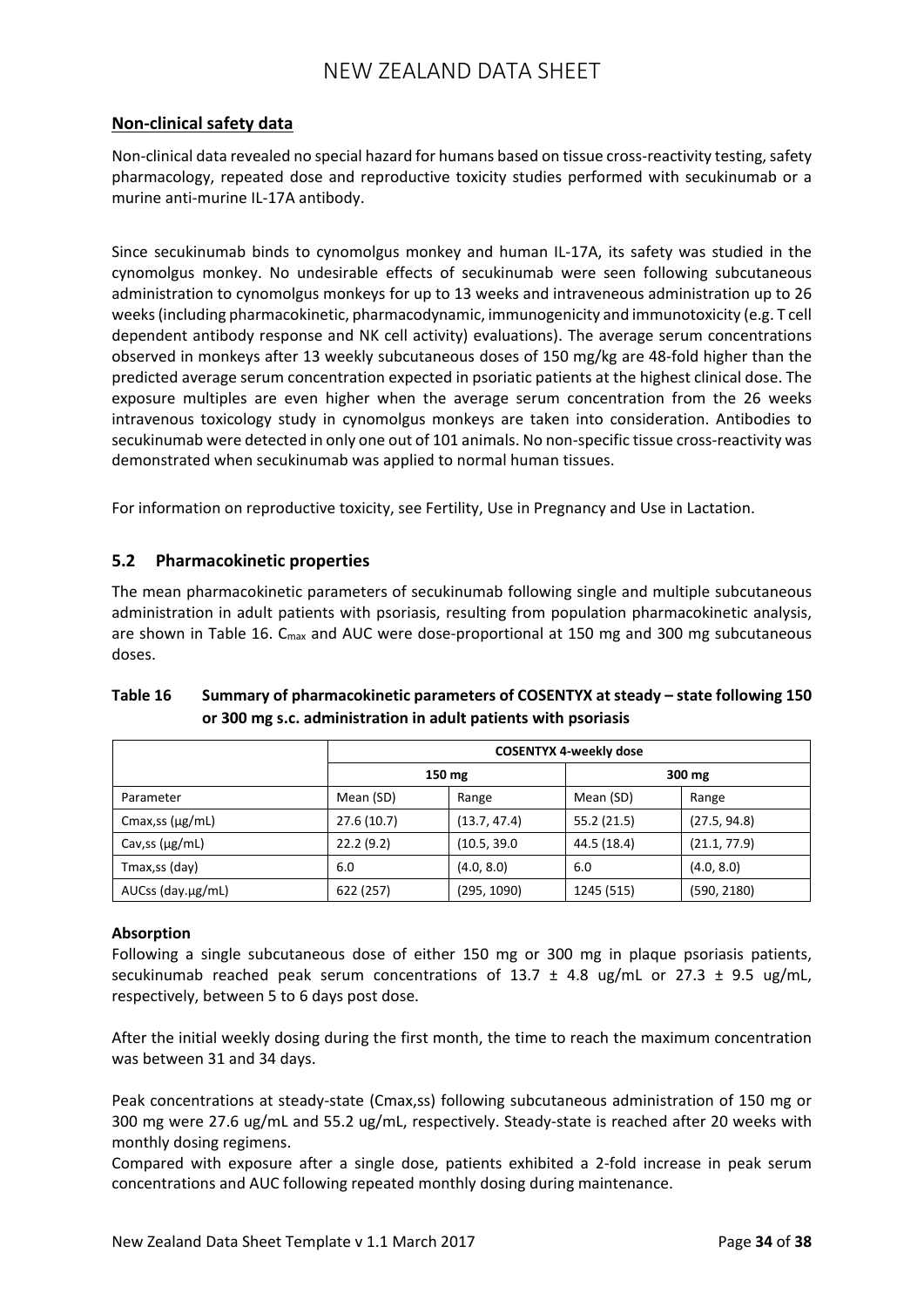Secukinumab is absorbed with an average absolute bioavailability of 73%.

#### **Distribution**

The mean volume of distribution during the terminal phase  $(V<sub>z</sub>)$  following a single intravenous administration ranged from 7.10 to 8.60 L in plaque psoriasis patients suggesting that secukinumab undergoes limited distribution to peripheral compartments.

Secukinumab concentrations in interstitial fluid in the skin of plaque psoriasis patients ranged from 28 % to 39 % of those in serum at 1 and 2 weeks after a single subcutaneous dose of 300 mg secukinumab.

#### **Metabolism**

The metabolic pathway of secukinumab has not been characterized. As a human IgG1κ monoclonal antibody secukinumab is expected to be degraded into small peptides and amino acids via catabolic pathways in the same manner as endogenous IgG.

#### **Elimination**

Mean systemic clearance (CL) was 0.19 L/d in plaque psoriasis patients. Clearance was dose- and timeindependent, as expected for a therapeutic IgG1 monoclonal antibody interacting with a soluble cytokine target, such as IL-17A.

The mean elimination half-life was estimated to be 27 days in plaque psoriasis patients. Estimated half-lives in individual plaque psoriasis patients range from 17 to 41 days.

#### **Dose linearity**

The single and multiple dose pharmacokinetics of secukinumab in plaque psoriasis patients were determined in several studies with intravenous doses ranging from 1 x 0.3 mg/kg to 3 x 10 mg/kg and with subcutaneous doses ranging from 1 x 25 mg to multiple doses of 300 mg. Exposure was dose proportional across all dosing regimens.

The pharmacokinetics properties of secukinumab observed in psoriatic arthritis and axial spondyloarthritis (ankylosing spondylitis and non-radiographic axial spondyloarthritis) patients were similar to those displayed in plaque psoriasis patients. The bioavailability of secukinumab in PsA patients was 85% on the basis of the population pharmacokinetic model.

### **Pharmacokinetics in special patient groups**

#### **Paediatrics**

In a pool of the two paediatric studies, patients with moderate to severe plaque psoriasis (6 to less than 18 years of age) were administered secukinumab at the recommended paediatric dosing regimen. At Week 24, patients weighing  $\geq$ 25 and <50 kg had a mean  $\pm$  SD steady-state trough concentration of 19.8 ± 6.96 microgram/mL (n=24) after 75 mg of secukinumab, and patients weighing ≥50 kg had a mean ± SD steady-state trough concentration of 27.3 ± 10.1 microgram/mL (n=36) after 150 mg of secukinumab. The mean ± SD steady-state trough concentration in patients weighing <25 kg (n=8) was  $32.6 \pm 10.8$  microgram/mL at Week 24 after 75 mg dose.

### **Elderly patients**

Of the 3,430 plaque psoriasis patients exposed to COSENTYX in clinical studies, a total of 230 were 65 years of age or older and 32 patients were 75 years of age or older.

Of the 2,536 psoriatic arthritis patients exposed to COSENTYX in clinical studies, a total of 236 patients were 65 years of age or older and 25 patients were 75 years of age or older.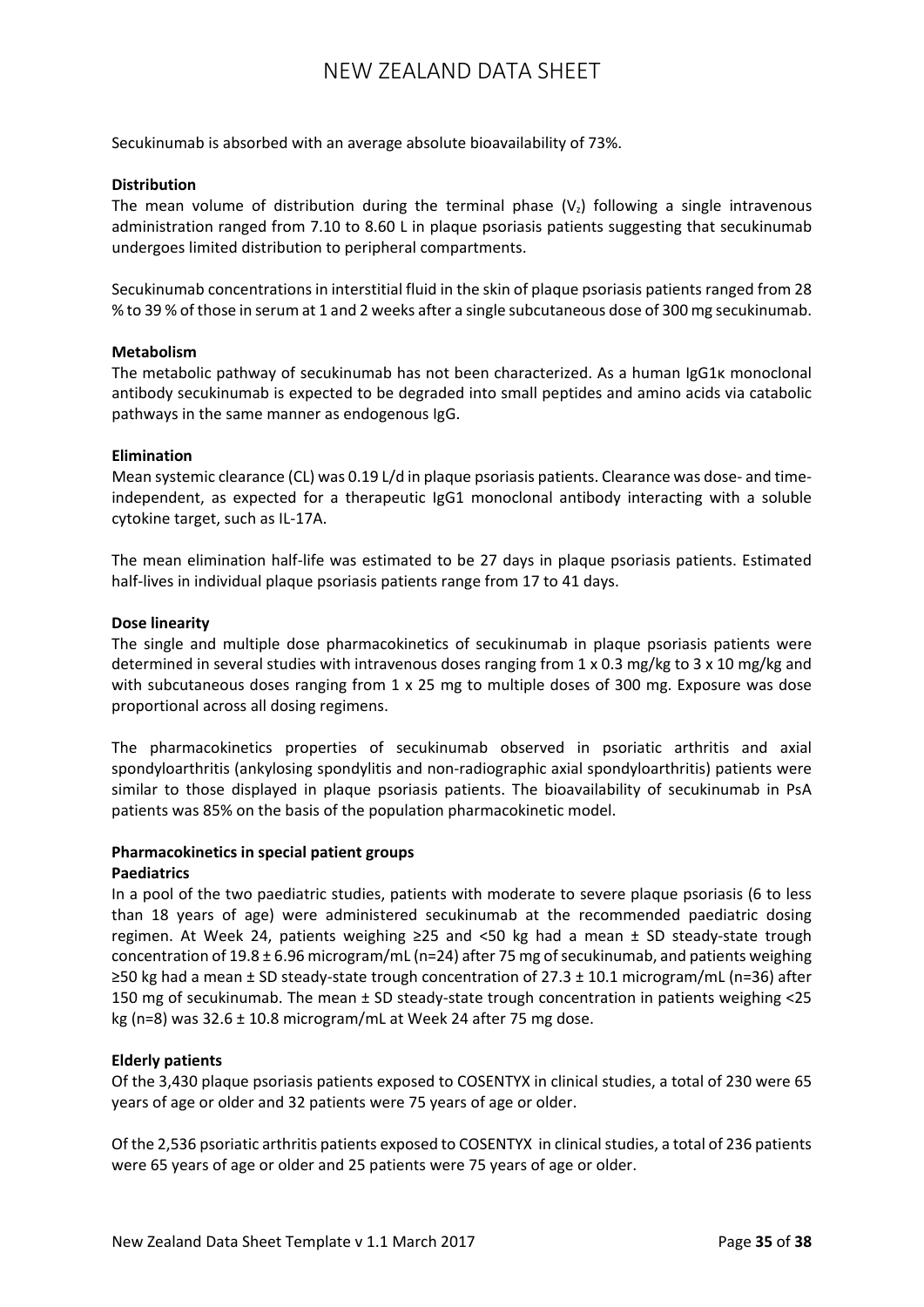Of the 794 ankylosing spondylitis patients exposed to COSENTYX in clinical studies, a total of 29 patients were 65 years of age or older and 3 patients were 75 years of age or older.

Of the 524 non-radiographic axial spondyloarthritis patients exposed to COSENTYX in clinical studies, a total of 9 patients were 65 years of age or older and 2 patients were 75 years of age of older.

Based on population PK analysis, clearance in elderly patients and patients less than 65 years of age was similar.

### **Patients with renal and hepatic impairment**

No pharmacokinetic data are available in patients with hepatic or renal impairment.

#### **Effect of weight on pharmacokinetics**

Secukinumab clearance and volume of distribution increase as body weight increases.

### **5.3 Preclinical safety data**

Non-clinical data revealed no special risks for humans based on tissue cross-reactivity testing, safety pharmacology, repeated dose and reproductive toxicity studies performed with secukinumab or a murine anti-murine IL-17A antibody.

Since secukinumab binds to cynomolgus monkey and human IL-17A, its safety was studied in the cynomolgus monkey. No undesirable effects of secukinumab were seen following subcutaneous administration to cynomolgus monkeys for up to 13 weeks and intravenous administration up to 26 weeks (including pharmacokinetic, pharmacodynamic, immunogenicity and immunotoxicity (e.g. Tcell dependent antibody response and NK cell activity) evaluations). The average serum concentrations observed in monkeys after 13 weekly subcutaneous doses of 150 mg/kg were considerably higher than the predicted average serum concentration expected in psoriatic patients at the highest clinical dose. Antibodies to secukinumab were detected in only one of the exposed animals. No non-specific tissue cross-reactivity was observed when secukinumab was applied to normal human tissue.

Animal studies have not been conducted to evaluate the carcinogenic potential of secukinumab.

In an embryofoetal development study in cynomolgus monkeys, secukinumab showed no maternal toxicity, embryotoxicity or teratogenicity when administered throughout organogenesis and late gestation.

No undesirable effects of a murine anti-murine IL-17A antibody were seen in fertility and early embryonic development and pre-and postnatal development studies in mice. The high dose used in these studies was in excess of the maximum effective dose in terms of IL-17A suppression and activity (see section 4.6).

## **6 PHARMACEUTICAL PARTICULARS**

### **6.1 List of excipients**

Powder for injection: water for injections, sucrose, histidine, histidine hydrochloride monohydrate, polysorbate 80.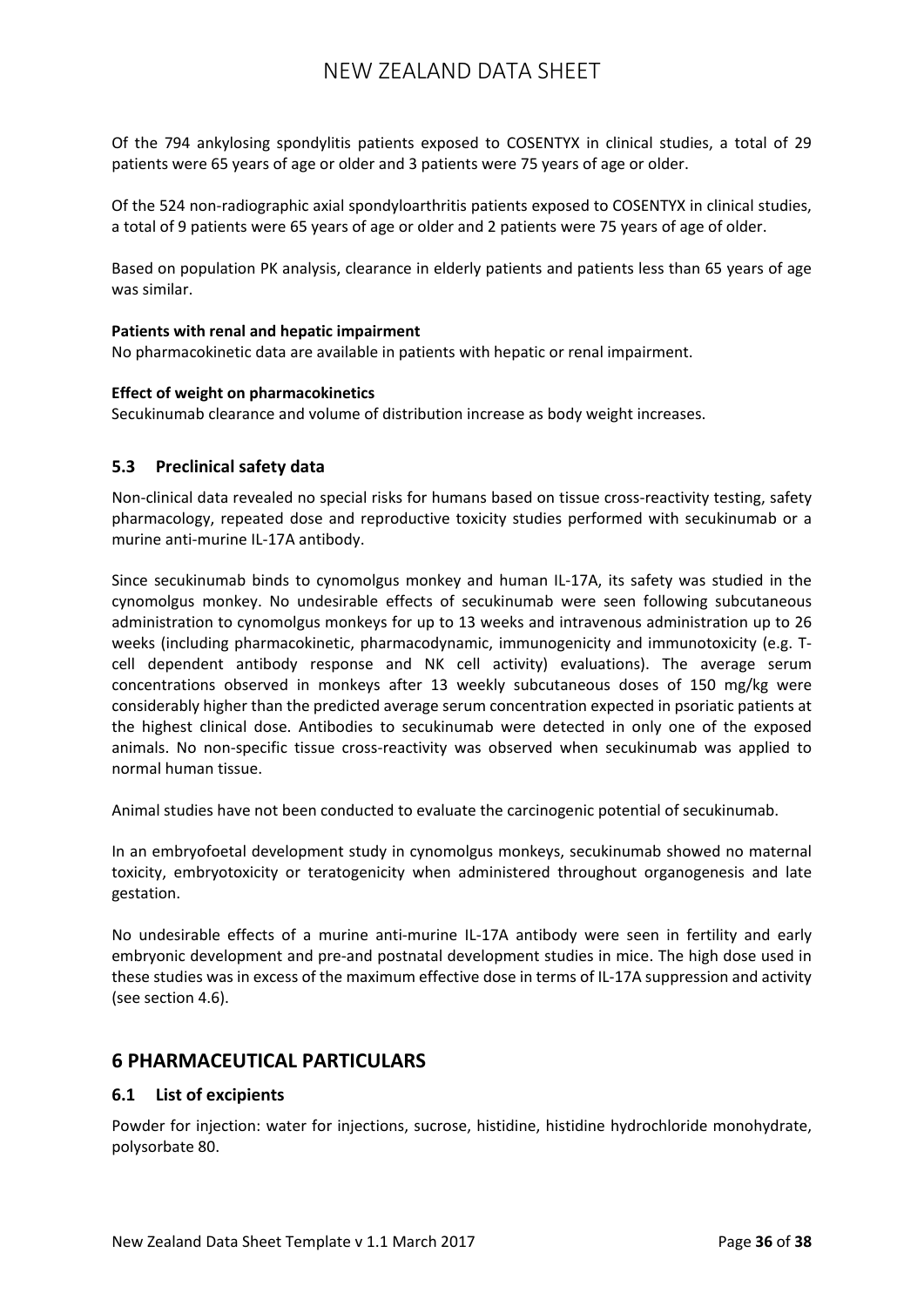Solution for injection (prefilled syringe and prefilled pen): trehalose dihydrate, histidine, histidine hydrochloride monohydrate, polysorbate 80, methionine, water for injections.

## **6.2 Incompatibilities**

In the absence of compatibility studies, this medicinal product must not be mixed with other medicinal products.

### **6.3 Shelf life**

24 months.

### **6.4 Special precautions for storage**

Powder for Solution: Store at 2-8°C. Store in the original package.

Prefilled syringe and prefilled pen: Store at 2-8°C. Do not freeze. Protect from light. Store in the original package. May be stored unrefrigerated (out of fridge) at room temperature for a single period up to a maximum of 4 days at a temperature not above 30°C.

### **6.5 Nature and contents of container**

| Powder for Solution: | Colourless glass vial with a grey coated rubber stopper and aluminium cap with a<br>white flip-off component.<br>COSENTYX is available in unit packs containing 1* or 2* single-use vials.                                                                                                                                                                                                                                             |
|----------------------|----------------------------------------------------------------------------------------------------------------------------------------------------------------------------------------------------------------------------------------------------------------------------------------------------------------------------------------------------------------------------------------------------------------------------------------|
| Prefilled syringe:   | Single use pre-filled 1 ml glass syringe with a FluroTec-coated plunger stopper,<br>staked 27G x $\frac{1}{2}$ " needle and rigid needle shield of styrene butadiene rubber<br>assembled in a passive safety device of polycarbonate.<br>COSENTYX is available in unit packs containing 1 <sup>*</sup> or 2 <sup>*</sup> pre-filled syringes.                                                                                          |
| Prefilled pen:       | Single-use pre-filled syringe assembled into a triangular-shaped pen with<br>transparent window and label (SensoReady pen). The pre-filled syringe inside the<br>pen is a 1 ml glass syringe with a FluroTec-coated plunger stopper, staked 27G x $\frac{y''}{z''}$<br>needle and rigid needle shield of styrene butadiene rubber.<br>COSENTYX is available in unit packs containing 1 <sup>*</sup> or 2 <sup>*</sup> pre-filled pens. |

*\*Not all pack sizes or presentations may be marketed.*

## **6.6 Special precautions for disposal and handling**

COSENTYX 150 mg powder for solution is supplied in a single-use vial containing 150 mg secukinumab for reconstitution with sterile water for injections. The resulting solution should be clear and colourless to slightly yellow. Do not use if the lyophilised powder has not fully dissolved or if the liquid contains easily visible particles, is cloudy or is distinctly brown.

COSENTYX 150 mg/mL solution for injection is supplied in a single-use pre-filled syringe or prefilled pen for individual use. Do not shake or freeze the syringe. The syringe should be taken out of the refrigerator 20 minutes before injecting to allow it to reach room temperature. Prior to use, a visual inspection of the pre-filled syringe is recommended. The liquid should be clear. Its colour may vary from colourless to slightly yellow. You may see a small air bubble, which is normal. Do not use if the liquid contains easily visible particles, is cloudy or is distinctly brown.